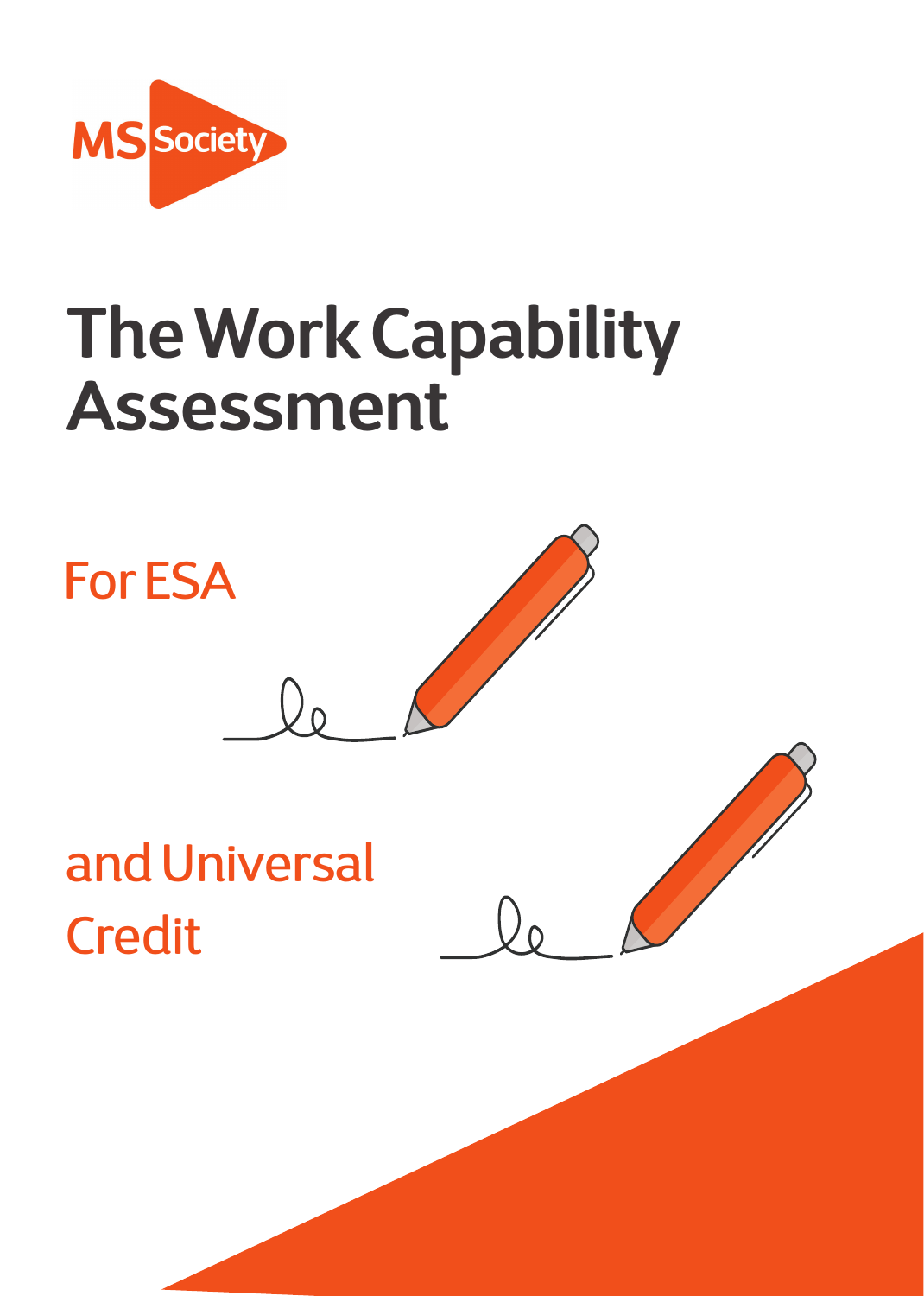The MS Society is here to make life better for people with MS, through research, campaigning and support.

We can see a future where nobody needs to worry about MS getting worse.

We believe that, together, we can stop MS.

**[mssociety.org.uk/stop-ms](https://www.mssociety.org.uk/stop-ms)**

We rely on the generosity of people like you to fund our vital work. If you would make to make a donation, you can do so by:

- Calling us on: **0300 500 8084**. Lines are open Monday to Friday, 9am – 5pm
- Visiting us at: **[mssociety.org.uk/donate](https://www.mssociety.org.uk/donate)**
- Posting your donation to: MS Society, National Centre, 372 Edgware Road, London NW2 6ND. Please make cheques payable to the 'MS Society'.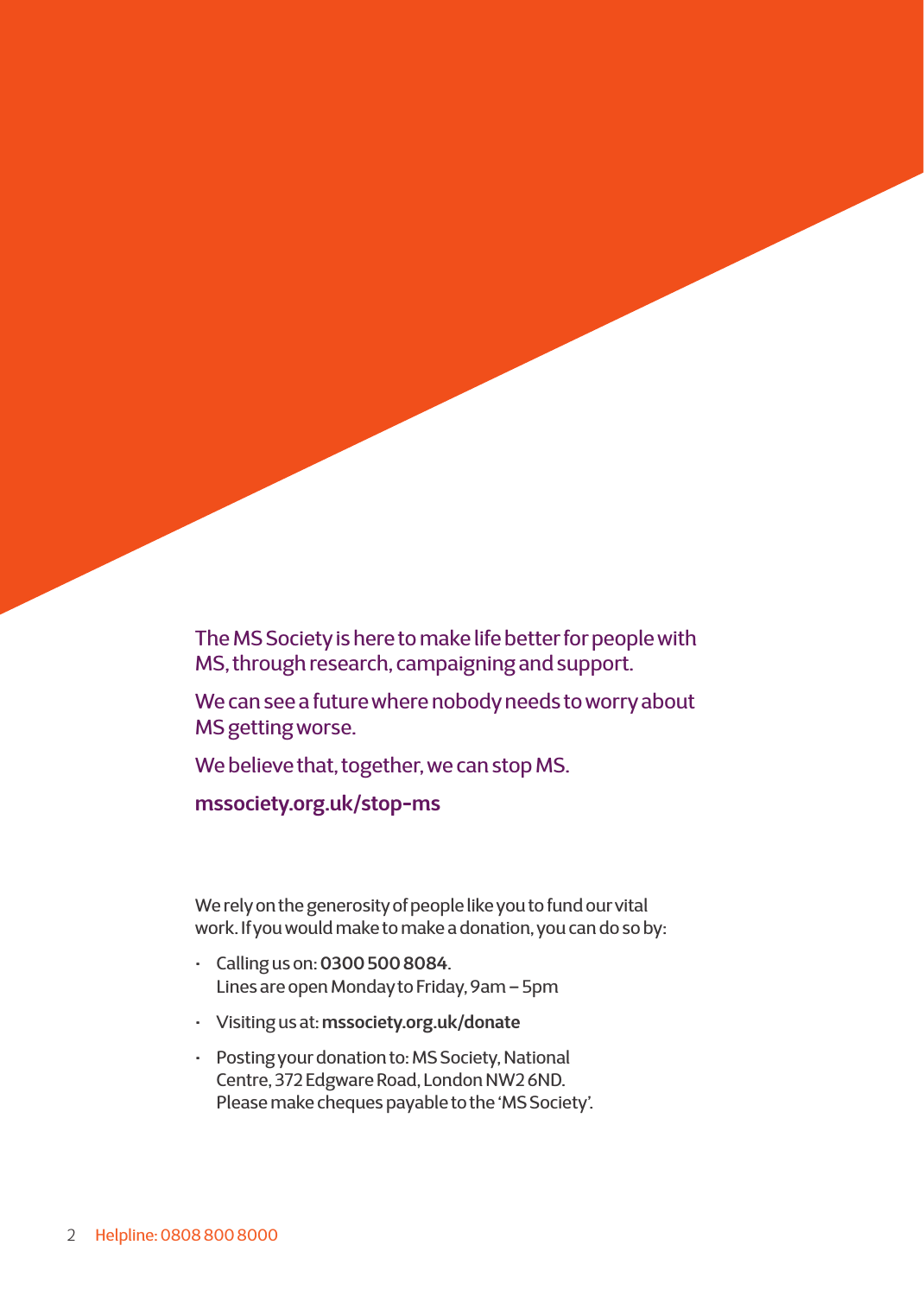### **Contents**

| Work Capability Assessment descriptors     | <b>Insert</b>  |
|--------------------------------------------|----------------|
| Yes, this is a long booklet, but           | 4              |
| Support and information                    | 4              |
| Two benefits, one assessment               | 4              |
| Before the WCA                             | 4              |
| What you're asked to do for the WCA        | 5              |
| Re-assessment                              | 6              |
| Do I need to do the WCA?                   | 6              |
| <b>Fit Notes</b>                           | 6              |
| The WCA decisions - what do they mean?     | $\overline{7}$ |
| How long does the WCA take?                | 8              |
| The Health and Work Conversation           | 8              |
| A guide to the WCA questionnaire           | 9              |
| A guide to the WCA face-to-face assessment | 23             |
| How and when to challenge a decision       | 29             |
| Support for you - useful organisations     | 33             |

This resource is also available in large print.

### Call **0300 500 8084**

Email **[shop@mssociety.org.uk](mailto:shop%40mssociety.org.uk?subject=Large%20print%20publication)**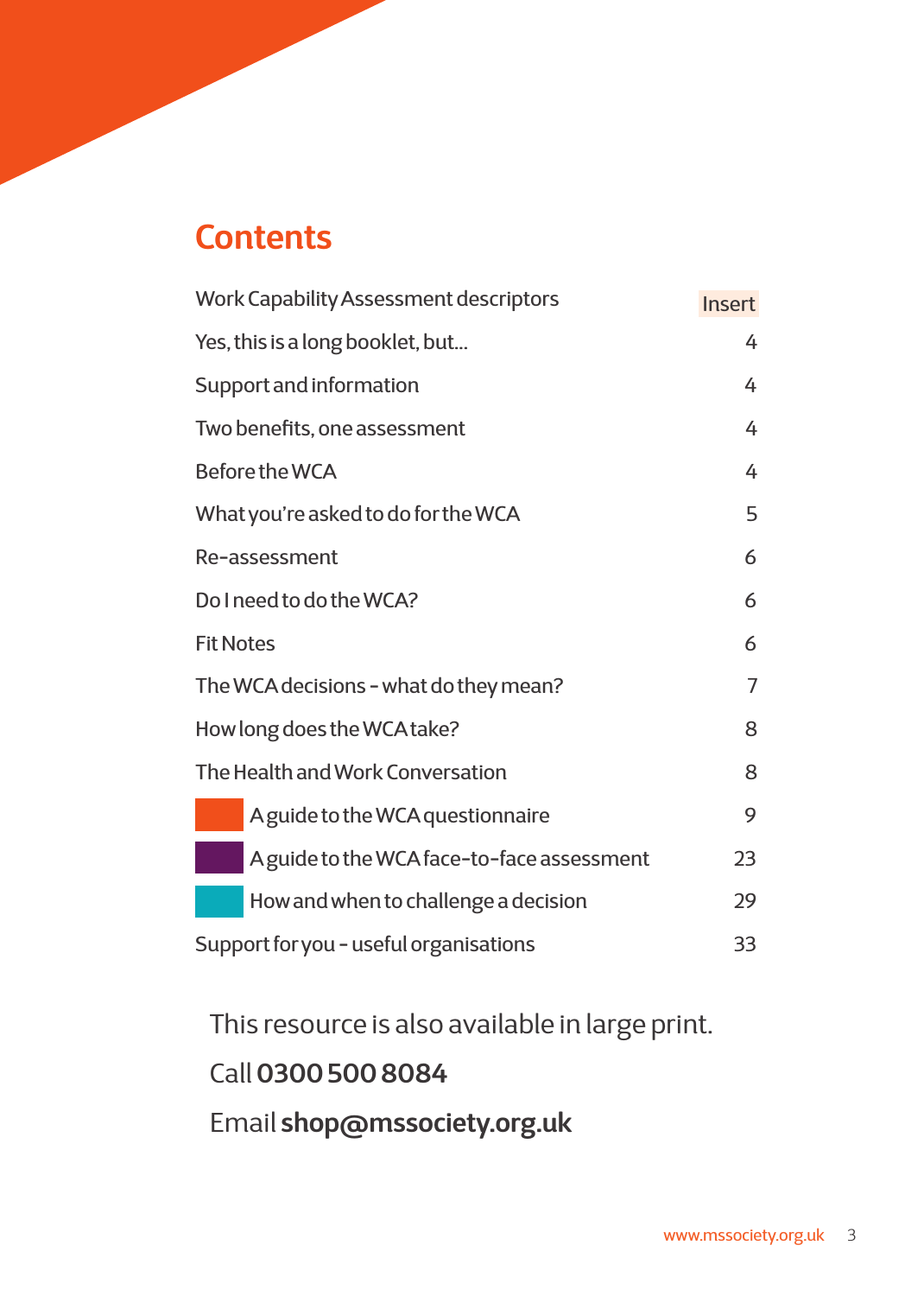## **Yes, this is a long booklet, but...**

... you'll probably use it section by section – whichever fits with where you are in the process. The first part covers some useful things to know before you start.

After that, the colour-coded sections look at the questionnaire, the face-to-face assessment and challenging a decision.

### **Support and information**

Getting support for the Work Capability Assessment can make a big difference. At the back (page 33) you'll find contact details for the MS Society and other organisations who can help with information or advice. Some can even help you fill in the form.

### **Two benefits, one assessment**

This is a guide to the Work Capability Assessment. From now on, we'll call it the WCA.

The Department for Work and Pensions (DWP) uses it for Employment and Support Allowance (ESA) and Universal Credit claims. They use it to decide if you can still get ESA, how much you can get of either benefit, and if you need to prepare for future work.

If you're claiming ESA and Universal Credit, one WCA should cover both.

### **Before the WCA**

The WCA isn't the first step in claiming these benefits. If you haven't already applied (or been asked to complete the WCA) check out our website, or go to gov.uk to see if you might qualify and to start your application. If you can't get online, give the MS Helpline a call: 0808 800 8000.

In this booklet, we don't go into the amounts you might get, because these can vary. A benefits adviser can explain that in detail, or visit **[gov.uk](http://gov.uk)** or **[Citizens Advice](https://www.citizensadvice.org.uk)** for the latest figures.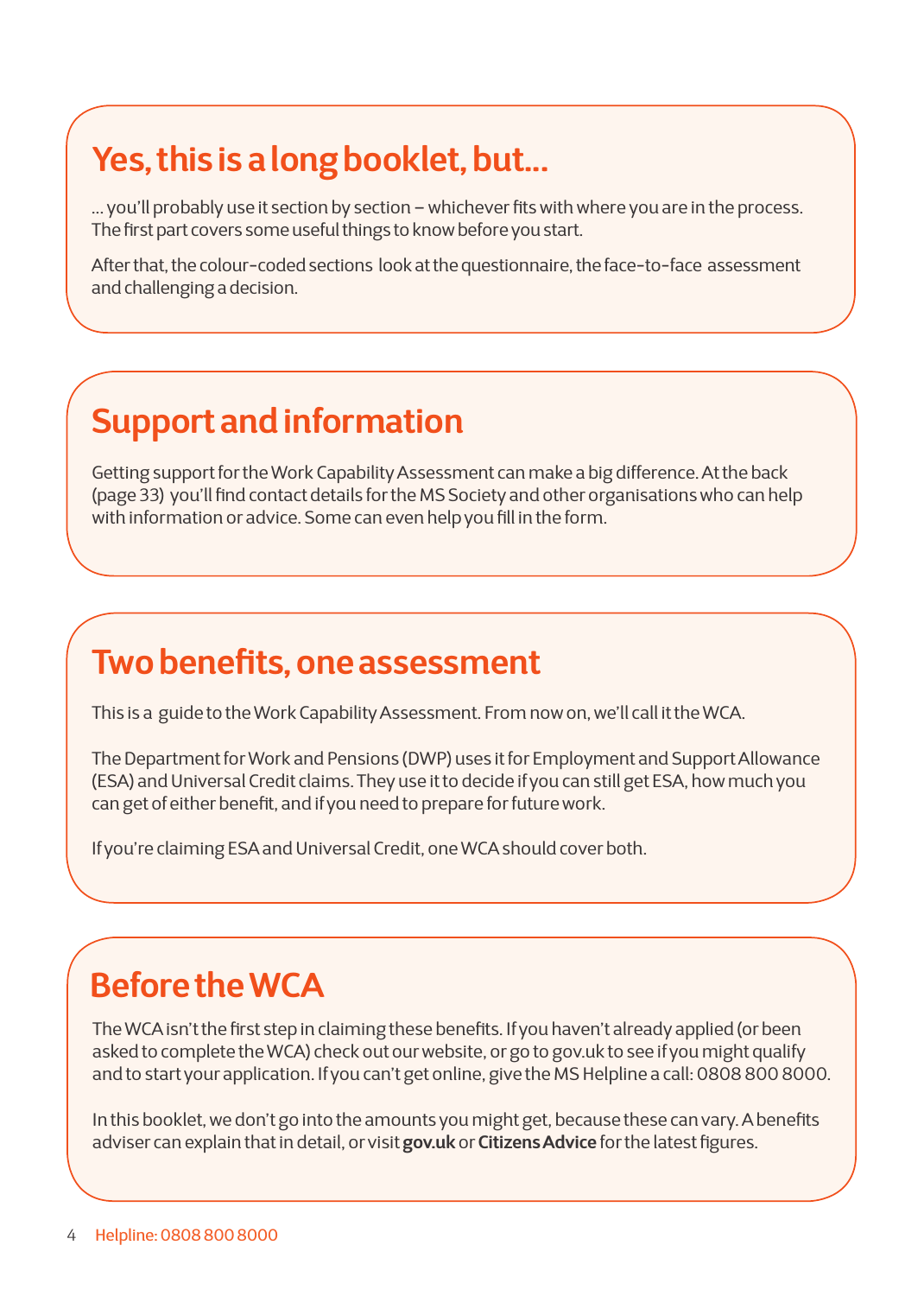## **What you're asked to do for the WCA**

To complete the WCA, you need to explain how well you can do different activities. This is so the Department for Work and Pensions (DWP) can assess how any health conditions affect the work you could do.

You'll be spending time thinking in detail about what you find hard to do. So it can be stressful, tiring and upsetting.

We hope this guide makes the task a little easier, but the MS Helpline is also here if you need information or support. They talk to people every week about benefits issues.

MS Helpline 0808 800 8000

**In brief, this is how the WCA works:** 

**You complete a questionnaire**, describing how MS affects you.

### **You go to a face-to-face assessment**(the assessor is a health care professional).

Occasionally, a face-to-face meeting isn't needed. That's usually made clear before you fill in the questionnaire.

### **Then a DWP decision maker decides if you:**

- qualify for ESA (if you've applied for that benefit)
- get a higher or lower amount of the benefit you've applied for
- have to do any activities to find future work (you will if you get the lower amount)

To do this, they look at your questionnaire answers, any medical evidence and the assessor's report from the face-to-face assessment.



### **You get a letter with their decision.**

See page 29 if you think you should challenge a decision.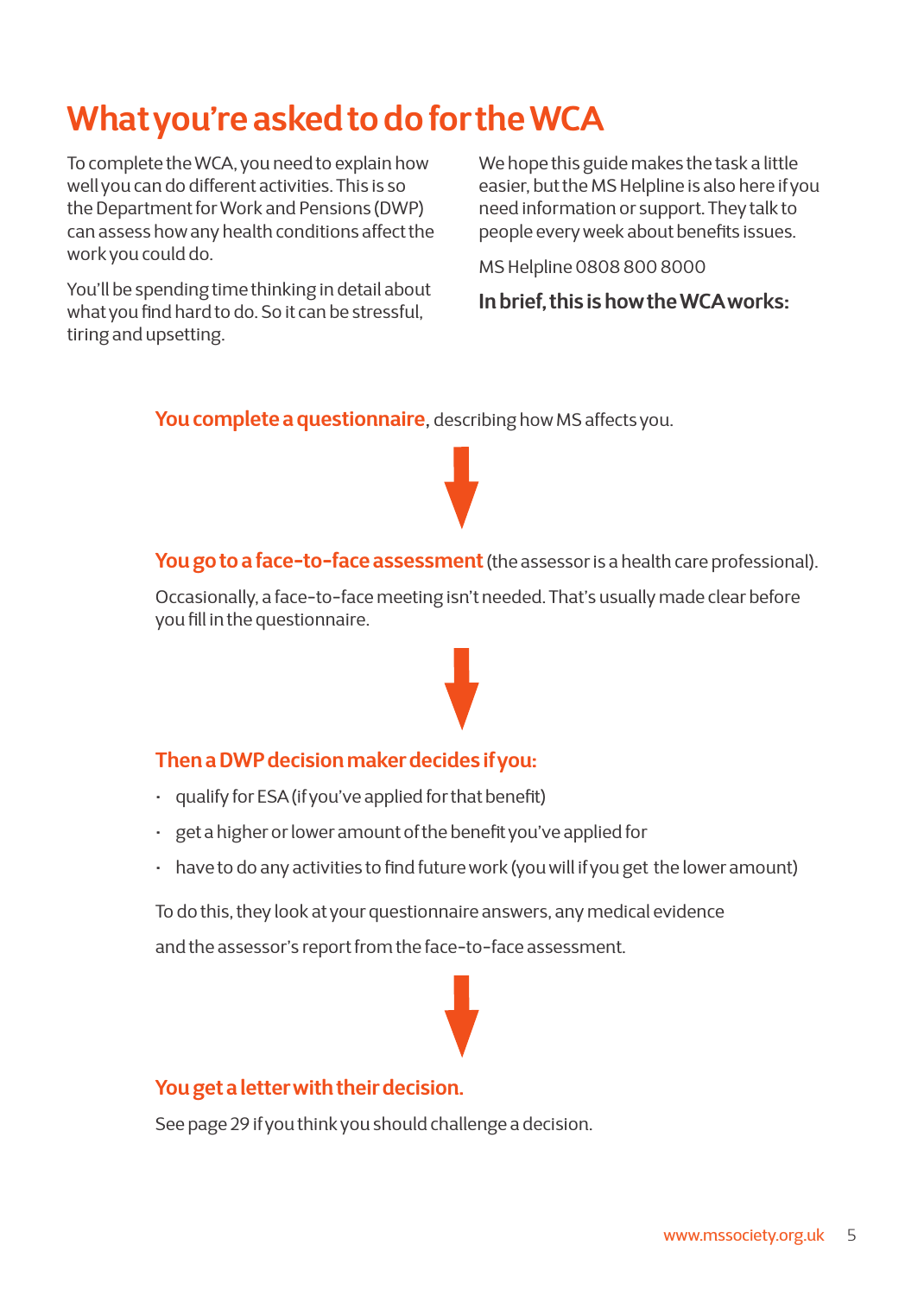### **Re-assessment**

You might be re-assessed some time in the future. It's one of the reasons we suggest you keep copies of everything.

According to the UK government, you won't keep being re-assessed if you:

- have a severe life-long disability, illness or health condition **and**
- are unlikely to ever be able to move into work

If you've been getting the benefit since before October 2017, there'll be a final assessment to see if both of these apply.

Re-assessments check if your circumstances have changed - which might affect your benefits. A benefits adviser can explain how changes could affect you.

For the latest news about re-assessments, see our website or call the MS Helpline.

## **Do I need to do the WCA?**

You shouldn't have to complete the questionnaire or the face-to-face assessment to get the benefit if certain circumstances apply to you, including:

- if you have a terminal illness and reasonably expect to die within six months
- if you are pregnant and there would be a serious risk to the health of you or your child if you didn't refrain from work or work-related activity

Get full details of all the circumstances from **[disabilityrightsuk.org](http://disabilityrightsuk.org)**, or speak to a benefits adviser.

You should have been asked about this when you first applied, but you can tell the DWP by phone or letter later if you need to.

You can challenge a DWP decision about these circumstances, just as you can for other decisions (see page 29).

### **Fit notes**

If you've been unable to work for more than seven days, you have to forward a medical certificate ('fit note') from your doctor to the office dealing with your application. You should have been sent an envelope to do this when you first claimed.

It is important to keep fit notes up to date, so ask your doctor for a new one well before the old one runs out.

You have to keep sending in sick notes until you've finished the WCA.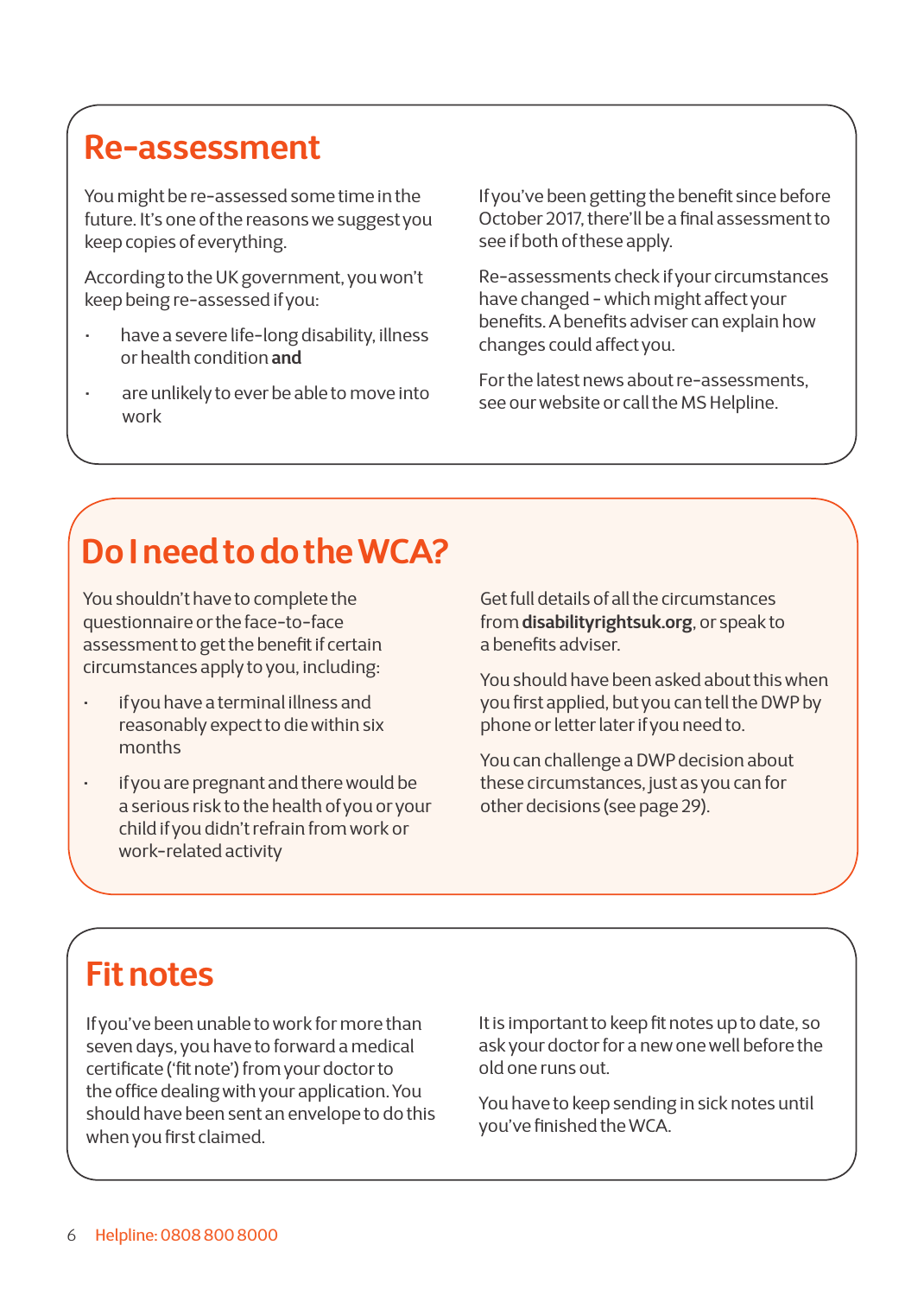## **The WCA decisions – what do they mean?**

Unfortunately, this is where the unavoidable jargon really starts. But you might need to use these names if you have questions about the process, or want to challenge a decision (see page 29).

### **Decision: you are fit for work**

#### **ESA**

You won't continue to get it. You might be able to claim the basic allowance of Universal Credit.

### **Universal Credit**

Your payments will not increase. You will probably be expected to actively look for work.

### **Decision: you have limited capability for work**

### **ESA**

You get it at the lower rate. To keep getting it, you'll be expected to prepare for work at some time in the future (for example, by doing training courses and interviews). You might hear this described as being put in the 'workrelated activity group'. If you get 'new style ESA' or 'contribution-based ESA' you can only get it for up to 12 months. The benefit cap may affect how much you get (it sets a limit on the total amount of benefit you can receive).

### **Universal Credit**

Your payments will not increase. You'll probably be expected to prepare to work at some time in the future (for example, by doing training courses and interviews). The benefit cap may affect how much you get (it sets a limit on the total amount of benefit you can receive).

### **Decision: you have a limited capability for work-related activity**

### **ESA**

You get it at the higher rate. You won't be asked to look for work or prepare for work. You might hear this described as being put in the 'support group'. The benefit cap, which limits total benefits for most people, won't apply.

#### **Universal Credit**

You can get an extra amount in your Universal Credit payments – the 'work capability' element. You won't be asked to look for work or prepare for work. The benefit cap, which limits total benefits for most people, won't apply.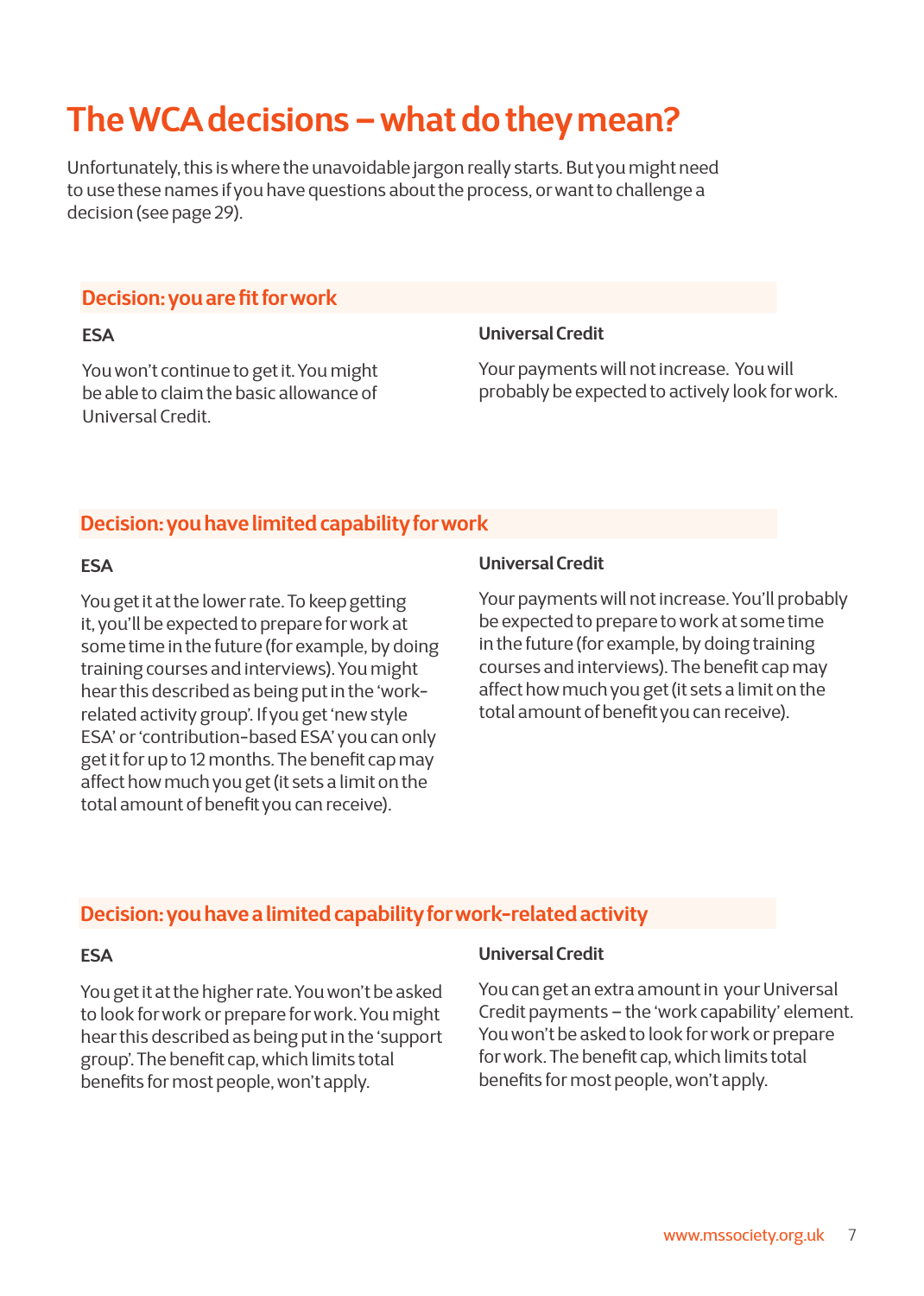## **How long does the WCA take?**

### **ESA**

The WCA should happen within 13 weeks of your claim being approved.

### **Universal Credit**

The WCA should happen within three months of your first 'fit note' from your doctor (there's more about fit notes on page 6).

**For either benefit, though, there might be delays. These can last for several weeks or even months.** 

### **Returning the questionnaire**

When you get the WCA questionnaire, you'll have about four weeks to return it – the date will be on the letter that comes with it. If that's impossible because, for example, you or your carer are ill, let them know as soon as possible. The DWP contact details will be on the letter.

### **Filling in the questionnaire**

Start the process as early as you can. It often takes several days to fill it in – with breaks. And you'll also need to spend some time gathering information and documents to support what you write. This could include getting letters from your doctors or MS nurse.

## **The Health and Work Conversation**

As well as the WCA, most people need to attend a Health and Work Conversation at the jobcentre.

This is a meeting with a work coach to discuss the support you might need to find work.

If you are told you need to attend one, your payments could be affected if you don't. Let the DWP know as soon as possible if travelling to the jobcentre is not practical.

All of this is likely to happen around four weeks after your claim - before your WCA is complete.

Although the meeting is compulsory, you don't have to talk about your health if you don't want to. You also don't have to carry out any actions agreed at this meeting. It is to discuss options. And what you discuss isn't shared with the people doing your WCA.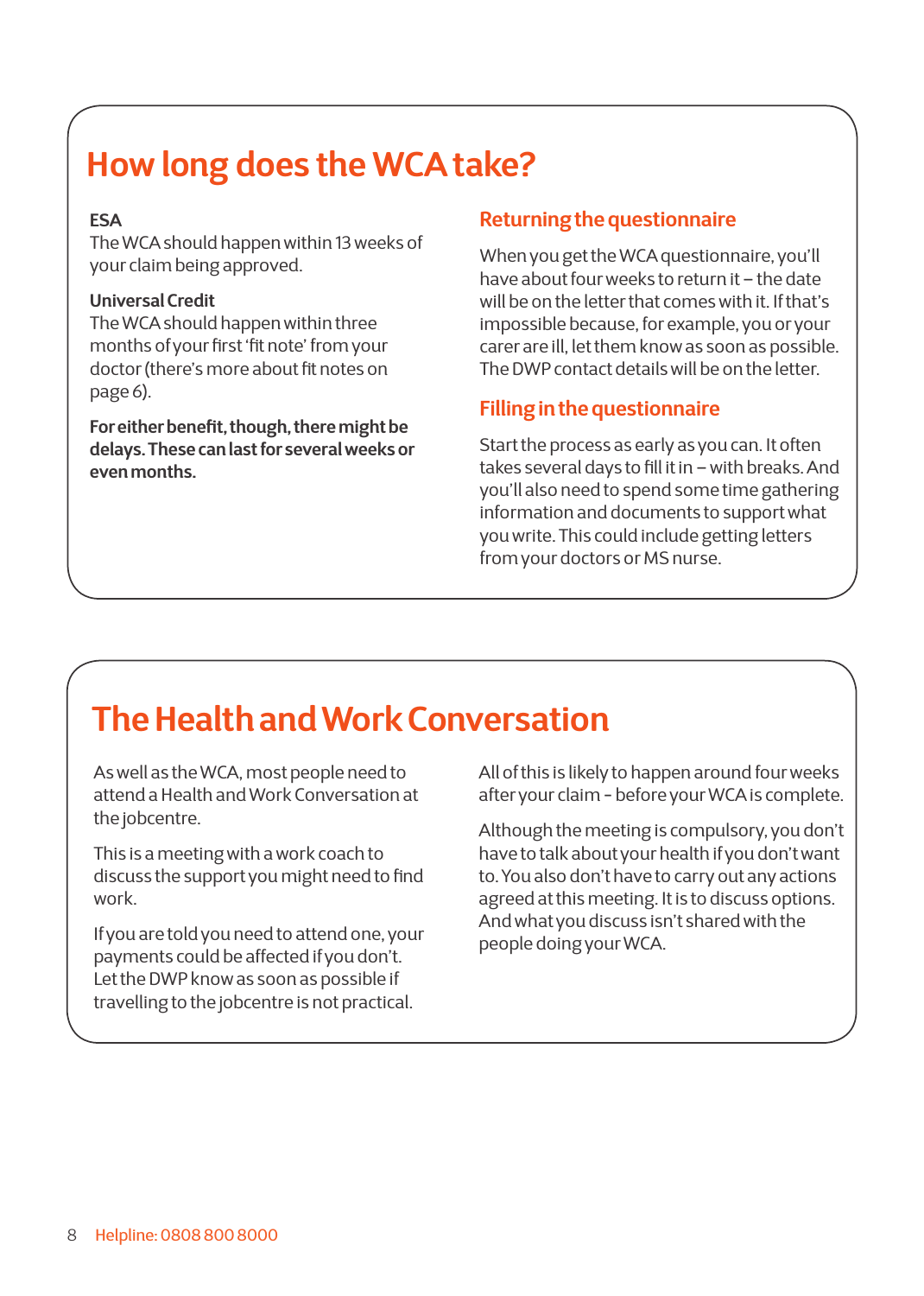## **A guide to the WCA questionnaire**

The questionnaire has lots of names, including an ESA50, a UC50 and the capability for work questionnaire.

Rather than complicate things further, we'll call it 'the form'.

### **Tips for completing the form**



You might want someone to support you when you complete the form (or at the face-to-face assessment). You can ask a friend, family member, or support worker to help you. For organisations who can help, see page 33.



Allow plenty of time. You'll need to return the form within four weeks of it being sent to you.



Take breaks. You don't need to do it all at once. Come back to it another day.



If it helps, write in pencil first, make notes on separate paper or photocopy the blank form to fill out in rough.



If you prefer to type your answers, include your name and National Insurance number on every sheet of paper. Of course, make sure it's clear which questions you are answering. It's fine to have an almost blank form that you sign, along with all your typed up answers on separate sheets.



Keep a copy of everything you send in, so you've got a record.

Don't assume the person reading the form knows about MS or how it affects you – only you know this. So mention things even if they seem obvious, and include as much detail as possible. If things apply to more than one question, repeat yourself, or refer back to your earlier answer.



If you need to say more than you can fit on the form, use extra paper.



The form says you don't need to gather evidence from your doctors if you don't already have this to hand. But MS is a complex, changeable condition, so it actually makes sense to ask your doctor or MS nurse for a letter. They can explain how MS affects your ability to do the activities on the form. Many GP surgeries make a charge for these kinds of letters.



Call the MS Helpline if you need to talk something through or find out more: 0808 800 8000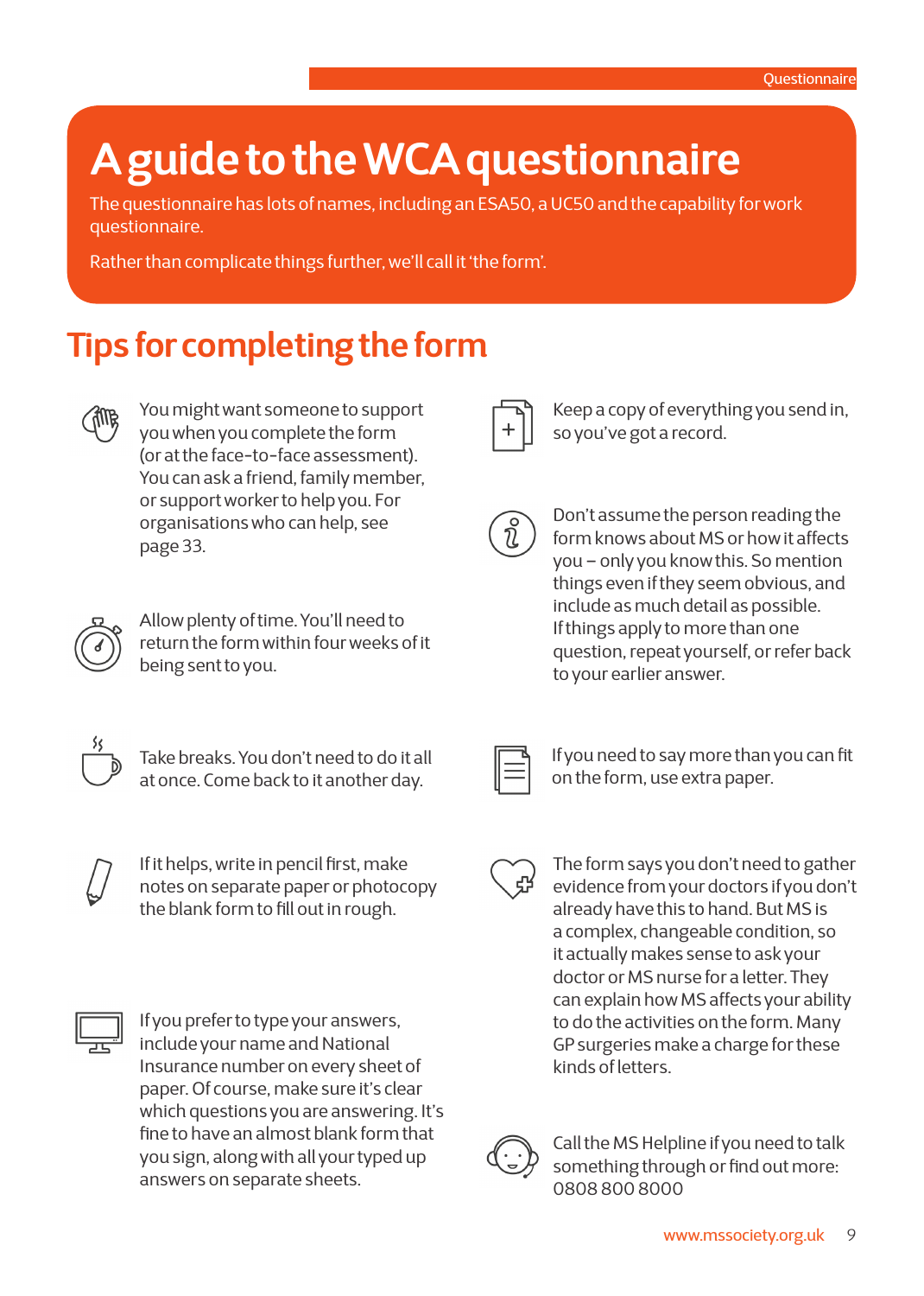### **How does the decision maker use the form?**

They score the completed form using 'descriptors'.

These are sentences that describe how well you can do the different activities on the form.

They apply these descriptors to the form, the face-to-face assessment and any medical evidence. And from that, they make their decision (see page 7 for a reminder of the decisions).

### **The WCA descriptors**

We've put all the descriptors in the booklet that came with this one, so you can see the kind of things they're looking out for. You might find them handy if you need to challenge a decision.

### **Is this too much detail?**

If you can't face looking at yet another booklet while you're trying to get your head round the form, feel free to skip the detail about the descriptors and go straight to the page opposite. The detail's here if you need it.

### **Two sets of descriptors**

There are two sets of WCA descriptors. They're used to decide different things.

### **First set: Descriptors that score points**

These are used to decide if you have a 'limited capability for work'.

One descriptor is chosen for each activity, based on the answers you give. A total of 15 points or more means you have a limited capability for work.

Less than 15 in total means you are 'fit for work'.

Scoring points for what you can't manage can feel like a very negative thing to do. But be clear on the form about the difficulties you experience so that you're assessed accurately.

### **Second set: Descriptors without points**

These are used to decide if you have a 'limited capability for work-related activity'.

If one or more of these descriptors apply to you, you'll get a higher amount of benefit and you won't be expected to prepare for work.

### **Similarities between the two sets**

The second set of descriptors are mostly the same as the top 15-point descriptors from the first set.

So if you score 15 in a single Activity in the first set, that would usually mean you also have a 'limited capability for work-related activity'.

But there are some exceptions, and as we go through the Activities we point these out.

### **The numbering of the second set**

The numbering of the second set doesn't match the form you're filling in. It's because they don't apply to every Activity on the form.

As we go through the Activities one by one, we point out where there are differences in the numbering, to help you keep track.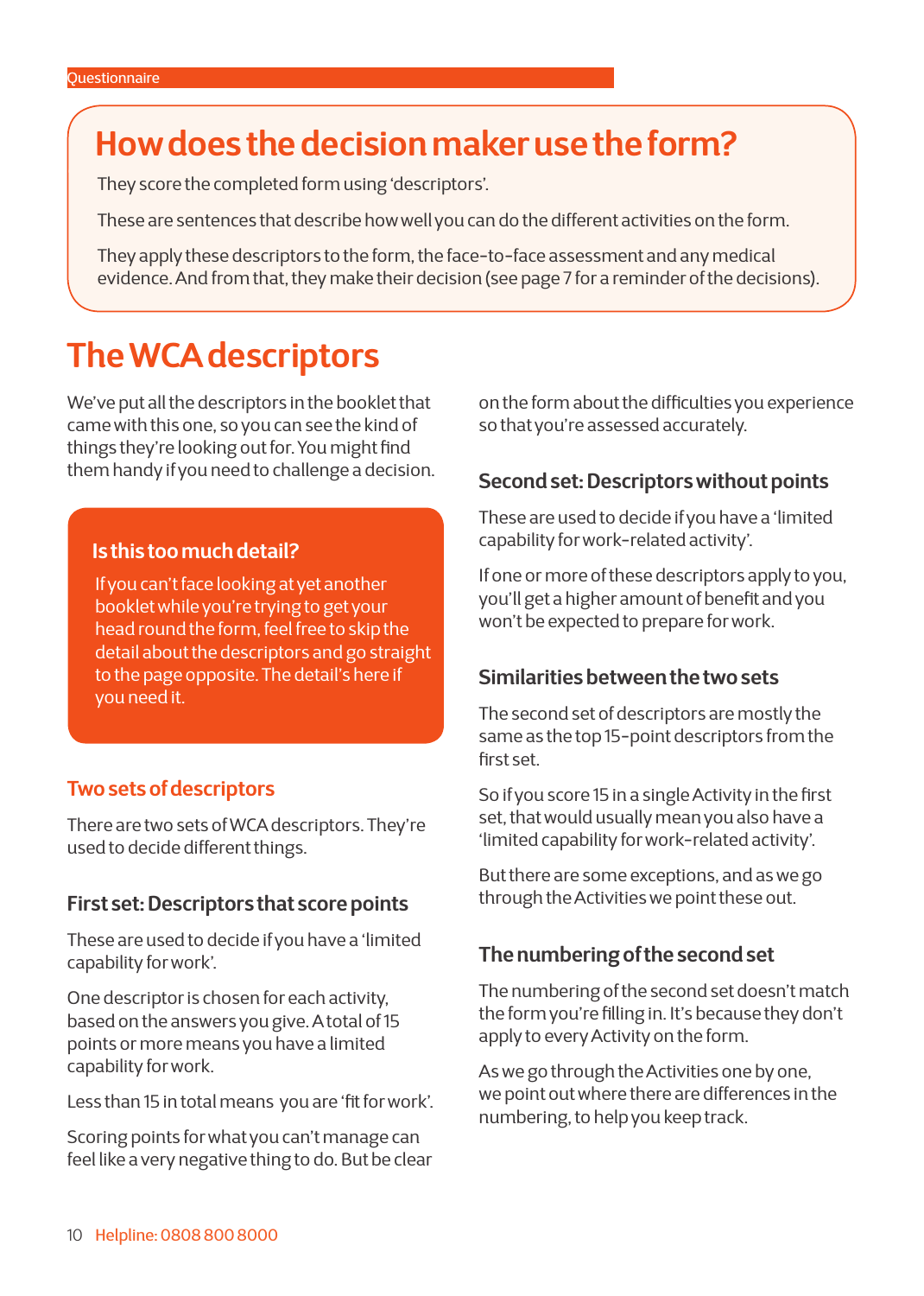### **The first 7 pages**

The first 7 pages mainly ask for general information – like your name and date of birth. But there are a few things worth pointing out.

You'll need the name and address of your GP, and probably also for your neurologist and MS nurse.

You'll also need details of any medications or treatments you use, and any side effects you get.

When you're asked to describe your 'disabilities, illness or health conditions', this can be a brief summary, but do list how MS and any other health conditions affect you (for example, mention any fatigue, poor balance, pain or depression). The detail comes later in the form.

The form asks for 'other people who know the most about your disability, illness or health condition'. You could list health care professionals who know you (like your MS nurse, neurologist or GP) and a carer if you have one.

### **For every Activity - cut out and keep handy**

**You might want to cut out this page and keep it handy while you complete the form, to check you're not missing anything.**

### **"Without difficulty"**

For each Activity, the form first asks if you can do it without difficulty.

Before you answer, read all the other options below it – so you have a good idea of what they mean by 'without difficulty'.

### **Only answer yes if...**

At the top of each page, the form reminds you to:

"Only answer Yes to the following questions, if you can do the activity **safely**, to an **acceptable standard**, as **often as you need to** and in a **reasonable length of time**."

This is important and applies to all the Activities. The form is asking what you can do when you use your usual aids or appliances (like glasses or a walking stick). But things like safety, tiredness, pain and discomfort could all mean it's not reasonable for you to do something.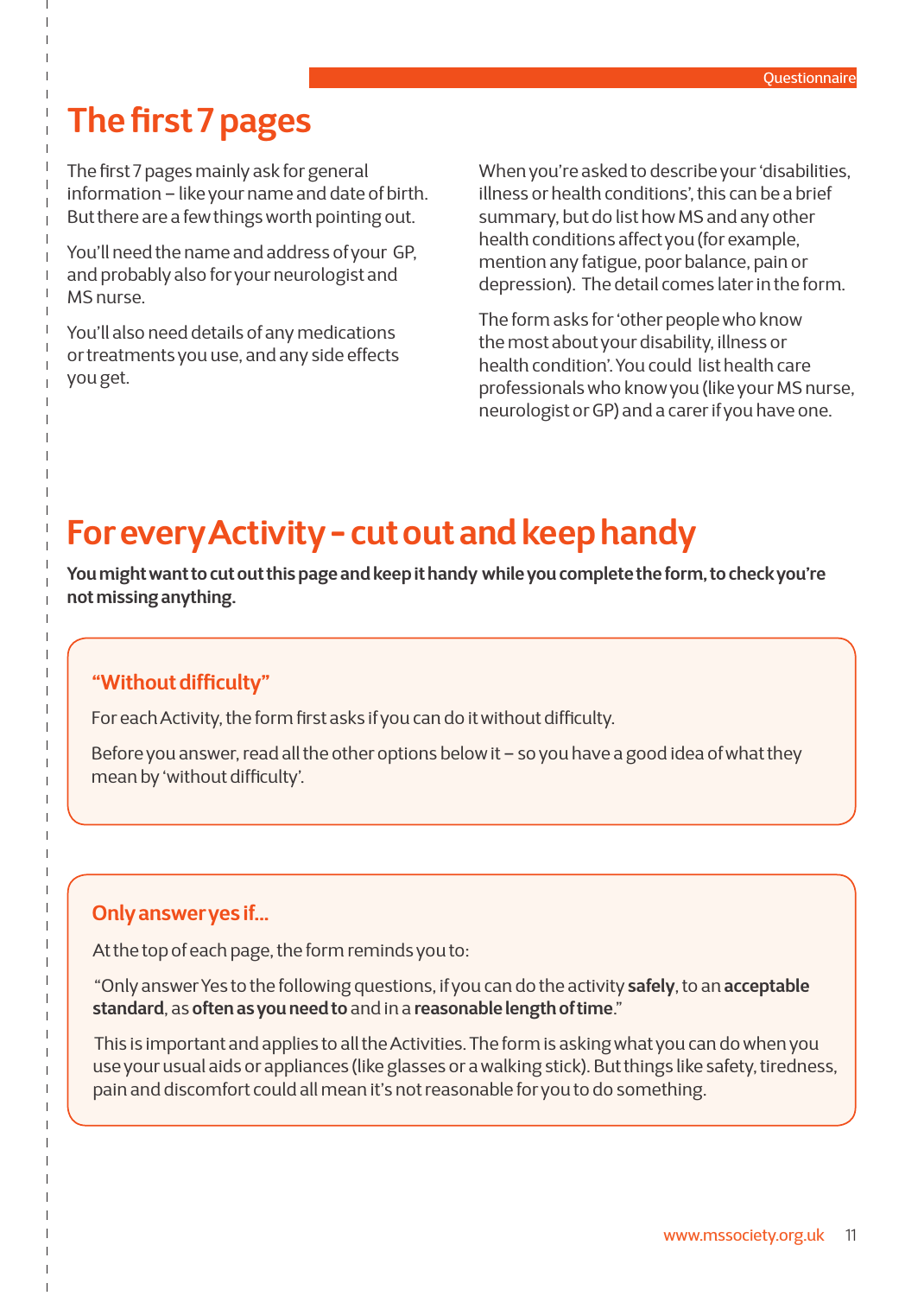### **Explain - for every Activity**

Use the boxes under each activity to explain how you might be affected if you try to do something.

We mention specific things to explain as we go through the Activities one by one. But this list applies to them all.

#### **Risks**

Are there any risks in trying to do the task?

#### **Accidents**

Have you had accidents or injuries when you've tried it before?

#### **Symptoms**

Explain which symptoms make an activity difficult for you. If it's more than one, list them.

#### **Exhaustion or pain**

Does exhaustion or pain affect how you can manage the task? Explain how often you'd need to rest and if you use painkillers, or other medicines and treatments. If you do, say whether they affect your ability to complete tasks effectively.

#### **Different days**

If your condition varies, try to give an idea of how many days each week you could do the task and how many you couldn't. Tell them about what happens on your worst days as well as your good days. Be honest, of course, but realistic too.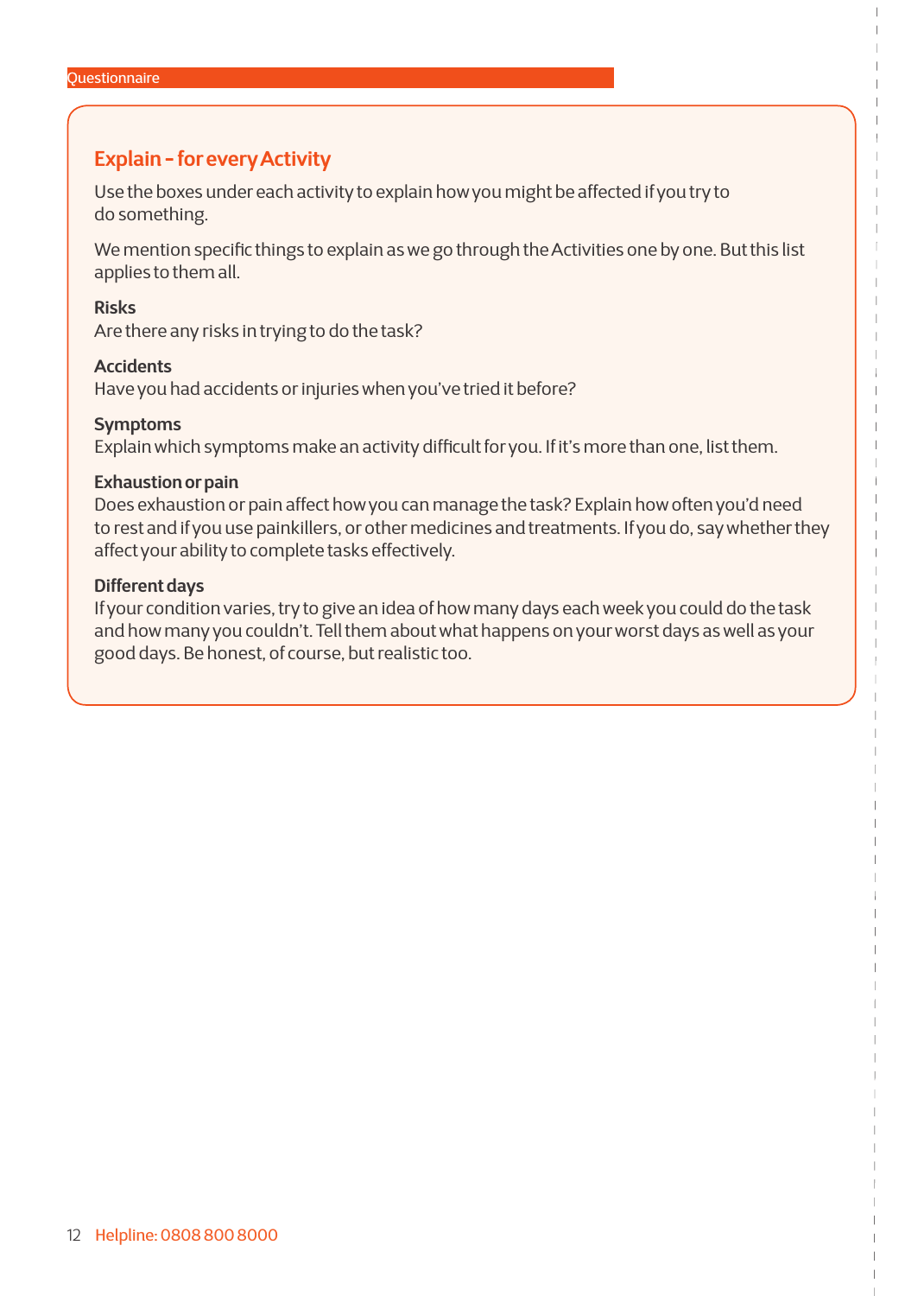## **Step by step: Activities 1-18**

### **Activity 1: Moving around and using steps/stairs**

### **Two tasks:**

**First task - How far you can move safely and repeatedly on level ground without needing to stop?** 

This isn't just about walking. Moving includes using aids such as crutches, a walking stick or a manual wheelchair. It doesn't include electric wheelchairs.

So, if you can move more than 200 metres before needing to stop using crutches, a stick or a manual wheelchair, you wouldn't pick up any points for that.

### **Explain**

If you have difficulty walking, but you don't use a manual wheelchair because it wouldn't make getting around any easier for you, explain why. For example, if fatigue or coordination problems mean a wheelchair doesn't or wouldn't help. An assessor might otherwise think you could manage more than 200 metres if you used a wheelchair.

The form is asking about what you can do in an indoor working environment like an office. So it isn't useful to tell them if it's your home that's not adapted for a wheelchair.

If you're not sure how far you can move, you should test yourself:

- Do it on an average day. If your condition varies, doing it on a good day won't give a true result.
- It helps if you have someone with you, to measure the distance in paces. To give you some idea: four steps by an average healthy man is about three metres.

• Time how long it takes you to cover the distance.

Make a note if you stumble or trip.

### **Second task - Can you go up or down two steps without help from another person, if there is a rail to hold on to?**

### **Explain**

Let them know if you get any pain if you try to use steps, or any other symptoms that affect how you can manage them.

If you've had any accidents or injuries when using steps, make you sure you include that information.

Remember that if you use a mobility aid, you need to get this safely up and down steps as well as yourself.

Before you answer, check back with 'Only answer yes if...' and 'Explain – for every Activity' (pages 11 and 12).

### **Activity 2: Standing and sitting**

### **Two tasks:**

### **First task - Can you move from one seat to another right next to it without help from someone else?**

This might apply if you're a wheelchair user and need help to transfer from the wheelchair.

If you can use simple aids on your own, such as a transfer board, that's classed as being able to transfer without help. If you need more elaborate apparatus, such as a hoist, that will be classed as needing help.

### **Explain**

Write down if you have problems with similar activities, such as getting on and off the toilet or getting in and out of the car.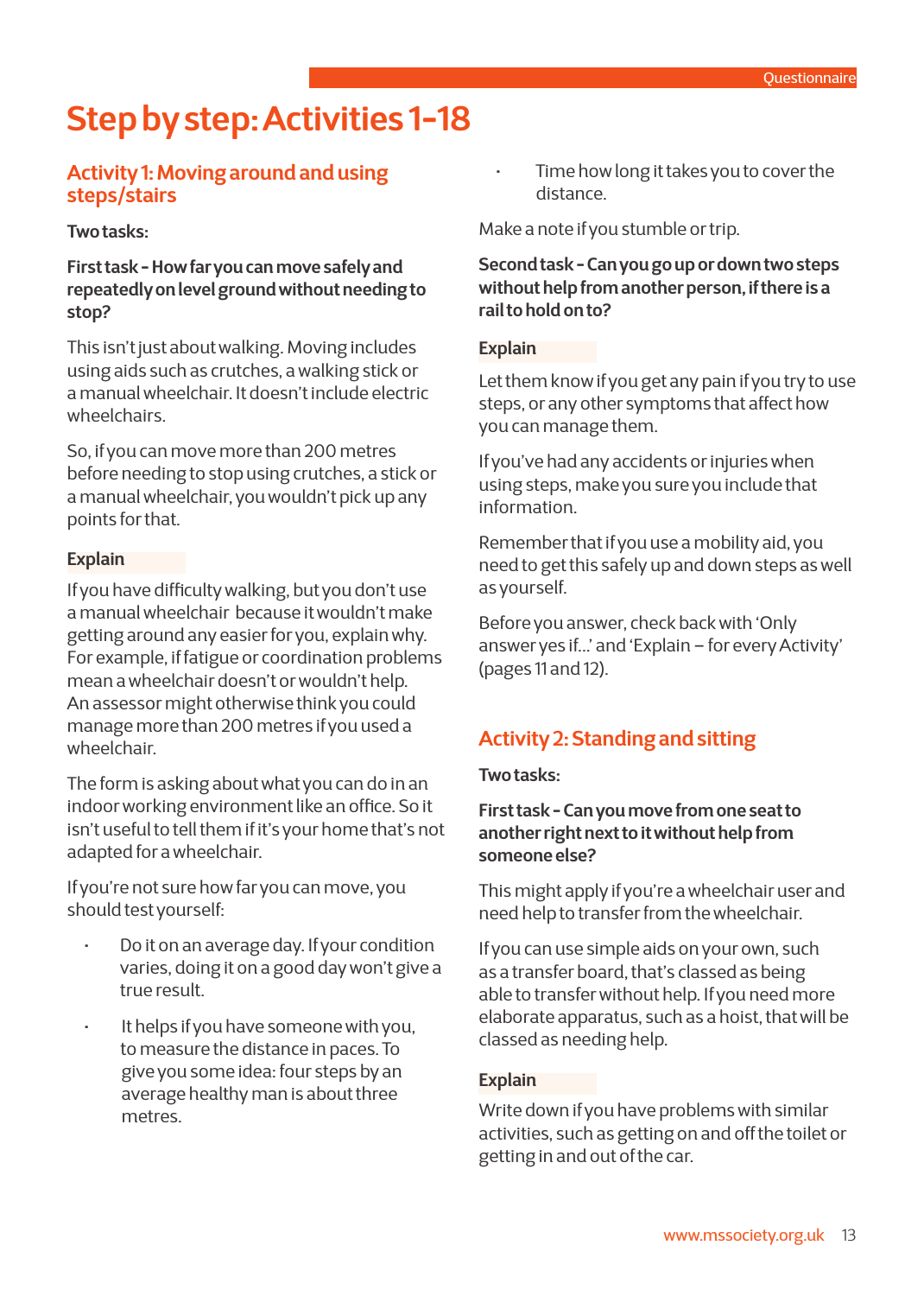**Second task - While you are standing or sitting (or a combination of the two) how long can you stay in one place and be pain free without the help of another person?**

You're not expected to stay completely still, and you can change position.

With standing, you'd be expected to use aids such as a walking stick, if they help. However, if you can only stand using two sticks, you'll be treated as unable to stand. That's because this would severely limit the sort of work you could do while standing (like using the phone).

#### **Explain**

There are a number of reasons why MS could prevent you from staying in one place for any length of time. You might need to lie down regularly because of fatigue or muscle pain. Or, you may need to walk around regularly to prevent numbness or to reduce spasms.

### **Activity 3: Reaching**

#### **Two tasks:**

**First task - Can you lift at least one of your arms high enough to put something in the top pocket of a coat or jacket while you are wearing it?**

**Second task - Can you lift one of your arms above your head?**

Both are about reaching upwards, not about manual dexterity (using your hands). This is covered in Activity 5 later.

The assessment gives points in this section only if you have difficulties with both arms.

#### **Explain**

If you can't lift either arm to the top of your head, as if you were putting on a hat, you should write this down.

Before you answer, check back with 'Only answer yes if...' and 'Explain – for every Activity' (pages 11 and 12).

### **Activity 4: Picking up and moving things**

#### **Three tasks:**

**First task - Can you pick up and move a half-litre (one pint) carton full of liquid using your upper body and either arm?** 

**Second task - Can you pick up and move a litre (two pint) carton full of liquid using your upper body and either arm?** 

### **Third task - Can you pick up and move a large, light object like an empty cardboard box?**

You're not asked if you can pick up the objects from the ground, so it's assumed that you're moving the object at waist level. And this task doesn't include standing, sitting, bending or kneeling.

#### **Explain**

Tell them if you need to use both arms.

If you would be likely to spill some of the liquid moving the carton, make this clear. Explain why this happens, for example, because of spasms, tremor or poor coordination.

If you've dropped objects of a similar size in the past, write down what happened. This might show that you can't perform the task 'reliably'.

### **Activity 5: Manual dexterity (using your hands)**

#### **One task:**

**Can you use either hand to:** 

- **• press a button, such as a telephone keypad**
- **• turn the pages of a book**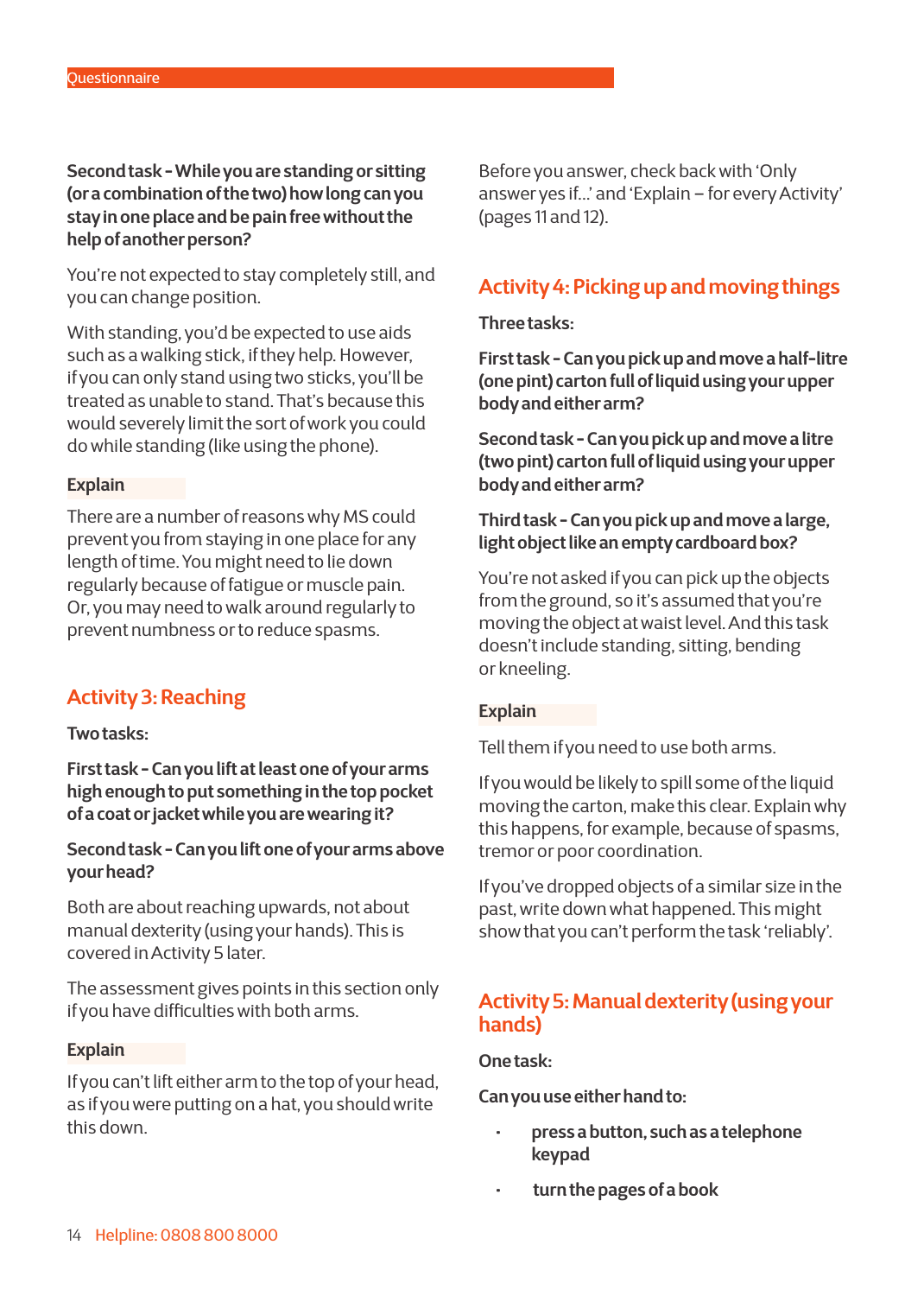- **• pick up a £1 coin**
- **• use a pen or pencil**
- **• use a suitable keyboard or mouse?**

It's the physical actions that matter here - being able to press buttons, turn pages or pick up a coin - not whether you can read or understand how to use a computer.

If you can do something effectively with one hand but not with the other, this doesn't score points.

### **Explain**

If you're typing this form or using dictation software because writing is difficult, let them know.

Tell them how long you have spent completing the form, and what breaks you've needed to take.

As well as checking if anything applies from 'Only answer yes if...' and 'Explain – for every Activity' (pages 11 and 12), have a look at the example responses below.

### **Example responses – Activity 5**

"I get muscle spasms in both arms now. When I try to write something down the pen often slips and I scrawl across the page. I am right handed, and the spasm is worse in that arm. (I have got a friend to fill in this questionnaire for me.)"

"My coordination is poor and I find it difficult to use a phone as I press the wrong buttons. I cannot use a cashpoint any more, for the same reason. I can no longer deal with small buttons or tie my laces properly, and so I wear clothes that do not have these."

"I have also damaged several of my books on art at home, tearing the pages as I try to turn them because of the muscle spasms. My partner is now a patient page-turner for me!"

### **Activity 6: Communicating – speaking, writing and typing**

#### **One task:**

### **Can you communicate a simple message to other people such as the presence of something dangerous?**

This could be relevant if your MS has started affecting your speech and if you also have difficulties in writing or typing.

It's assumed you're using the same language as the person you're communicating with, and that they can understand your accent or dialect.

#### **Explain**

Explain on the form if you struggle to communicate in any way. Tell them if you have difficulty finding the correct words, your speech is slurred or slow, or if it varies in pitch and tone so it's difficult to understand.

If you have difficulty speaking, you'll also need to explain why you can't write or type the message.

If you have problems with your dexterity, you can refer to what you have already put in Activity 5, without having to write it all again.

### **A note about the descriptors**

In the first list of descriptors, there are two which score 15 points for this Activity. Only the top one qualifies you for 'limited capability for work-related activity' (the higher amount, and no duty to prepare for work).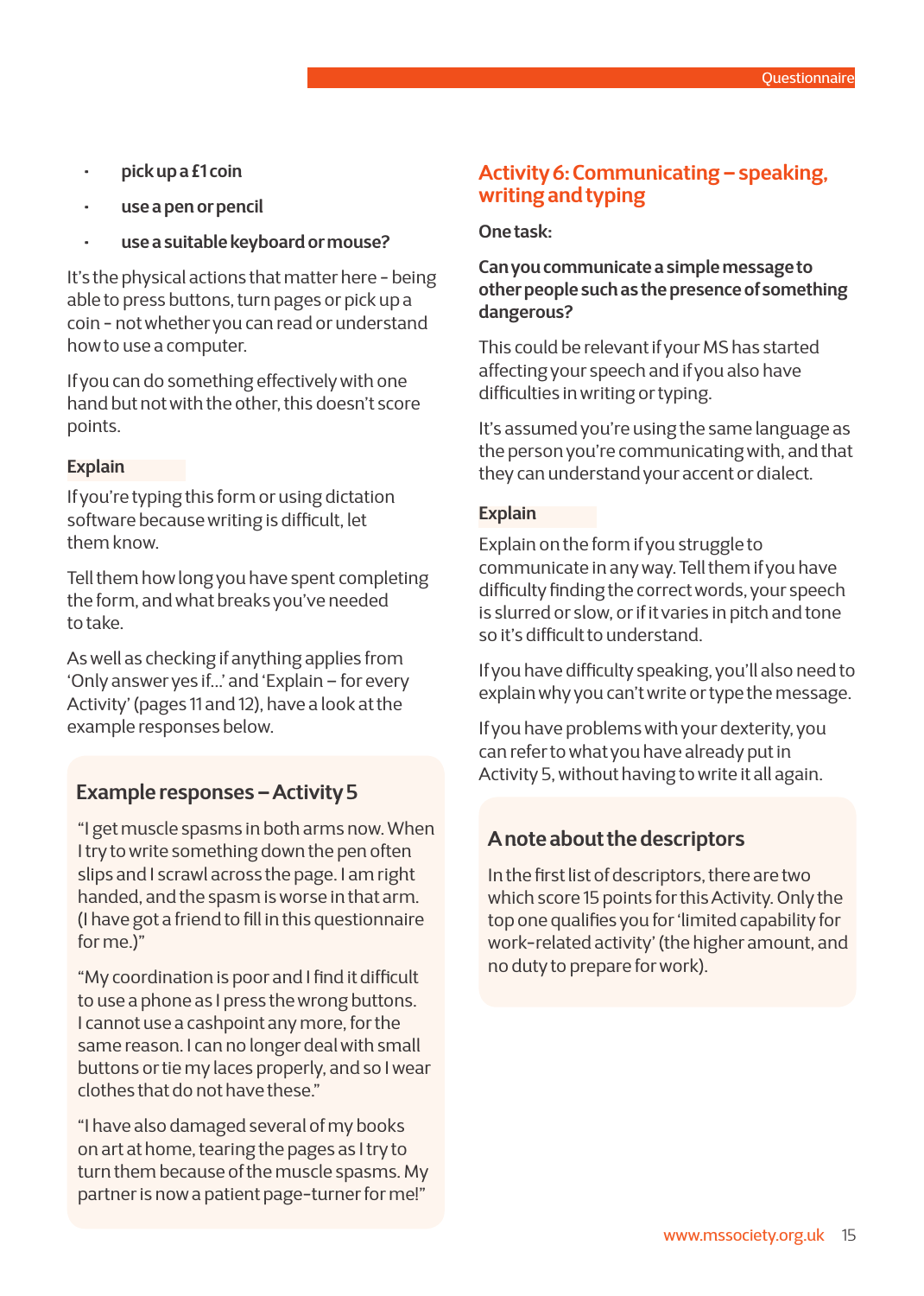### **Activity 7: Communicating – hearing and reading**

#### **Two tasks:**

**First task - Can you understand simple messages from other people by hearing or lip reading without the help of another person? A simple message means things like someone telling you the location of a fire escape.**

**Second task - Can you understand simple messages from other people by reading large size print or using Braille?**

This activity could be relevant if you have problems hearing and/or seeing.

### **Explain**

Before you answer, check back with 'Only answer yes if...' and 'Explain – for every Activity' (pages 11 and 12).

### **A note about the descriptors**

In the first list of descriptors, there are two which score 15 points for this Activity. Only the top one qualifies you for 'limited capability for work-related activity' (the higher amount, and no duty to prepare for work).

### **Activity 8: Getting around safely**

**Two tasks:** 

**First task - Can you see to cross the road safely on your own?** 

### **Second task - Can you safely get around a place that you haven't been to before without help?**

This could apply if you have problems seeing for example, because of optic neuritis or double vision.

### **Explain**

If your eyesight has only recently got worse, this might have affected your confidence – this should be taken into account.

Let them know if your vision varies during the day, or if it gets worse when you're fatigued, hot or stressed.

Provide details if you've had any issues trying to get around on your own – like bumping into things or people, getting lost, or incidents with traffic.

Let them know if you've had your driving licence withdrawn because of your eyesight.

### **Example response – Activity 8**

"My eyesight has been affected by optic neuritis. I have had this for 18 months now. Though there was some improvement in my vision after I was put on steroids, I still have problems. My vision is often blurred. I cannot pick up colours like I used to, and my depth of vision has been affected.

I find it difficult to judge distances. My eyesight varies. It is not so bad during the morning, but gets worse as the day progresses. It is also affected if I push myself too far or when the weather is warm.

I also have problems when moving my eyes from side to side. This makes it difficult for me to keep my eyes on traffic. I was almost hit by a van when I misjudged its speed and distance six months ago (I no longer drive because I can't judge the speed of the traffic and feel it is coming straight at me).

Consequently I do not try to cross busy roads without having someone with me. Similarly, if I leave the house to go somewhere unfamiliar, I take someone with me.''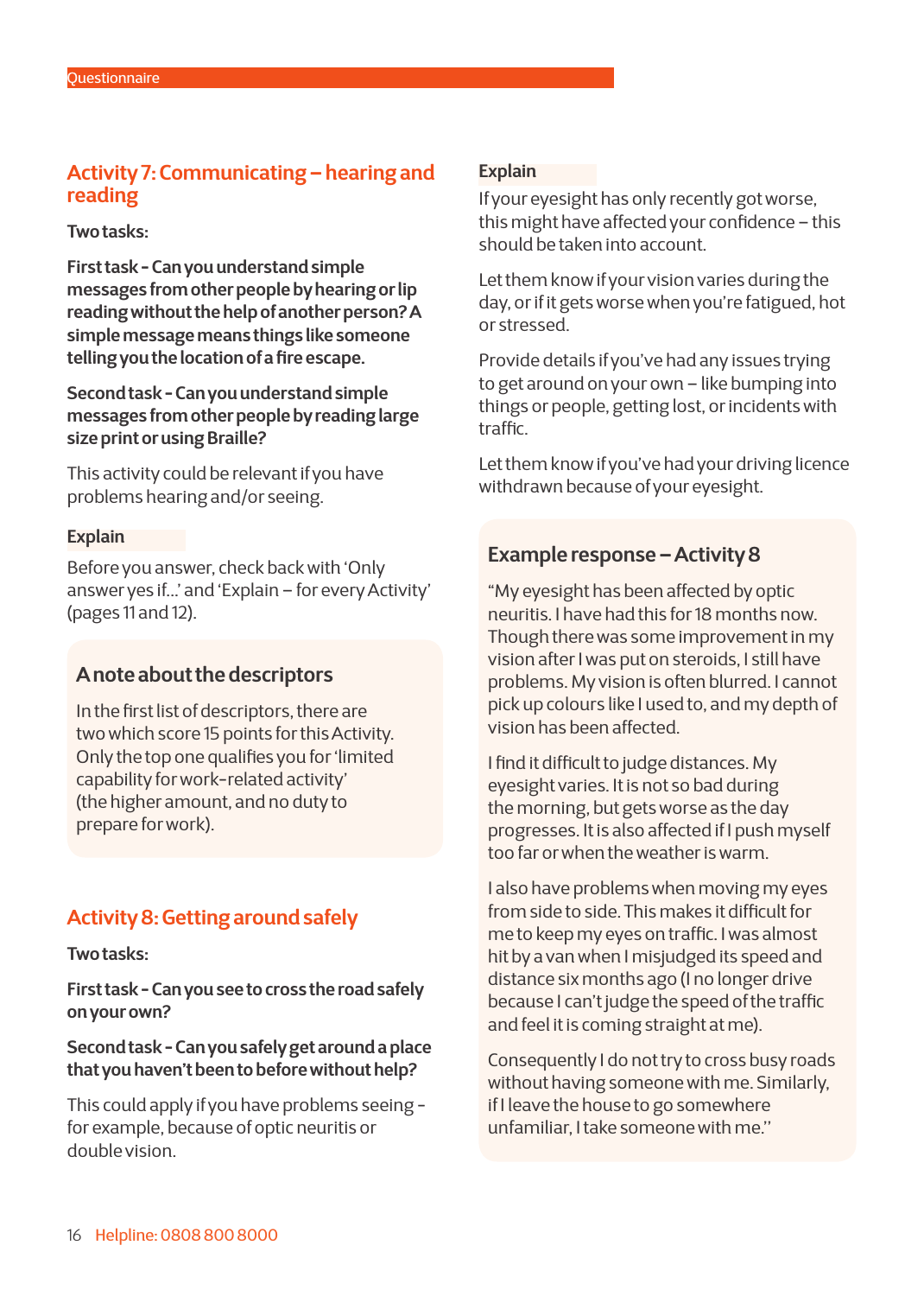### **A note about the descriptors**

Activity 8 is not assessed for 'limited capability for work-related activity' (the higher amount, and no duty to prepare for work). You can still score points from the first set of descriptors for 'limited capability for work'.

### **Activity 9: Controlling your bowels and bladder and using a collecting device**

#### **One task:**

**Do you have to wash or change your clothes because of difficulty controlling your bladder, bowels or collecting device? Collecting devices include stoma bags and catheters.**

This can be one of the hardest parts of the form to complete – the questions are very personal. Try to put as much information down as you can. The form is confidential, so the information won't be shared outside of this assessment.

#### **Explain**

There's no need to tell them about bladder incontinence that happens when you sleep, nor about small leaks that continence pads can deal with. These issues are ignored by the assessment.

But do tell them about precautions you've tried to take to manage bladder or bowel problems when you're awake - and why these might not always work.

Explain if you need to go often, and if it's difficult to hold on when you need to go.

### **A note about the descriptors**

The wording in the two sets of descriptors don't match.

You can get 15 points and qualify as having a 'limited capability for work' if there's an extensive evacuation, voiding or leakage of your bowel or bladder at least once a month. If this happens at least once a week, you also qualify as having a 'limited capability for work-related activity'.

The descriptor that applies from the second set is labelled 'Activity 8'.

### **Activity 10: Staying conscious when awake**

**One task:** 

**While you are awake, how often do you faint or have fits or blackouts? This includes epileptic seizures such as fits, partial or focal seizures, absences and diabetic hypos.**

It's not always easy to know which symptoms this covers. The DWP say this Activity relates to:

"Any involuntary loss or alteration of consciousness resulting in significantly disrupted awareness or concentration."

And only if the seizures happen during the hours you're usually awake.

This DWP definition doesn't include giddiness, dizziness or vertigo – unless they are part of an epileptic or similar seizure.

#### **Explain**

If you have symptoms that seem to match the definition, you should write it here. Explain how they affect you and how often. If you're not sure if your symptoms fit the definition, explain them in case they do.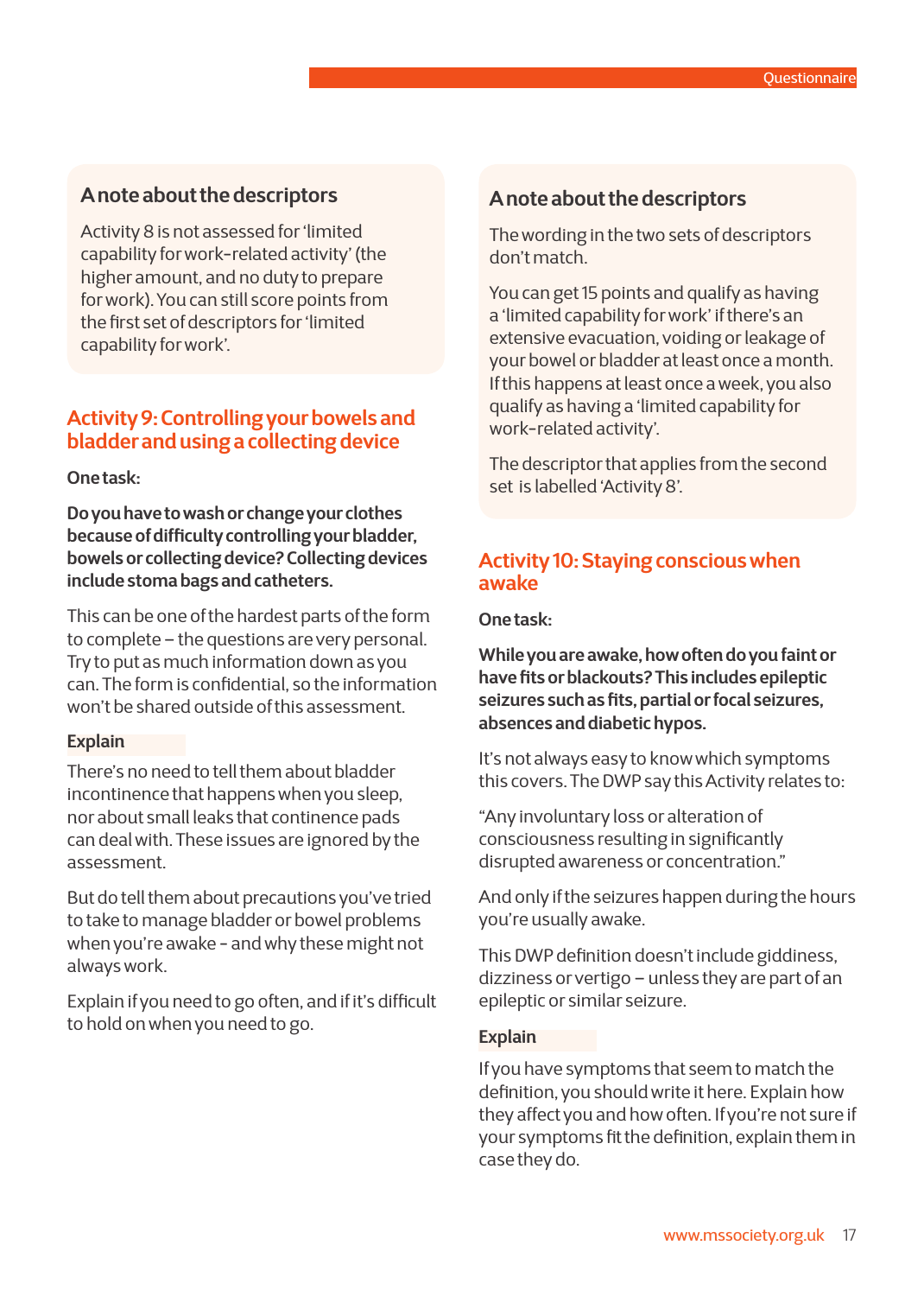### **A note about the descriptors**

 Activity 10 is not assessed for 'limited capability for work-related activity' (the higher amount, and no duty to prepare for work). You can still score points from the first set of descriptors (for the 'limited capability for work').

### **Activities 11-17**

The following Activities ask about mental, cognitive and intellectual activities. Some people find this section particularly hard to complete.

Take your time to fill it in, and take breaks when you need to.

You might want to let off steam every now and then – perhaps by talking about it with someone close to you. You can also call the MS Helpline or use the online forums at **[mssociety.org.uk](https://www.community.mssociety.org.uk)**

### **Activity 11: Learning how to do tasks**

**Two tasks:**

**First task - Can you learn how to do an everyday task such as setting an alarm clock?**

### **Second task - Can you learn how to do a more complicated task such as using a washing machine?**

This Activity focuses on learning (and remembering) how to do things. It could be relevant if MS has affected your memory or how you understand language ('receptive dysphasia').

Don't tick yes if you can learn that kind of task one day, but will have forgotten how to do it the next. The assessment counts this as not being able to learn it.

In the descriptors, they describe the two types of task as: 'simple' and 'moderately complex'. A simple task is one involving one or two steps, like the example of setting an alarm clock.

A moderately complex task could involve three or four steps. The example given is operating a washing machine. Other examples mentioned in their WCA handbook include playing CDs on a stereo, using a microwave and playing a computer game.

#### **Explain**

Let them know if you can learn a moderately complex task, but nothing more complex. More complex might be a task involving five or more steps, such as setting up a DVD player and programming the channels.

Give examples of the kinds of tasks you would have problems learning. These could be tasks you've tried to learn recently but haven't managed.

Tell them if you can learn a task but need to use 'workarounds' (such as making extensive notes or leaving reminder notices everywhere).

### **Example responses – Activity 11**

"Yesterday I couldn't remember how to set the sleep function on my alarm clock even though I knew how to do it the day before. This often happens when my MS fatigue is bad, even though my partner has shown me how to do it several times."

"I tried a new recipe last week but it was a total disaster because I lost track of what I was doing halfway through."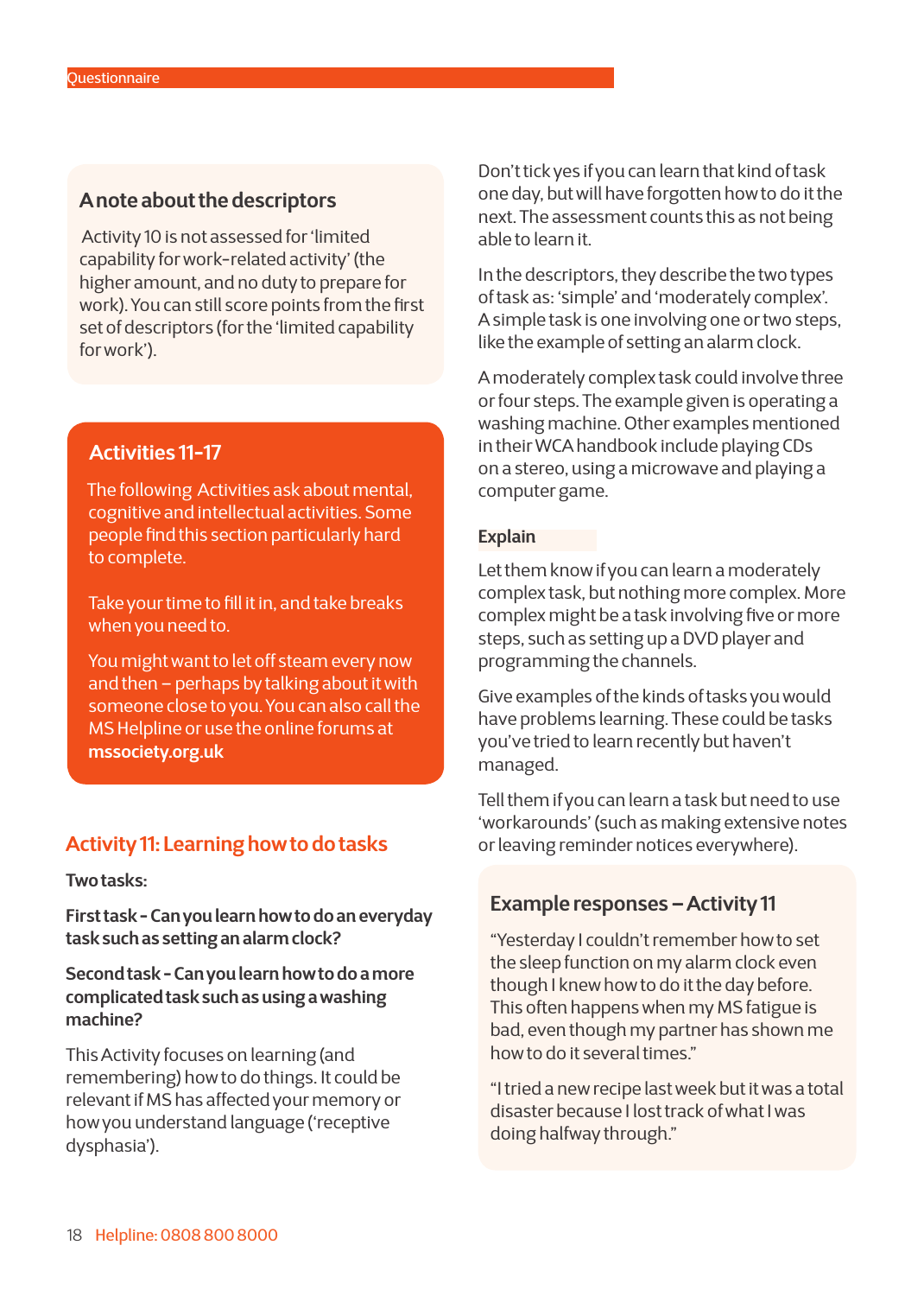### **A note about the descriptors**

The descriptor that applies from the second set is labelled 'Activity 9'.

### **Activity 12: Awareness of hazards or danger**

### **One task:**

### **Do you need someone to stay with you for most of the time to stay safe?**

This might be relevant if MS has affected your memory or concentration.

#### **Explain**

Mention any accidents and injuries you have had because you haven't been aware of a danger – for example, crossing the road or handling sharp objects.

### **A note about the descriptors**

The descriptor that applies from the second set is labelled 'Activity 10'.

### **Activity 13: Starting and finishing tasks**

#### **One task:**

### **Can you manage to plan, start and finish daily tasks?**

This looks at your ability to start and complete 'personal actions', without being prompted by someone else.

Personal actions include:

- making travel arrangements
- planning a simple meal
- writing shopping lists
- organising finances

#### **Explain**

Let them know if you have difficulties because of memory loss, poor concentration, confusion or severe depression. And mention them whether it's caused by the MS itself or as a result of any medication.

Don't explain physical difficulties you have – they won't be taken into account. But do explain if, for example, fatigue affects how you can think through these daily tasks.

Give examples of the kind of things you're no longer able to finish.

### **A note about the descriptors**

The descriptor that applies from the second set is labelled 'Activity 11'.

### **Activity 14: Coping with changes**

#### **Two tasks:**

**First task - Can you cope with small changes to your routine if you know about them before they happen? For example, things like having a meal earlier or later than usual, or an appointment time being changed.** 

**Second task - Can you cope with small changes to your routine if they are unexpected? This means things like your bus or train not running on time, or a friend or carer coming to your house earlier or later than planned.**

It's not relevant for the assessment if you dislike changes to your routine. You must be able to show that you're not able to cope with them or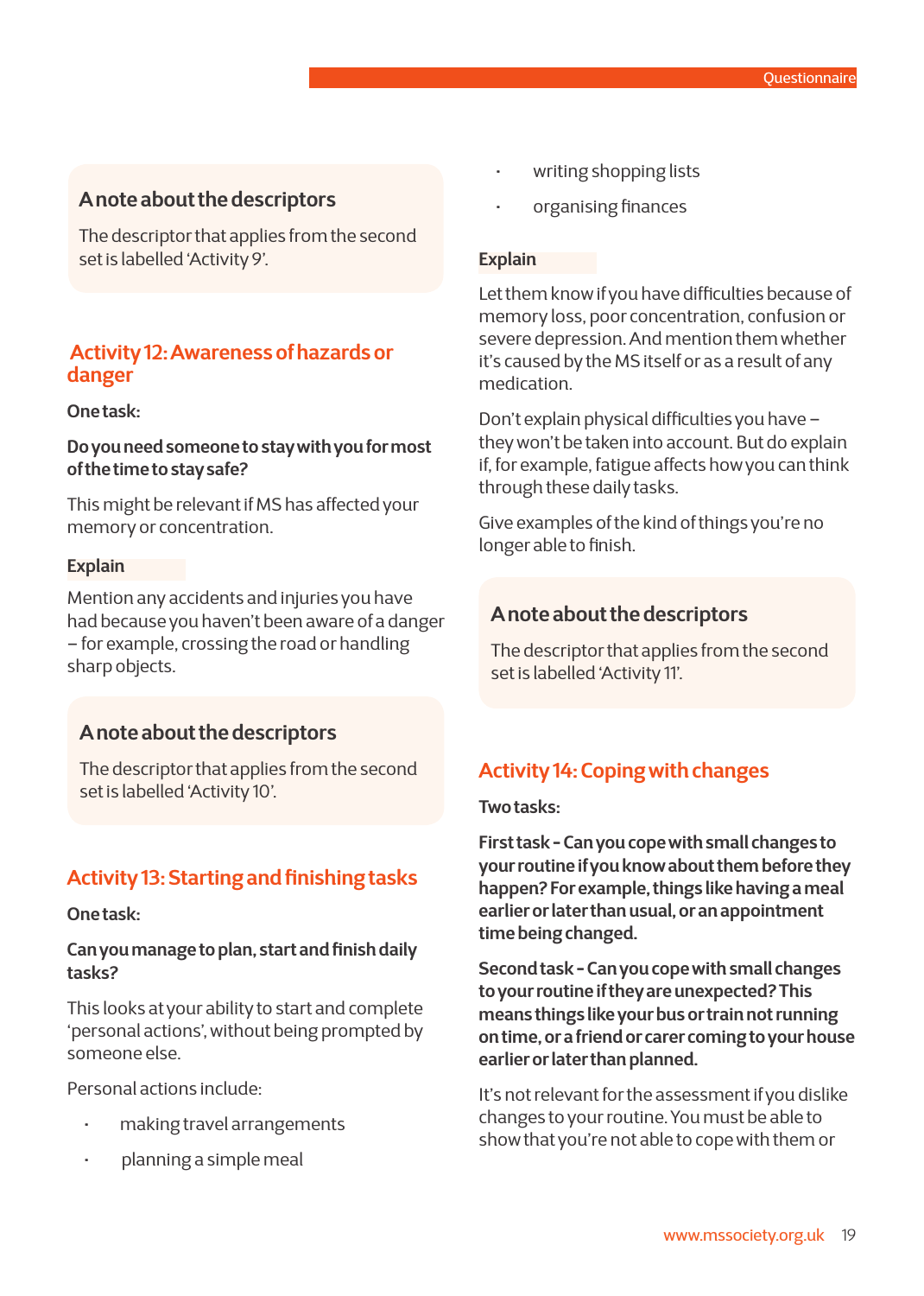that your day-to-day life 'is made significantly more difficult or cannot be managed'.

#### **Explain**

Give examples of how your life is made 'significantly more difficult' when these kind of changes occur.

### **Example responses – Activity 14**

"I need a regular routine every day or else I get upset and confused. Last week my carer came late every day and I was in a real state by the time she arrived even though I knew her husband was unwell."

"My MS nurse has been off sick and although I thought I changed the appointment in my diary I arrived on the wrong day."

### **A note about the descriptors**

The descriptor that applies from the second set is labelled 'Activity 12'.

### **Activity 15: Going out**

#### **Two tasks:**

**First task - Can you leave home and go out to places you know?** 

### **Second task - Can you leave home and go to places you don't know?**

This is about you going out on your own, and any issues with getting disorientated, anxious or agoraphobic (a fear of being in situations where escape might be difficult).

#### **Explain**

Don't include any problems with your eyesight or other physical issues - they won't be taken into account.

But do mention any symptoms that affect your mental state in these circumstances.

How you get around is also not taken into account. For example, if you can't use public transport, but could manage to get there by yourself by another means, you would not score points.

If you become disorientated, panicky or agoraphobic outdoors, explain what is likely to happen to you if you go out alone.

Give details of any incidents if you've tried to go somewhere on your own in the past. Describe how you felt.

### **A note about the descriptors**

 Activity 15 is not assessed for 'limited capability for work-related activity' (the higher amount, and no duty to prepare for work). You can still score points from the first set of descriptors.

### **Activity 16: Coping with social situations**

#### **Two tasks:**

**First task - Can you meet people you know without feeling too anxious or scared?** 

#### **Second task - Can you meet people you don't know without feeling too anxious or scared?**

This might be relevant if you have severe anxiety, experience panic attacks or have agoraphobia. It looks at a 'significant lack of selfconfidence', rather than being shy.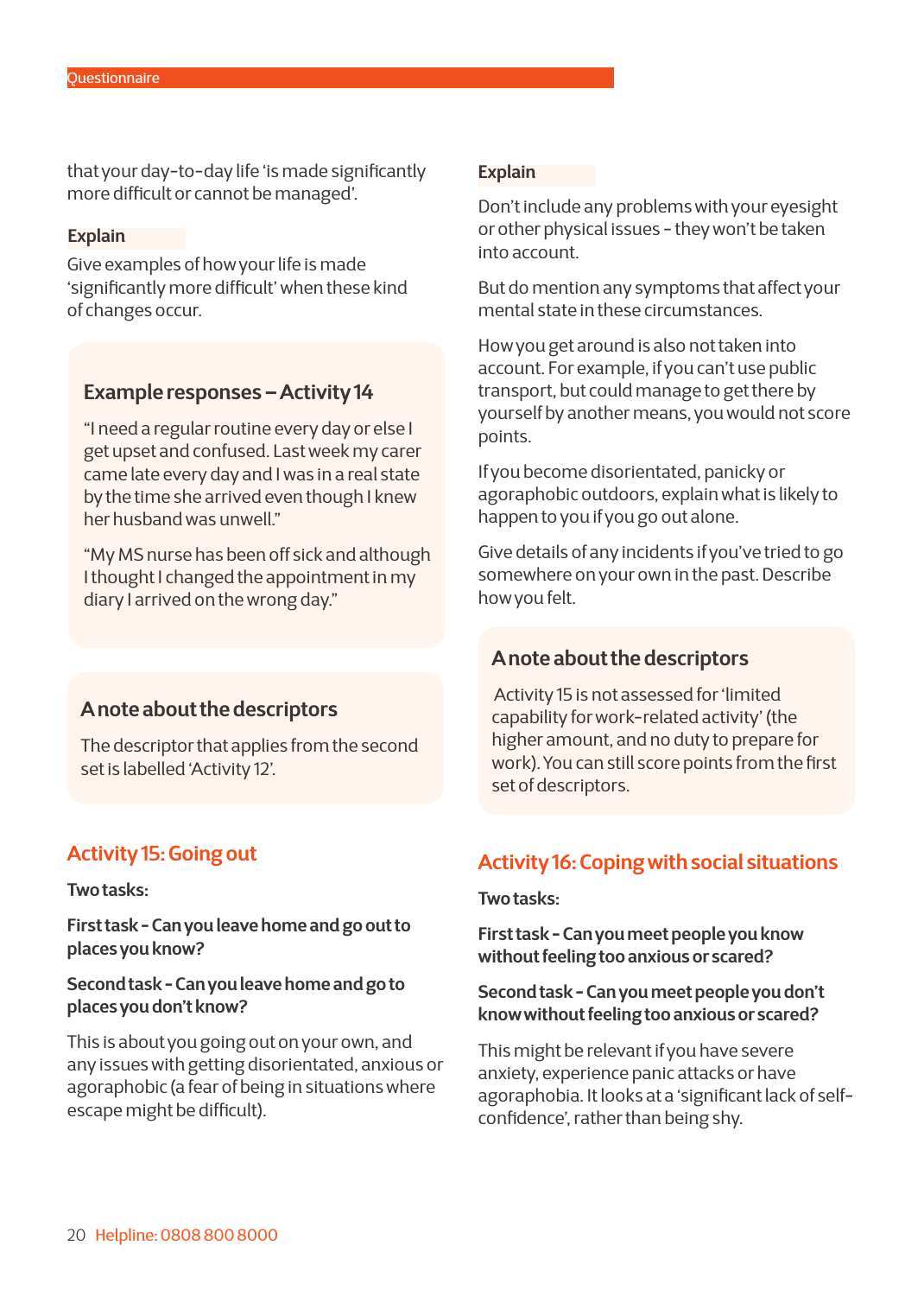It could also apply if you have problems relating to people because of memory loss or poor concentration.

#### **Explain**

Before you answer, check back with 'Only answer yes if...' and 'Explain – for every Activity' (pages 11 and 12).

### **A note about the descriptors**

The descriptor that applies from the second set is labelled 'Activity 13'.

### **Activity 17: Behaving appropriately**

**One task:** 

**How often do you behave in a way which upsets other people? For example, this might be because your disability, illness or health condition results in you behaving aggressively or acting in an unusual way.**

This could be relevant if, for example, MS has affected your inhibitions, or how you can control your emotions.

#### **Explain**

Mention what happens when you behave in a way that would be unacceptable in a working situation, for example whether you are rude, angry, get hysterical or cry.

### **A note about the descriptors**

In the first list of descriptors, two score 15 points for this Activity. Only the top one qualifies you for 'limited capability for workrelated activity' (the higher amount, and no duty to prepare for work).

The descriptor that applies from the second set is labelled 'Activity 14'.

### **Activity 18: Eating and drinking**

#### **Two tasks:**

**First task - Can you get food or drink to your mouth without help or being prompted by another person?** 

**Second task - Can you chew and swallow food or drink without help or being prompted by another person?**

#### **Explain**

Mention any symptoms that stop you doing the tasks. For example, it could be spasm or tremor, poor coordination or problems with grip – or a combination of symptoms.

Tell them if you manage without help, but need to stop repeatedly. Explain why too - for example, if it's because of an increase in spasm or tremor, or because chewing or swallowing is difficult.

### **A note about the descriptors**

Activity 18 is only assessed with the second set of descriptors. The descriptors that apply are labelled 'Activity 15 and Activity 16'. If any of them apply, you'll qualify as having a 'limited capability for work-related activity'.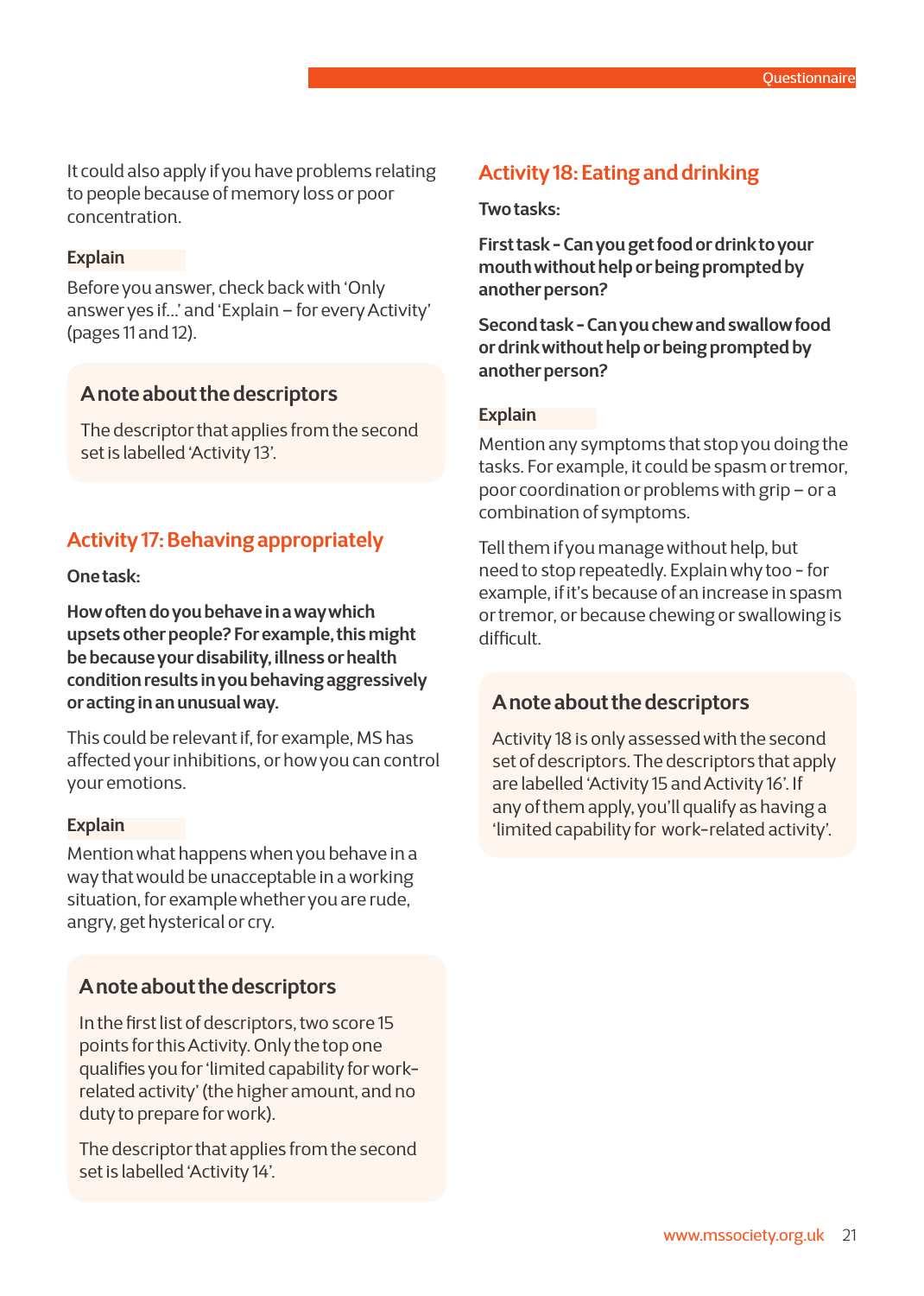### **Returning the form**

Once it's complete, sign and date the declaration at the end. Then scan or photocopy it for your own records. A photo taken with your phone is sometimes the easiest way to get a copy.

If you have any recent reports on your condition from your GP, neurologist or MS nurse, attach copies of these to the form. Keep the originals.

If you can, send it from the Post Office and get a receipt. You can use recorded or signed-for delivery too, but the most important thing is to have copies of everything you send.

Make sure you return it within the time limit (normally four weeks). Send medical evidence later on if you have to, rather than missing the deadline.

### **What happens next?**

An assessor looks at your completed form. They'll consider all the evidence on your claim.

They might request further information from your GP, neurologist or MS nurse. They usually also ask you to attend a face-to-face assessment.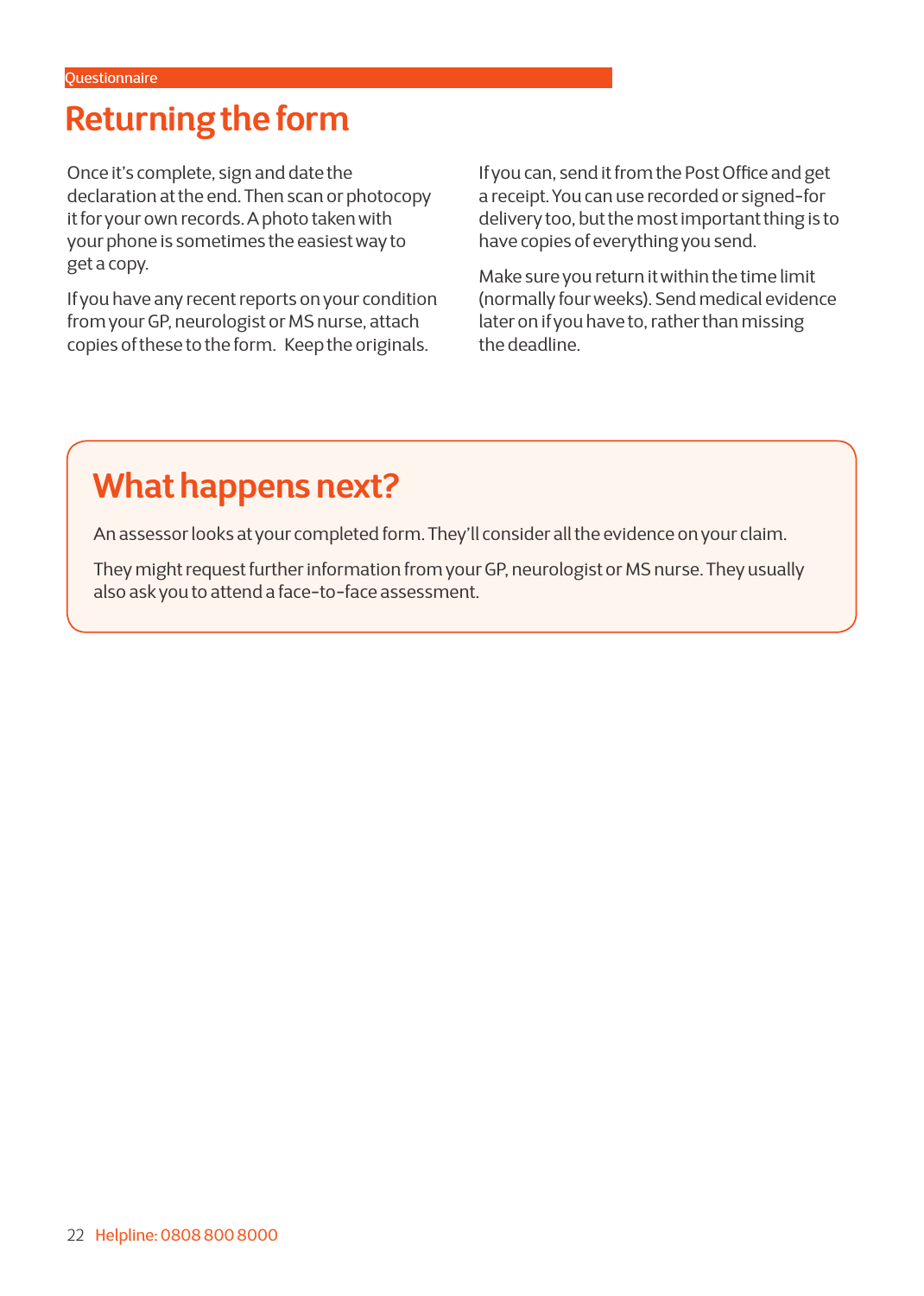## **A guide to the WCA face-to-face assessment**

This guide explains what you can expect at a face-to-face assessment.

### **Who carries out the face-to-face assessment?**

The assessor will be a health care professional. They work for a company on behalf of the Department for Work and Pensions (DWP).

They might, for example, be a nurse, physiotherapist, occupational therapist or doctor. To avoid confusion, we'll just call them the assessor.

They write a report for the decision maker.

They can make recommendations, but the DWP decision maker decides on the outcome.

### **A copy of the assessor's report**

You can get a copy of the assessor's report after they've sent it to the DWP. This could be useful if you disagree with anything in it, or for future reference. They won't send it automatically, so ask the DWP office handling your claim.

### **Where does it happen?**

At an assessment centre – usually a jobcentre or local hospital. You shouldn't have to travel more than 90 minutes each way by public transport.

If you feel you can't get to the centre, you can ask to be assessed at home. Your usual doctor or MS nurse will have to explain why you need to be assessed at home.

### **Arranging the assessment**

Unless you agree otherwise, they have to give you seven days' notice of where and when the assessment will be. This could be by letter or phone.

If you can't attend, you should inform the office arranging the assessment as soon as you can. It's usually not a problem to re-arrange it if the first date they give is not convenient. But if you don't attend, you'll not be eligible for ESA unless you can show you had 'good cause' for not attending.

Good cause may include issues of access, or being unwell on the day of the assessment.

### **You can have someone with you**

You might find it helpful to have someone with you at the assessment. This could be a relative, friend or support worker. They can help fill in any gaps in what you tell the assessor. On page 33 there are organisations who can support you with your claim as well.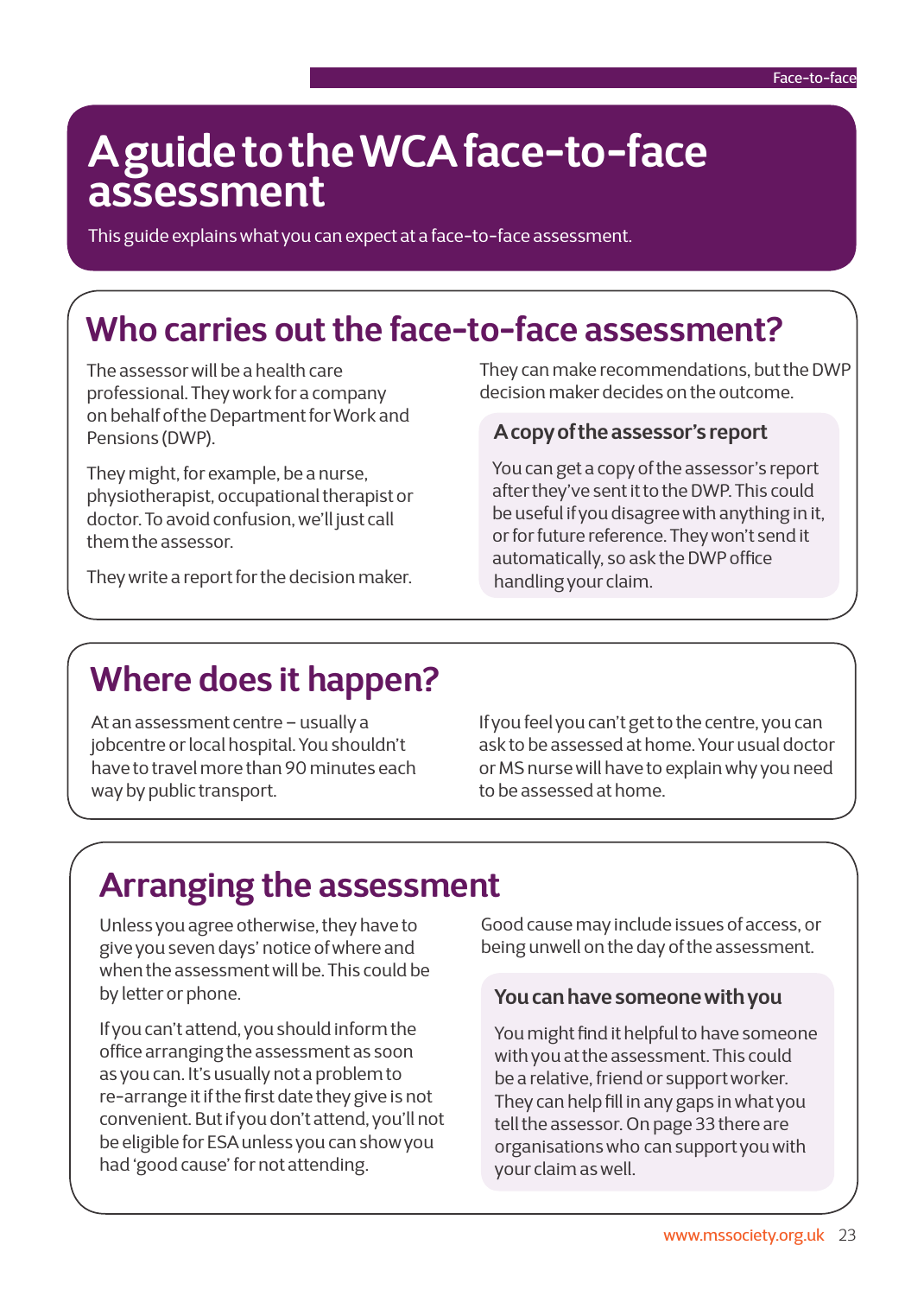### **Before you get into the room**

You might have to wait some time before being seen. When the assessor is ready, they'll come to get you from the waiting area to take you into the assessment room.

The assessment has already started by this point: it gives the assessor a chance to watch how you rise from a chair, walk and sit down again, or how you manage with a wheelchair.

### **What happens in the assessment?**

The assessor will identify the descriptors they think apply to you. Remember, this includes anything they observe before you enter the room.

They'll ask questions about your daily activities (including hobbies and leisure). They'll also observe how you manage during the assessment itself. They might give you a medical examination.

If you don't understand a question or why they're asking it, ask for an explanation. And ask if you need them to repeat it, for whatever reason.

If you need a few moments' break, just ask.

### **If you need to complain**

During the assessment you can complain to the assessor if you feel there's a problem.

If the assessor can't resolve things, they should give you a brochure which explains how to complain after the assessment.

If you need to complain at another time, contact the **[Health Assessment Advisory](https://www.chdauk.co.uk)  [Service](https://www.chdauk.co.uk)** (see page 34).

### **Explain - in detail**

- It's not always easy, but do explain your difficulties as fully as you can.
- Tell them about any pain or exhaustion you feel, or would feel, while carrying out tasks.
- Make it clear how things are both on the day of the assessment and over time.
- Let them know what you are like on bad days, as well as good days.
- Consider how you'd feel if you had to do the same task several times.
- Try not to overestimate how well you can do something.
- Don't assume the assessor has a good understanding of MS. They might not fully understand how MS affects you unless you make it clear.
- They might make incorrect assumptions about your abilities unless you tell them otherwise. For example, they might not have seen you getting dropped right outside the entrance of the assessment centre and could assume you were able to walk from the bus stop.
- Tell the assessor if you find the assessment makes you tired or you're beginning to find it difficult to answer because of your MS symptoms.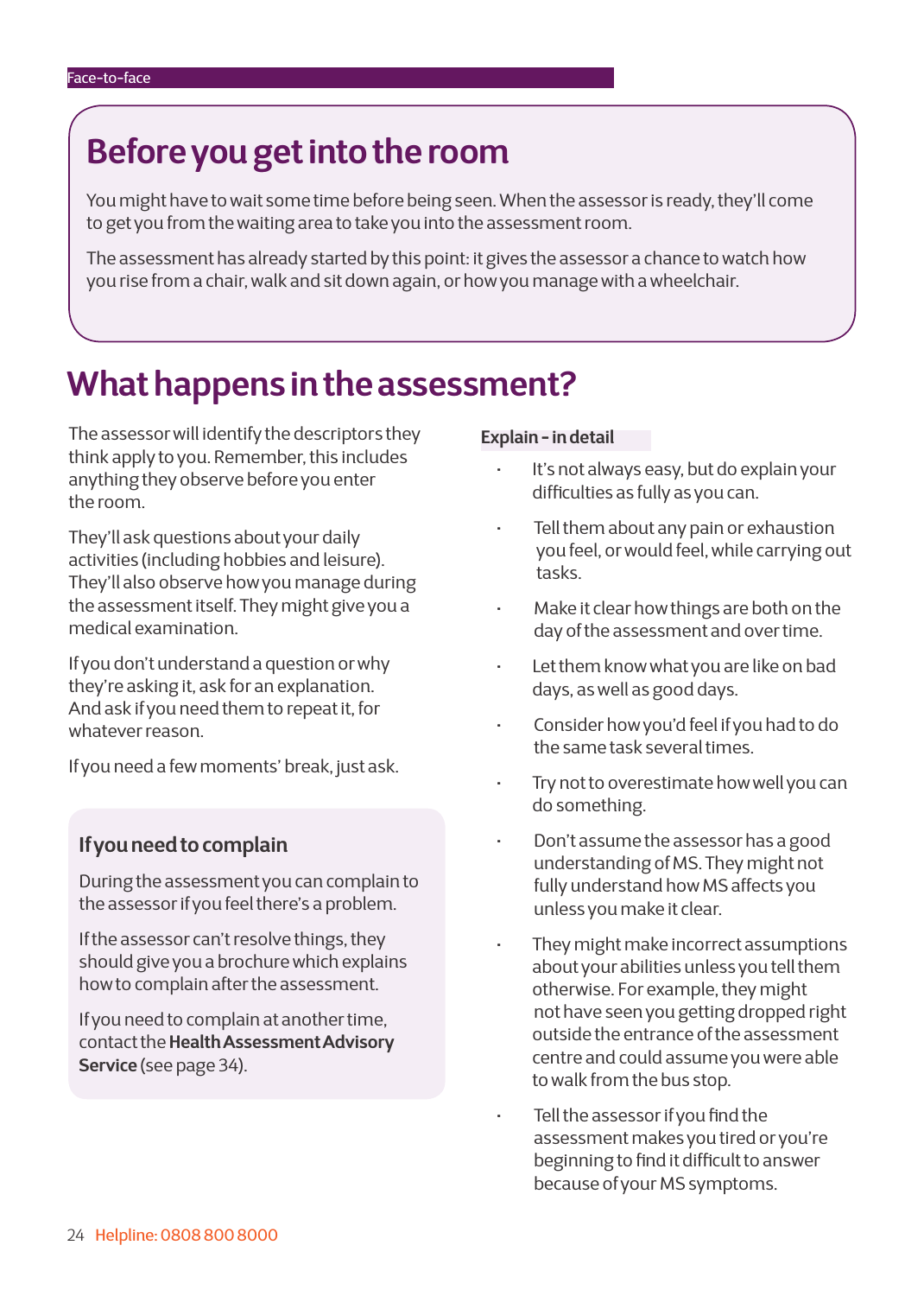### **Questions you might be asked**

This section looks at some of the questions you might be asked, and things the assessor might observe. They relate to the Activity headings in the form you filled in.

This is not a complete list of word-for-word questions you could be asked, but they give an idea of what's likely.

### **Activity 1: Moving around and using steps**

- **Q** How do you get around your home?
- **Q** Is it all on the same level or are there stairs you need to climb? If so, how do you manage with these?
- **Q** How did you get to the assessment centre? If you came by bus, how far is the bus stop from your home, and how did you manage to get there?

### **Explain**

Tell them about any rests you needed to take on the way, and how long you needed to rest each time.

**Q** How do you manage your shopping?

### **Explain**

The DWP advises assessors that someone who can get around a shopping centre or supermarket can likely manage more than 200 metres.

If you do go to the supermarket, tell them if it's just a small local one, or if someone else goes with you to help you get about. And tell them if you have to stop several times to take a rest, and why.

Make it clear how you'd get around – for example if you'd use a scooter or have someone else push a manual wheelchair.

### **Activity 2: Standing and sitting**

- **Q** Do you do the washing up or cooking? If so, how do you manage to stand for this?
- **Q** How do you manage with queues in shops or while waiting for public transport?
- **Q** Do you watch much TV?
- **Q** Could you sit through a 30-minute news programme or an hour-long wildlife documentary?
- **Q** How do you manage sitting in other circumstances, such as using a computer, going to a pub, sitting at mealtimes or travelling in cars or buses?

### **Assessor's observations**

Of course, the assessor will be able to see how you're managing to sit throughout the assessment.

### **Explain**

Don't be afraid to ask the assessor if you can get up and walk around (or lie down) if you are in pain or discomfort.

**Q** If you wrote on the form that you had problems transferring from a wheelchair, the assessor might ask how you manage with similar activities, like getting on and off the toilet or getting in and out of a car.

### **Activity 3: Reaching**

- **Q** How do you manage with things like:
	- dressing and undressing
	- washing and brushing your hair
	- shaving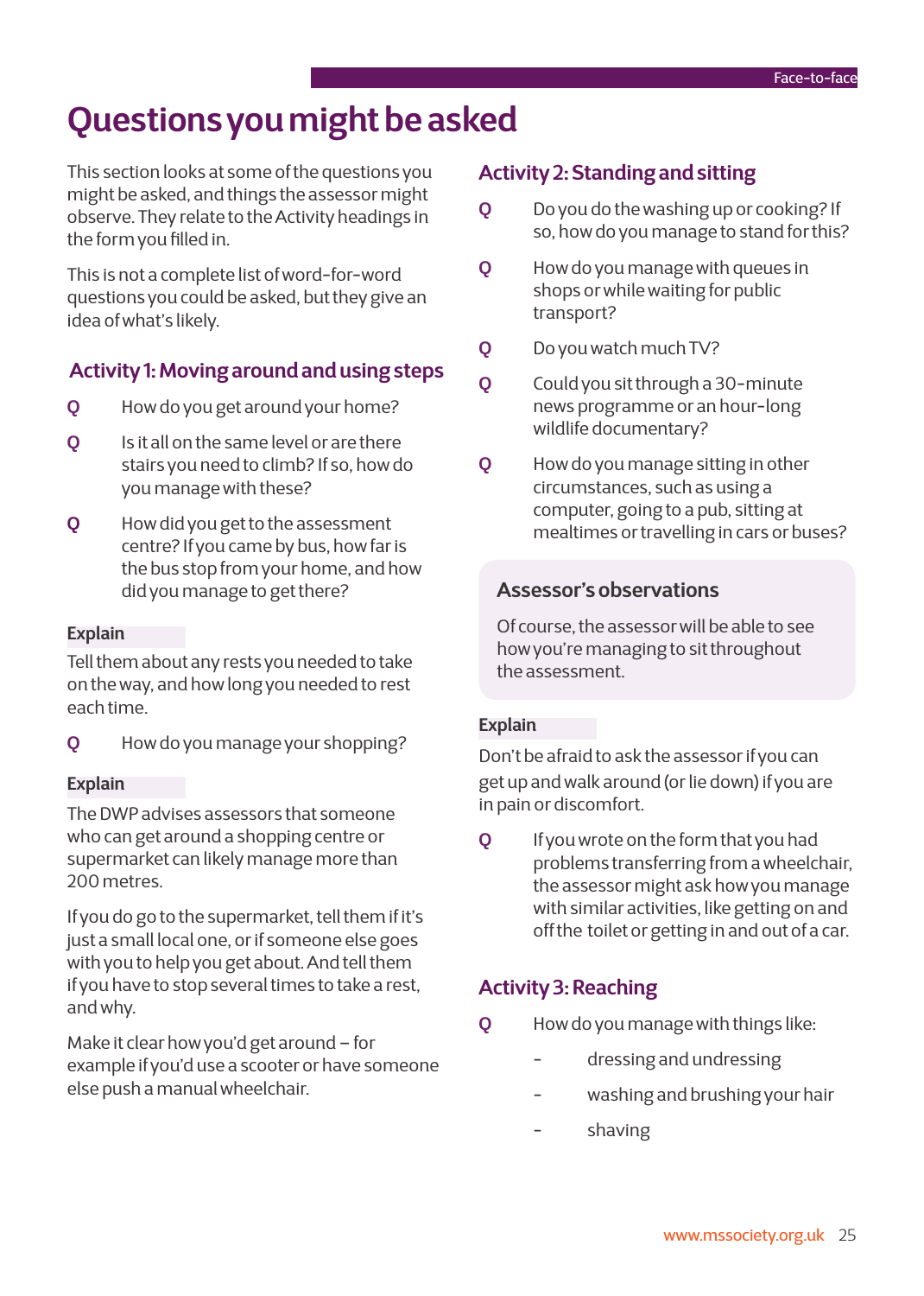- reaching up to shelves
- hanging out laundry?

### **Assessor's observations**

They might observe you taking off your jacket or coat, hanging it up and putting it on again afterwards.

### **Activity 4: Picking up and moving things**

- **Q** How do you manage with:
	- cooking (lifting or moving pans or crockery)
	- shopping
	- carrying the laundry
	- making a hot drink?

### **Assessor's observations**

They might observe you picking up and carrying a bag, if you have brought one to the assessment.

### **Activity 5: Manual dexterity**

- **Q** Can you:
	- fill out forms
	- use phones
	- set a house alarm
	- pay for things with cards or cash
	- cope with buttons or zips
	- open jars and bottles?
- **Q** What do you do for hobbies or leisure? For example, do you:
	- read books
	- do crosswords
	- knit
	- play board games?

### **Assessor's observations**

They might observe you handling tablet bottles or unbuttoning your cuffs for the medical examination.

### **Activity 6: Communicating – speaking, writing and typing**

- **Q** How do you ask for items in shops or pubs?
- **Q** How do you manage with public transport or taxis?
- **Q** Can you use the phone?

### **Assessor's observations**

They'll also be assessing how easy you are to understand. If you know the doctor can understand you only because you're having a good day, make this clear to them.

### **Activity 7: Communicating with you – hearing and reading**

- **Q** Do you have any difficulties:
	- socialising
	- shopping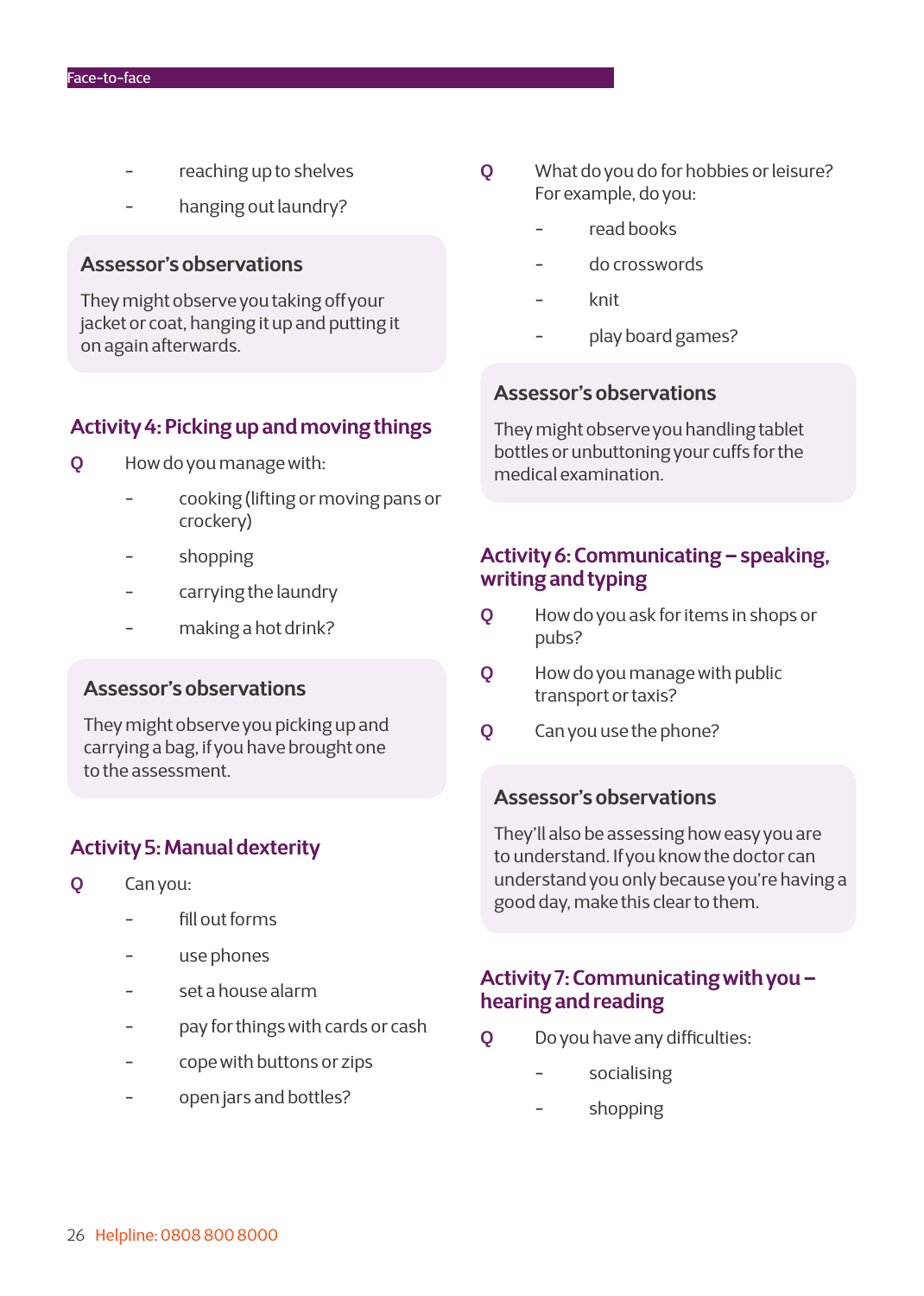- using buses or taxis
- taking part in hobbies with other people?

### **Assessor's observations**

They will be able to gauge how well you can hear at the assessment.

### **Activity 8: Getting around safely**

The assessor will ask questions about how you get around, both indoors and out, thinking about any visual problems.

- **Q** How did you get to the assessment centre?
- **Q** How did you find your way around the assessment centre?
- **Q** To get a wider view of problems with your eyesight - do you have any difficulties:
	- going shopping
	- reading
	- cooking
	- bathing or caring for children?
- **Q** Have you had any falls or accidents?

### **Assessor's observations**

They can see how you get round the assessment room. They might check if you can read any medication labels you've brought in. They might ask you to do a visual field test - checking how well you can see things around the edges of your vision.

### **Activity 9: Controlling your bowels and bladder**

The assessor might want to get an idea of how severe problems are, and how often they happen.

- **Q** How do you manage with:
	- shopping trips
	- visits to friends or other social outings?

### **Activity 10: Staying conscious when awake**

They might want to understand how much risk any fits, seizures or absences pose.

- **Q** Do you still drive?
- **Q** Do you cook?
- **Q** Do you take part in activities like swimming or contact sports?

### **Activity 11: Learning how to do tasks**

- **Q** How do you manage using:
	- a TV remote control
	- a microwave
	- a CD player
	- a computer to play games?

Knowing how to switch a device on and off is not the same as having learnt how to use it.

### **Activity 12: Awareness of hazards or danger**

The assessor could ask questions about your road safety awareness, as well as:

**Q** Do you still drive?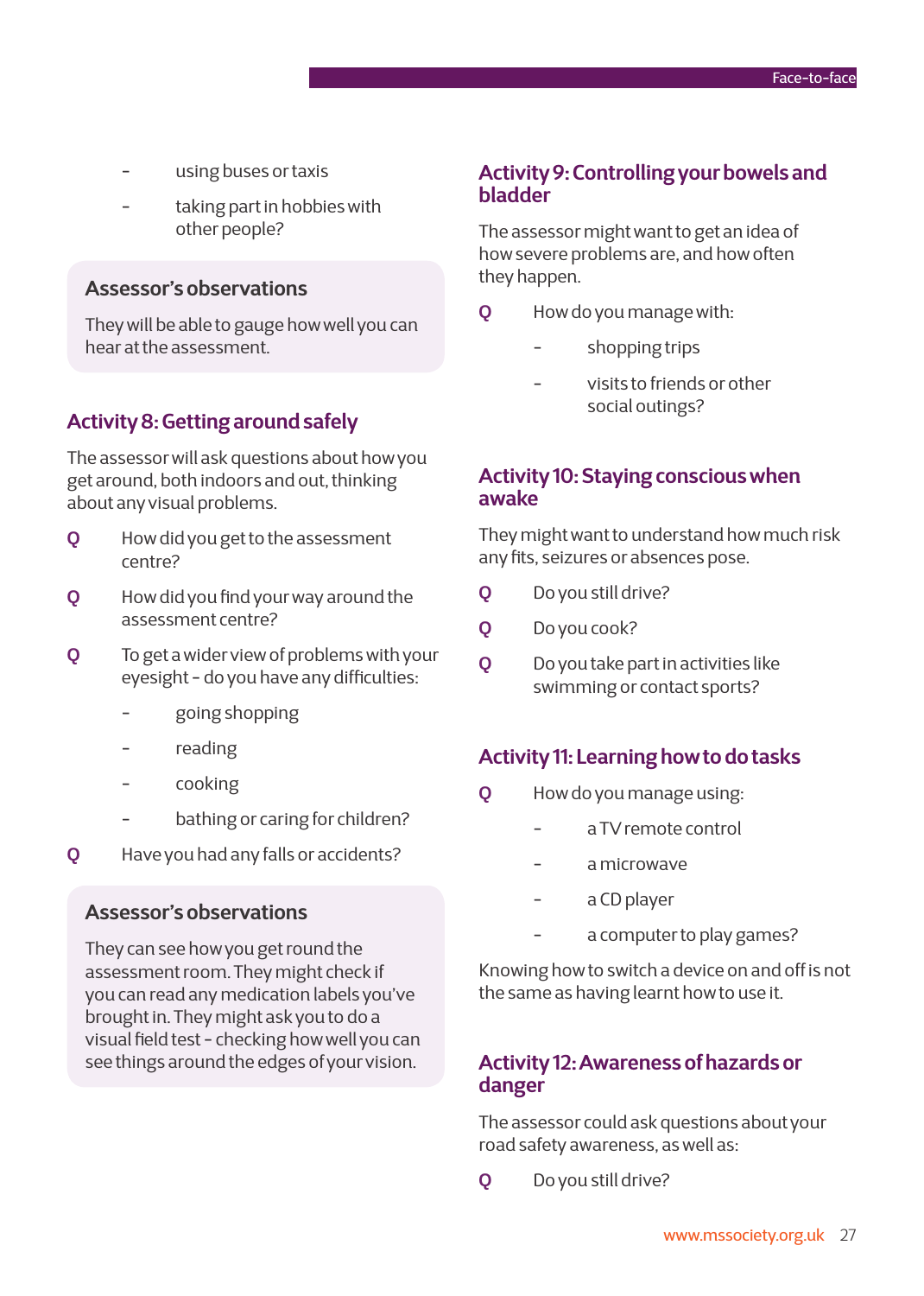- **Q** Do you still cook?
- **Q** Are you responsible for children or animals?

If you live by yourself, the assessor may want to know how you manage.

### **Activity 13: Initiating actions**

- **Q** Can you make travel arrangements?
- **Q** Can you write shopping lists?
- **Q** Can you organise finances?
- **Q** Can you plan a meal?

### **Activity 14: Coping with change**

The assessor will want to know how you deal with changes to your routine, whether planned (such as hospital appointments) or unplanned (such as train cancellations).

### **Activity 15: Going out**

- **Q** How do you manage with:
	- shopping
	- attending GP appointments
	- walking the dog
	- supervising children outdoors?

### **What happens next?**

The assessor sends their report to a decision maker.

The decision maker will write to tell you what they've decided, based on the report and the form you filled in (plus any extra information you supplied).

If you're not happy with the decision, you can challenge it.

### **Activities 16 and 17: Coping with social situations and behaving appropriately**

- **Q** Do you talk with your neighbours?
- **Q** How do you use the phone?
- **Q** Do you have any hobbies or interests?
- **Q** How do you get on with your family?

#### **Assessor's observations**

The assessor will see how you interact with them at the assessment – if you're sweating, or appear stressed or timid, for example.

### **Activity 18: Eating and drinking**

- **Q** How do you manage at mealtimes?
- **Q** Do you ever go out to eat? If so, how do you manage then?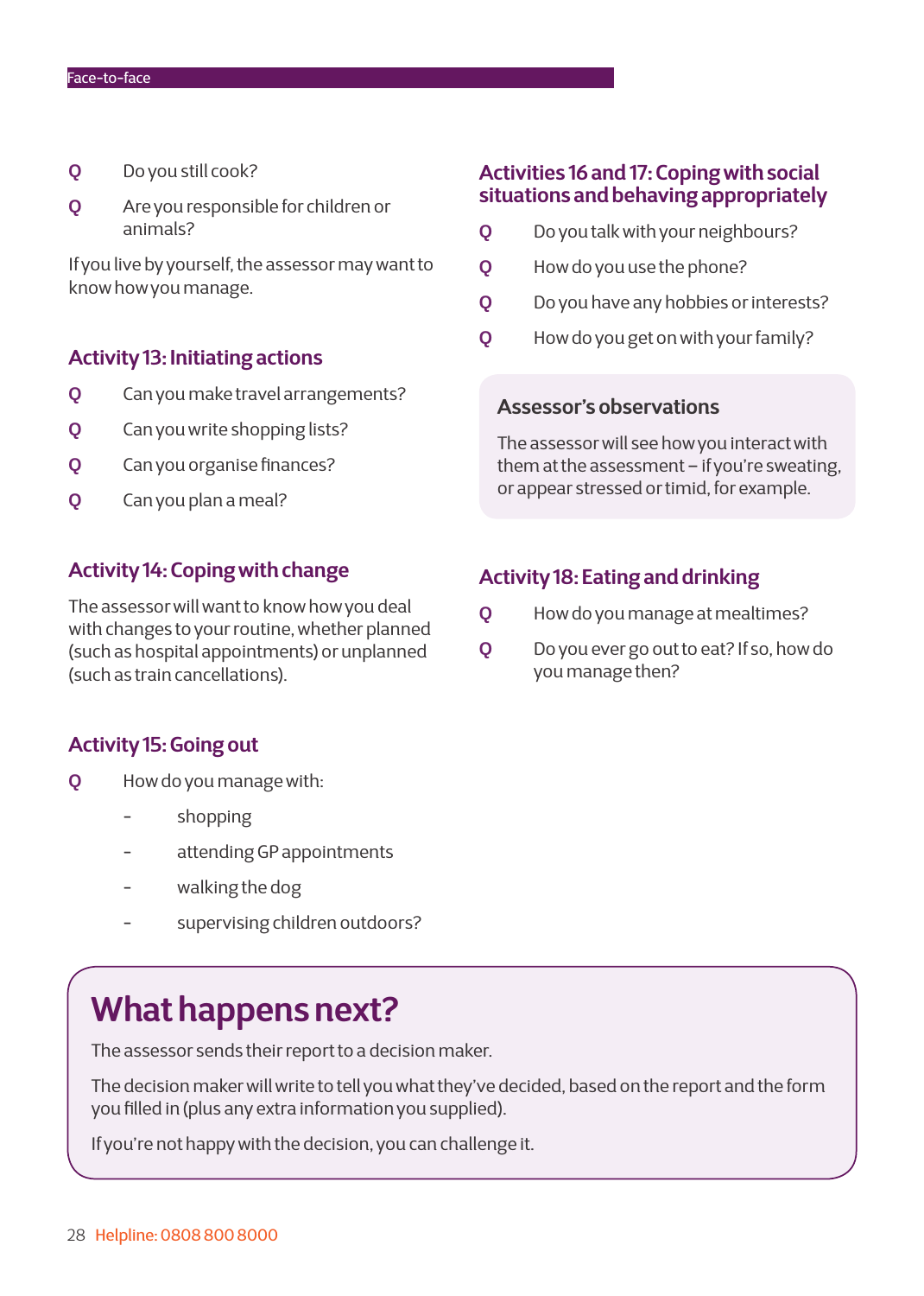## **How and when to challenge a decision**

If you disagree with a WCA decision, you might want to challenge it.

Here are some examples of when you might want to challenge a decision:

- If you're declared 'fit for work'
- If the decision is 'limited capability for work' and you think it should be 'limited capability for work-related activity'
- If they haven't recognised one of the circumstances we mention on page 6 ('Do I need to do the WCA?')
- If they say you didn't have a good reason for not sending back the WCA form in time, or for not going to the face-to-face assessment

## **Get support**

Before you start, get support from **[Citizens Advice](https://www.citizensadvice.org.uk)** or a benefits advice service (see page 33).

A lot of appeals are successful, particularly when people get help.

You can get in touch with the MS Society Benefits Adviser on 0800 800 8000.

## **Get the details**

If you haven't already got them, ask the DWP office dealing with your claim for a copy of the assessors' report and a 'written statement of reasons' for their decision.

That way, you've got all the details they have.

## **Frustrated and disappointed?**

You won't be alone if you feel frustrated or disappointed by the decision you want to challenge.

Call the MS Helpline if you want to let off steam, get support or discuss your next steps.

MS Helpline 0808 800 8000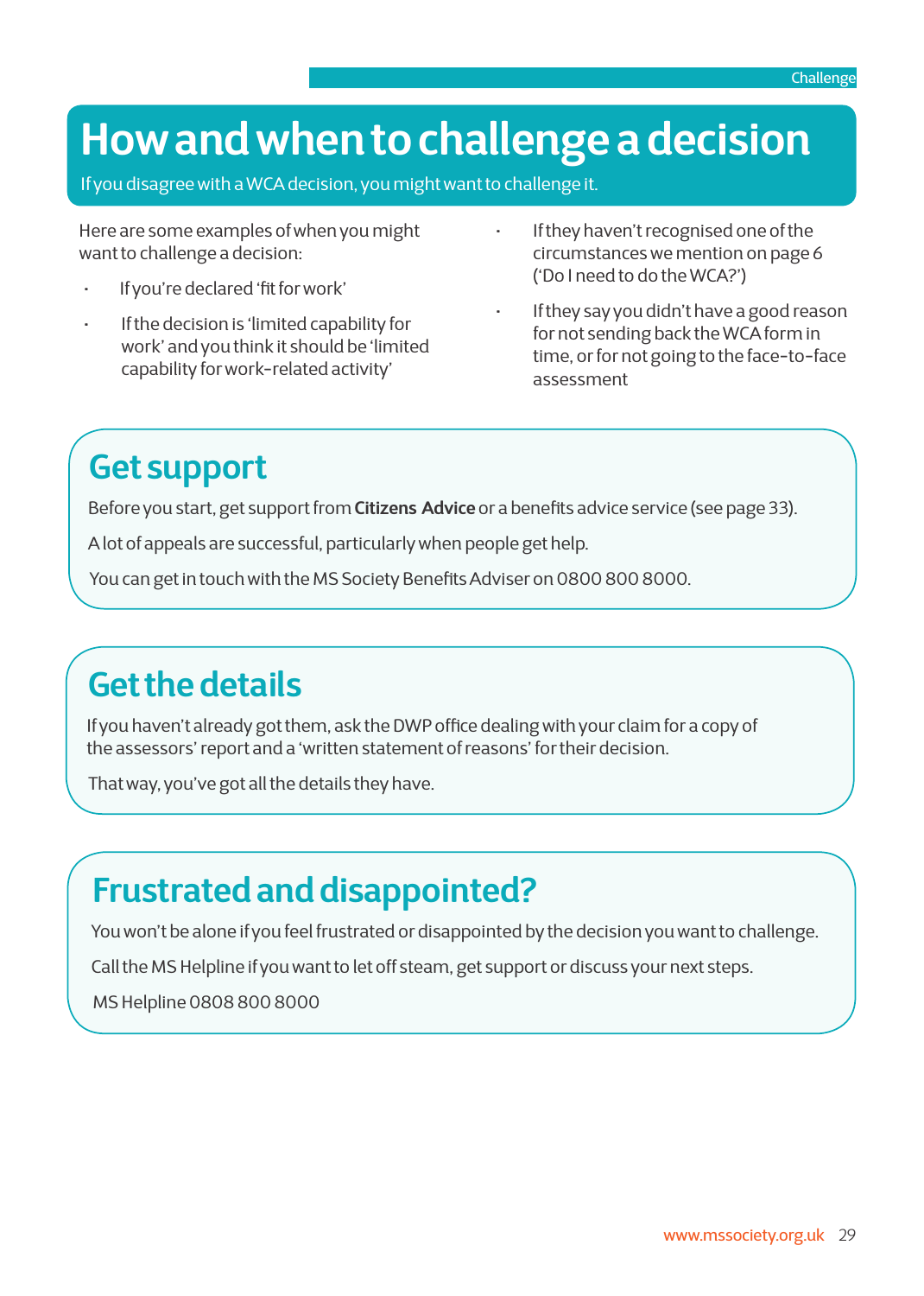### **Step one - Ask the DWP to reconsider**

You have to do this as a first step. It's called a 'mandatory reconsideration'.

Download the form at **[gov.uk](http://gov.uk)** (a 'mandatory reconsideration request form'), or phone the DWP using the number on your decision letter.

If you do it by phone, make sure you have all your notes prepared in advance. You'll need to explain in detail which bits of the decision letter and report you disagree with, and why.

Follow up with the form so you've got an exact copy of what you tell the DWP.



You usually have one month to ask them to reconsider - from the date on their WCA decision letter. Don't wait for doctor's letters if it means you'll miss the deadline - you can send medical evidence to back up your case after this time.

If you have good reasons (for example because you're unwell), you can challange a decision up to 13 months from the date of that decision. Get advice from a bebefits adviser if you think you might miss the one-month deadline.

It usually takes around six weeks for them to write back with the outcome. You'll get two copies of their 'mandatory reconsideration notice'.

### **Payments during the mandatory reconsideration**

### **ESA**

Most people can't get ESA payments if they're challenging a 'fit for work' decision at this stage. Get advice on what other benefits you might be able to get instead.

If you're challenging a 'limited capability for work' decision (because you think you qualify for 'limited capability for work-related activity') you'll get the lower ESA amount at this stage.

### **Universal Credit**

If you're challenging a 'fit for work' or a 'limited capability for work' decision, you'll normally get the standard allowance, plus any other elements you're entitled to which aren't assessed with the WCA (such as for childcare).

### **Fit notes while they reconsider**

 Keep asking for fit notes from your doctor during the mandatory reconsideration. If the reconsideration or an appeal are successful, you can get backdated payments – if you've got the fit notes.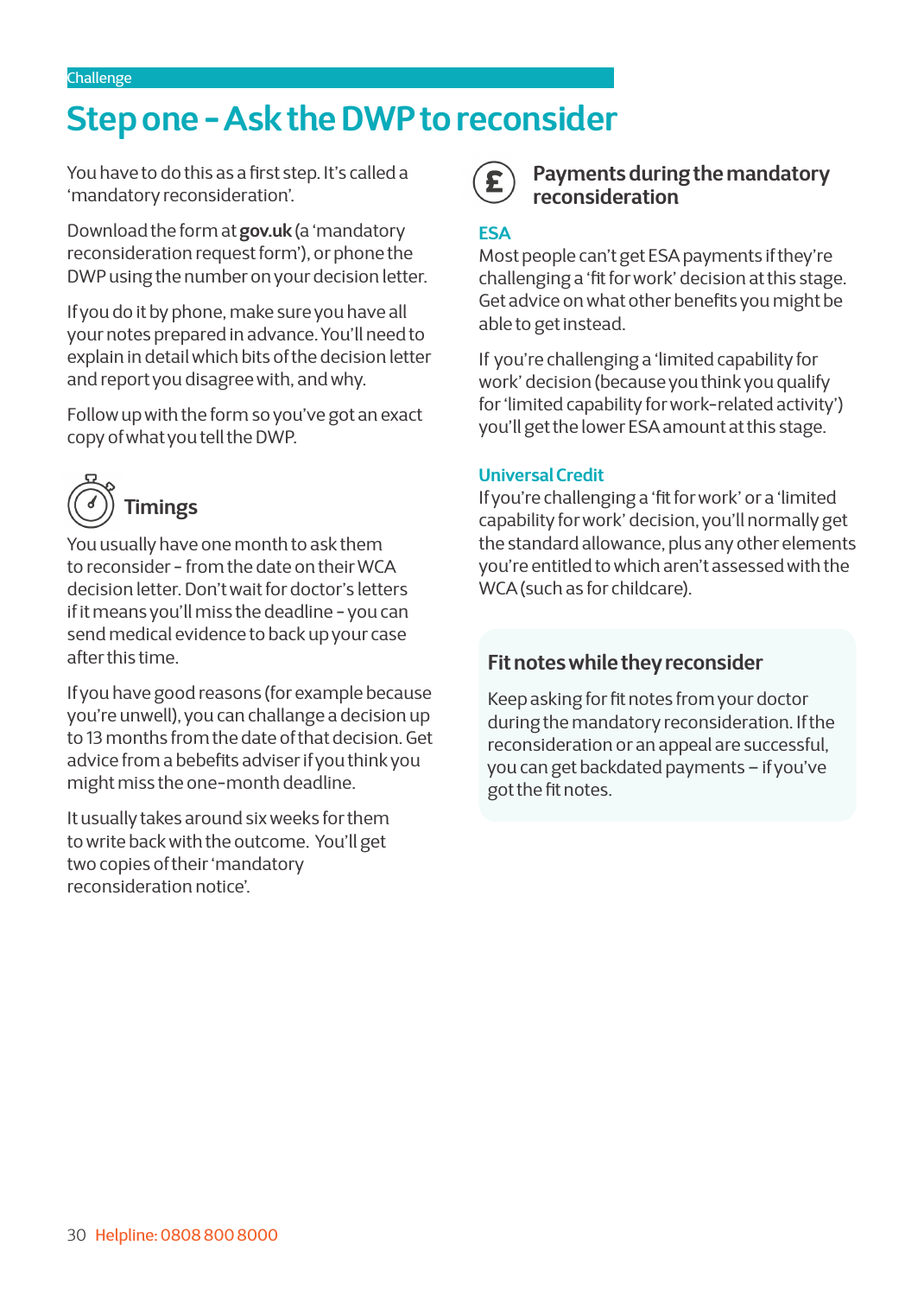## **Step two - Appeal**

If they don't change the decision, you can appeal.

Use an SSCS1 appeal form (NOA1(SS) in Northern Ireland). You can get this at **[gov.uk](http://gov.uk)**, or **[nidirect.gov.uk](https://www.nidirect.gov.uk/)** or from **[Citizens Advice](https://www.citizensadvice.org.uk/)**. Keep a copy of everything you send for your appeal.

An independent tribunal decides on your case. The tribunal is usually a judge and a doctor. It can be a judge on their own.

You have a much better chance of winning your appeal if you ask for a tribunal hearing. You can tick a box for this on the appeal form.



You have one month to start the appeal - from the date on the mandatory reconsideration notice.

It could take weeks or months to get the appeal decision. If you go to a tribunal hearing, they'll probably tell you there and then, but they'll still write to confirm the decision.

If you're doing the appeal without a hearing, let them know if you're still waiting to hear after eight weeks.



### **Payments during the appeal**

### **ESA**

Phone the ESA Helpline to ask for 'appeal rate' payments - once your appeal has been confirmed.

### **Universal Credit**

You can keep getting the same payments as during the mandatory reconsideration.

### **Both benefits**

While you're challenging the decision, you might have certain duties if you want to keep getting the payment (such as interviews with a work coach, or preparing a CV).

Tell your work coach if you think what you're being asked to do is unreasonable or impossible, and explain why.

### **Fit notes while you appeal**

 You will need to keep sending in fit notes during an appeal. If your appeal is successful, you'll get back payments for what you're owed.

### **Find the reason for your appeal**

Look at the summary of your face-to-face assessment. It came with the decision letter, and it tells you which descriptors the decision maker applied to you.

You might need more detail. If you haven't already, ask for a copy of the assessor's full report from the face-to-face assessment.

Once you've spotted the area where you disagree, you can focus on getting evidence to support your view. Ask yourself:

- Has everything you said been put down?
- Has anything been misrepresented?
- Is anything in the report inconsistent or wrong?
- How long did the assessment take?
- Did you get the opportunity to say everything you needed to?
- Do you think you have been awarded the correct number of points for all of the descriptors?

The answers might help you make your case.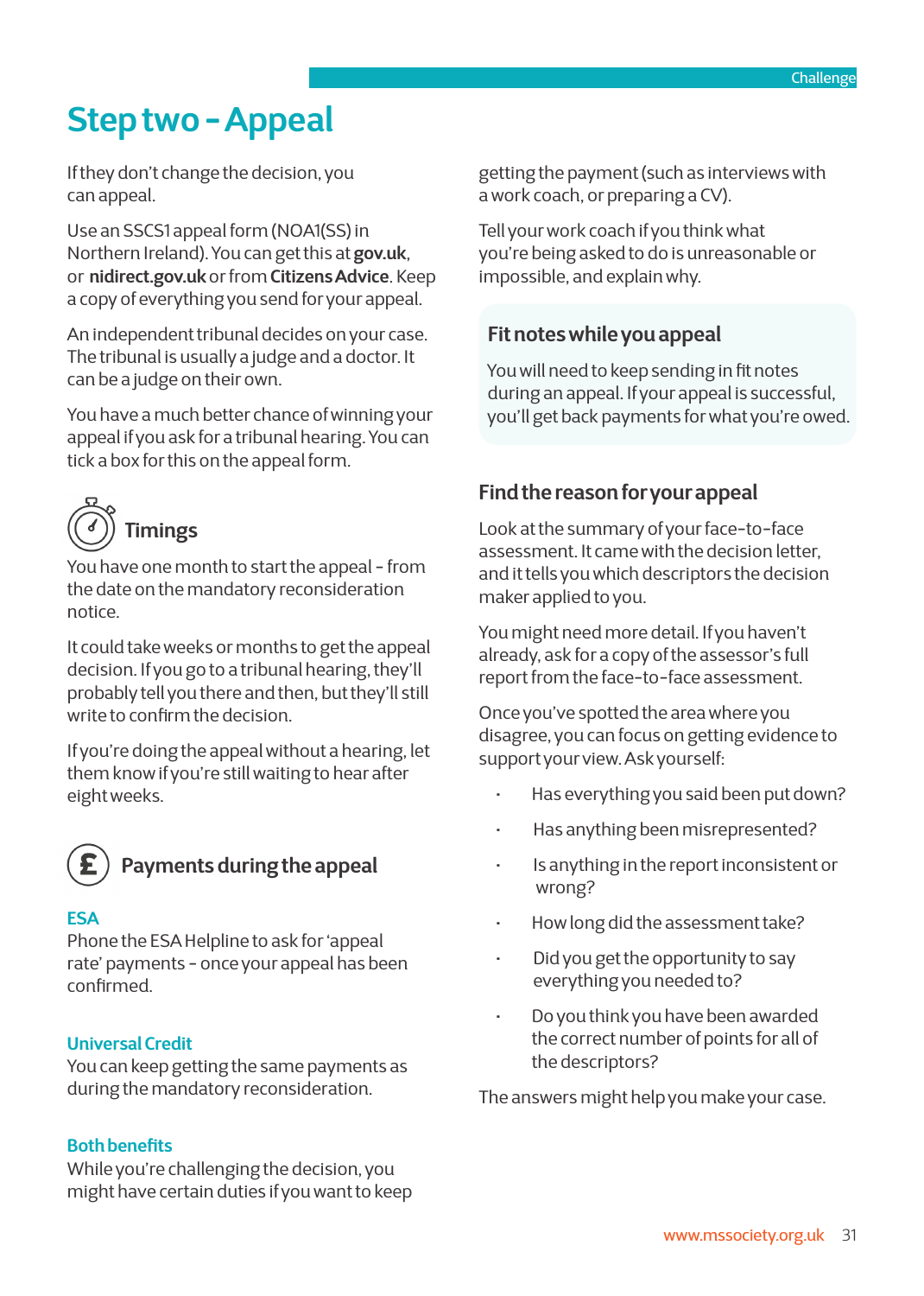### **Get medical evidence**

Make an appointment with a healthcare professional who knows how MS affects you. Ask them to write a letter of support. Their letter should refer to the relevant WCA descriptors. It needs to cover:

- What descriptors they think should apply – from the first and/or second set of descriptors
- Where their understanding of your condition differs from the face-to-face assessment report

The letter won't help your appeal if it just confirms you have MS and the treatments you use.

 Make a copy then send the original to the tribunal.

### **If your health changes during the appeal**

If your condition has changed since the original decision was made, the tribunal can't take that into account. Your evidence has to be about how you were at the time of the decision.

If your health gets worse during the appeal process, tell the DWP and ask them to review the WCA decision. Send them any medical evidence you have to support this (and keep copies).

They will probably arrange a new WCA.

If you're unhappy with the decision of the new WCA, you can challenge it - starting with a mandatory reconsideration. If it goes to tribunal, you can ask them to consider both appeals together.

### **Get support for the tribunal hearing**

You can take a friend or family member with you. You might be able to find an independent advocate through **[Citizens Advice](https://www.citizensadvice.org.uk/)** (see page 33).

Talk to someone who's been through the process: visit the MS Society's online discussion forum.

### **At the hearing**

The hearing should be fairly informal. The chair of the tribunal is a judge, but they won't be wearing a wig and gown.

They'll introduce anyone else who's part of the tribunal – most likely a doctor. There won't be more than three on the panel, including the judge.

The judge usually explains which WCA descriptors are being disputed – so everyone in the room understands what the appeal is about.

To help decide which descriptors apply to you, the tribunal will probably ask you to describe how you do things on an average day.

Remember to think about whether you can do each task reliably, safely, repeatedly and at reasonable speed. Explain the effects of pain, fatigue, and other symptoms.

At the end of the hearing, the judge will usually ask you to leave the room briefly while the tribunal makes its decision. They can normally give you the decision when you come back into the room.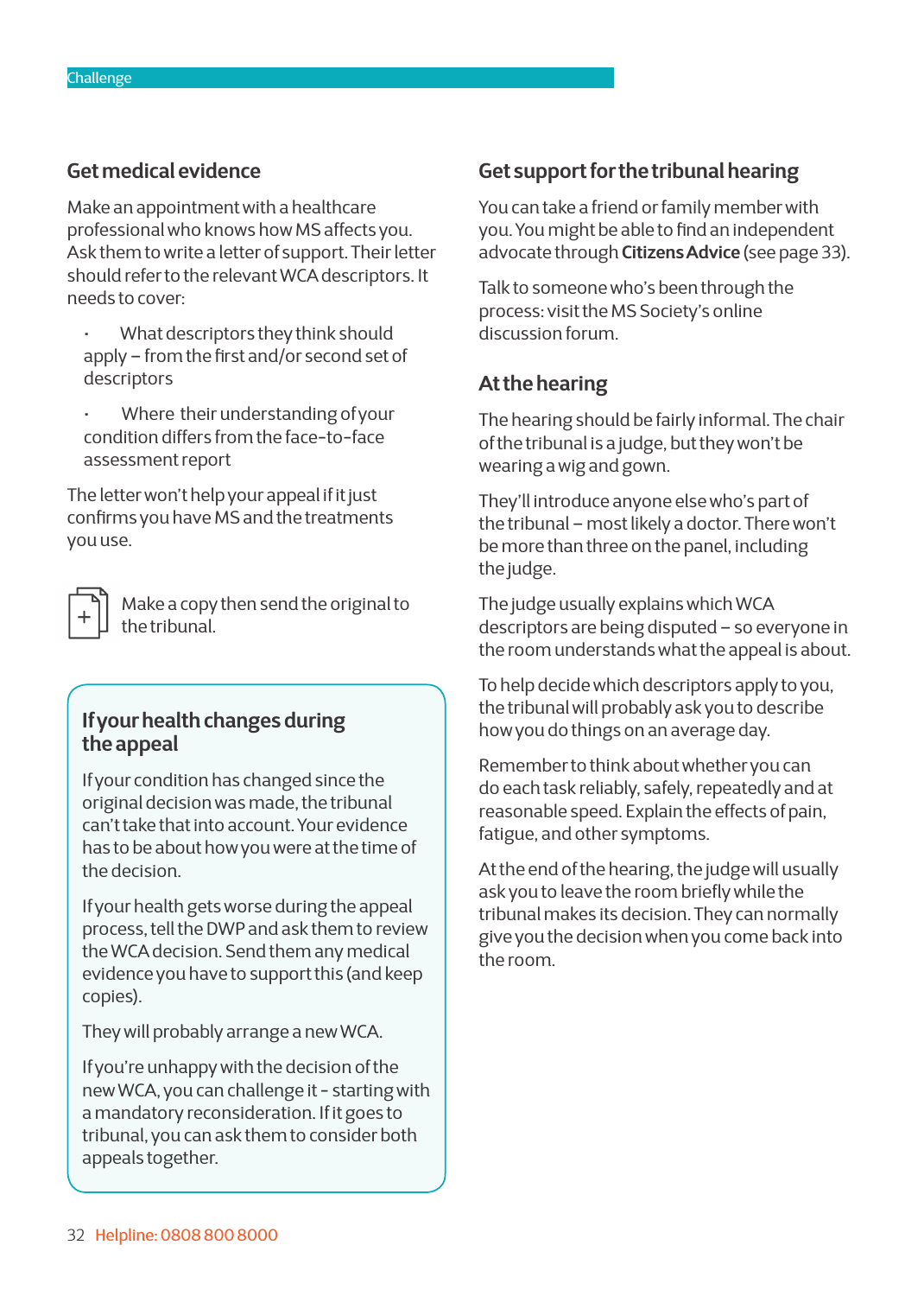## **Support for you - useful organisations**

### **Local and personal support**

### **Advice Local**

Find your nearest advisers and advice centres. They might be able to help you fill in the forms as well as give advice. If you can't get online, call Citizens Advice to find local support.

[advicelocal.uk](http://advicelocal.uk) 

### **Citizens Advice**

Local offices can help fill in forms. In England, Scotland and Wales, the Help to Claim service can support you with the Universal Credit process.

Adviceline: 03444 111 444

Help to Claim – England 0800 144 8 444

Help to Claim – Scotland 0800 023 2581

Help to Claim – Wales 08000 241 220

[citizensadvice.org.uk](https://www.citizensadvice.org.uk)

### **Disability Information Scotland**

Their information on benefits and rights includes a directory of local support.

0300 323 9961

[disabilityscot.org.uk/directory](http://disabilityscot.org.uk/directory)

### **MS Society Benefits Adviser**

Free, confidential, one-to-one advice on benefits.

Call the MS Helpline on 0808 800 8000

Or email [msbenefitsadvice@dls.org.uk](mailto:msbenefitsadvice%40dls.org.uk?subject=Benefits%20query)

### **MS Society Cymru - My MS, My Rights, My Choices**

A free, confidential, one-to-one support service for people in Wales affected by MS. Includes specific support for claiming benefits.

Call the MS Helpline and ask about the service: 0808 800 8000

Or email [mymscymru@mssociety.org.uk](mailto:mymscymru%40mssociety.org.uk?subject=)

### **MS Society local groups**

Find your local MS Society group. Some groups can help complete forms and support you through the assessment, or suggest other local support.

MS Helpline 0808 800 8000

[mssociety.org.uk/local](https://www.mssociety.org.uk/local)

### **Scottish Independent Advocacy Alliance**

Find an advocate in Scotland who can help you through the assessment or if you're challenging a decision.

0131 524 1975

[siaa.org.uk](http://siaa.org.uk)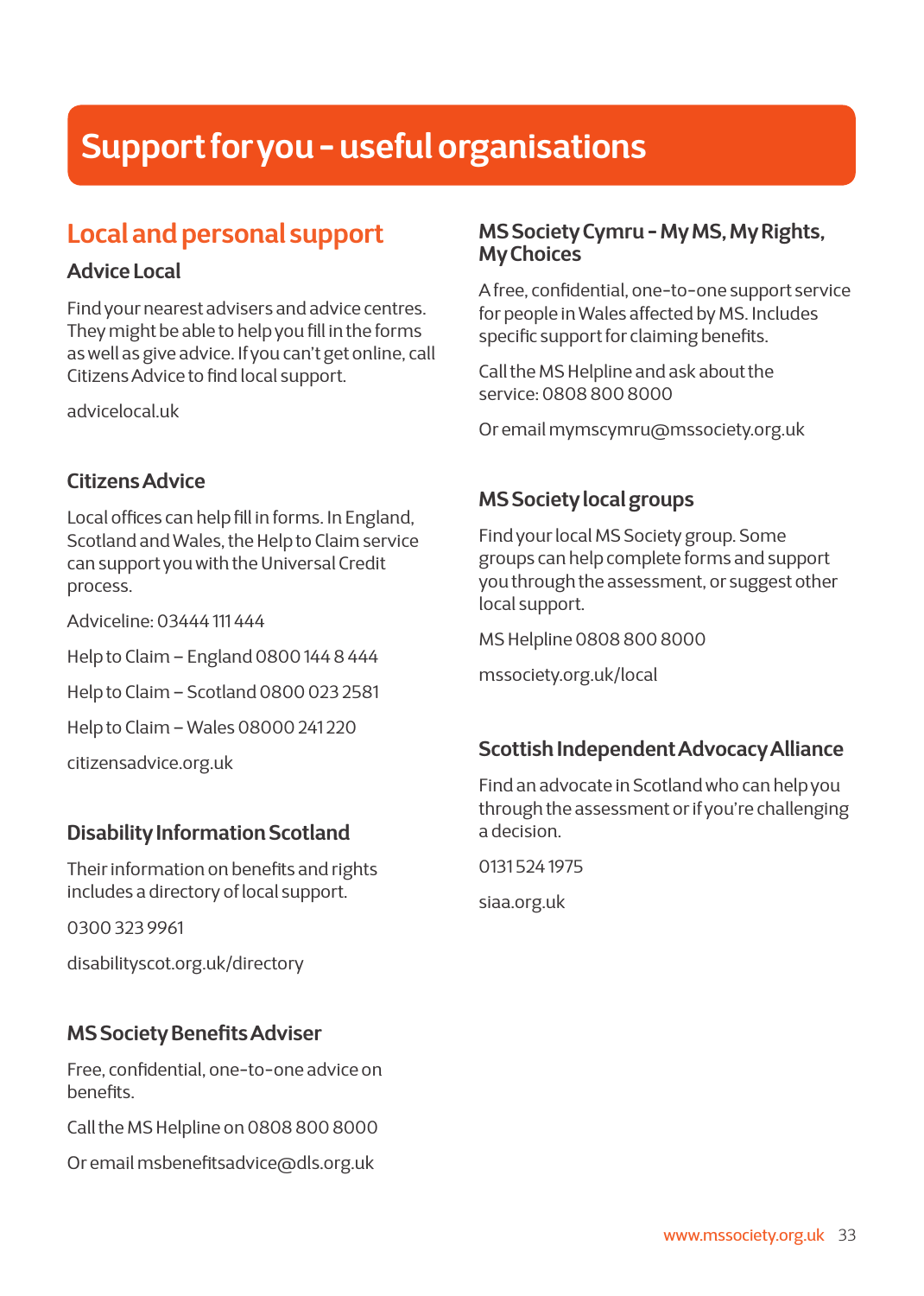### **Benefits calculators**

These might be useful if you're online and you want to get an idea of what you're entitled to.

But the benefits system is a complicated one, so get personal advice before making decisions.

**[entitledto.co.uk](http://entitledto.co.uk)**

**[betteroffcalculator.co.uk](http://betteroffcalculator.co.uk)**

### **More information**

### **Government websites**

These have information on all benefits, including forms to apply and to challenge decisions, and the guidance given to WCA assessors (search gov.uk for the 'WCA handbook').

[gov.uk](https://www.gov.uk)

[nidirect.gov.uk](http://nidirect.gov.uk)

### **Disability Rights UK**

Free factsheets about benefits. Also produces the in-depth Disability Rights Handbook.

03309 995 0400 (to request factsheets and other publications)

[disabilityrightsuk.org](http://disabilityrightsuk.org)

### **Health Assessment Advisory Service**

They arrange the assessments across the UK for the WCA. Their website includes frequently asked questions about the whole process, and a map to find assessment centres.

0800 288 8777

[chdauk.co.uk](http://chdauk.co.uk)

### **The Money Advice Service**

Advice and information about money, including dealing with debt, benefits and the extra costs of having a health condition.

0800 138 7777

WhatsApp +44 701 342744

[moneyadviceservice.org.uk](http://moneyadviceservice.org.uk)

### **Turn2Us**

Their website has information and a local advice search.

0808 802 2000

[turn2us.org.uk](http://turn2us.org.uk)

### **Legal advice and representation**

### **Law Centres Network**

Local centres provide free advice and representation in England, Wales and Northern Ireland.

020 3637 1330 (to find a local centre)

[lawcentres.org.uk](http://lawcentres.org.uk)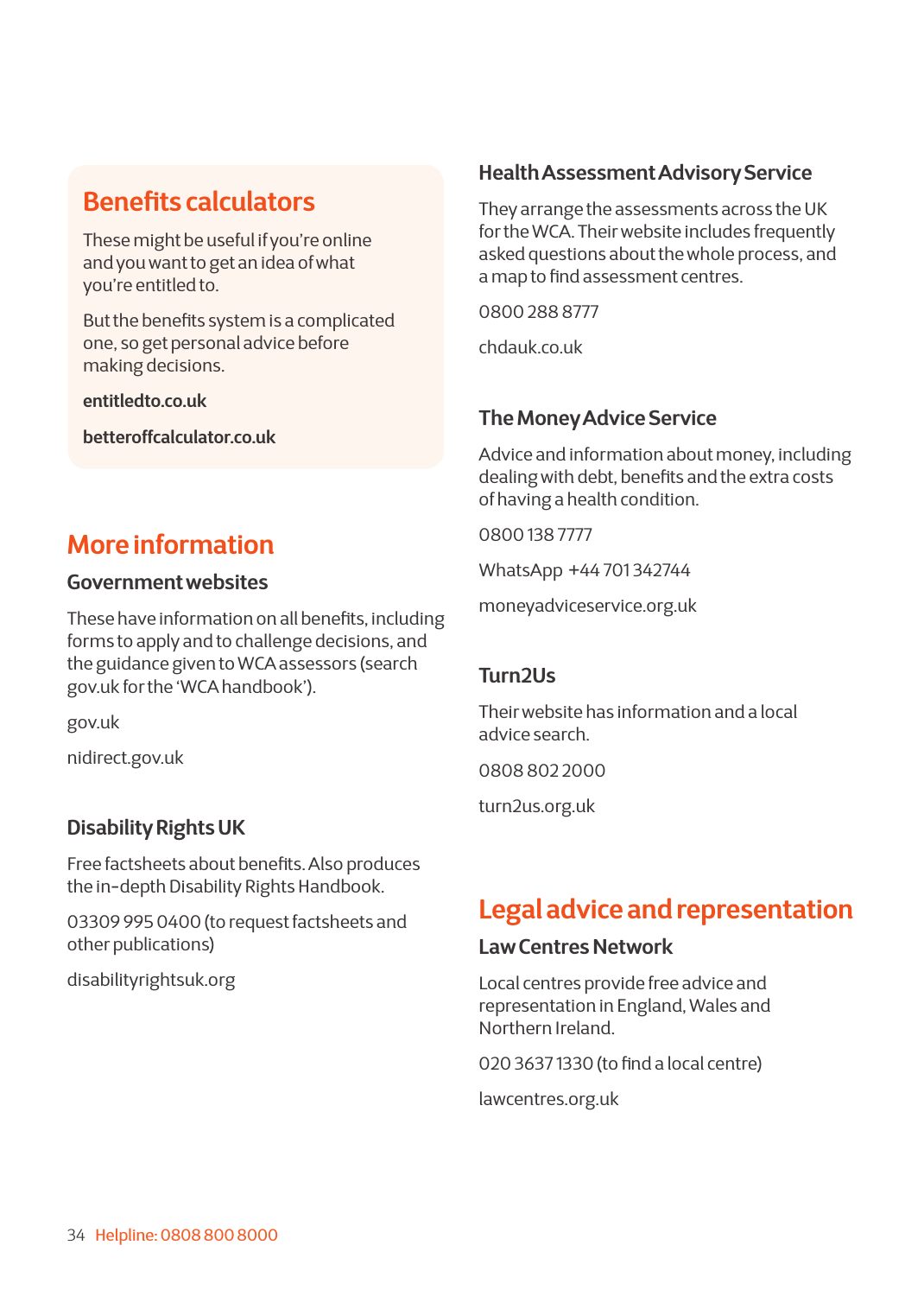### **Disability Law Service**

Free, confidential legal advice and support. Covers social welfare and disability discrimination law. The MS Society funds a specific MS Legal Officer for people in England and Wales.

020 7791 9800

[dls.org.uk](http://dls.org.uk)

### **mygov.scot**

Includes details of local law centres in Scotland (under 'Advice agencies').

[mygov.scot/legal-advice](http://mygov.scot/legal-advice)

### **Other MS Society information**

Our award-winning information resources cover every aspect of living with MS.

To order, email **[shop@mssociety.org.uk](mailto:shop%40mssociety.org.uk%20?subject=Publication%20order)** 

or visit **[mssociety.org.uk/onlineshop](https://www.mssociety.org.uk/onlineshop )** 

### **MS Helpline**

The free MS Helpline offers confidential emotional support and information for anyone affected by MS, including family, friends and carers.

Information is available in over 150 languages through an interpreter service.

0808 800 8000

Monday to Friday, 9am to 7pm (closed weekends and bank holidays)

[helpline@mssociety.org.uk](mailto:helpline%40mssociety.org.uk?subject=)

### **Thank you**

Thank you to all the people affected by MS and professionals who contributed to this book.

### **Feedback**

If you have any comments on this information, please send them to **[resources@mssociety.org.uk](mailto:resources%40mssociety.org.uk%20?subject=Feedback)**

**Disclaimer:** We have made every effort to ensure that the information in this publication is correct. We do not accept liability for any errors or omissions. Seek advice from the sources listed.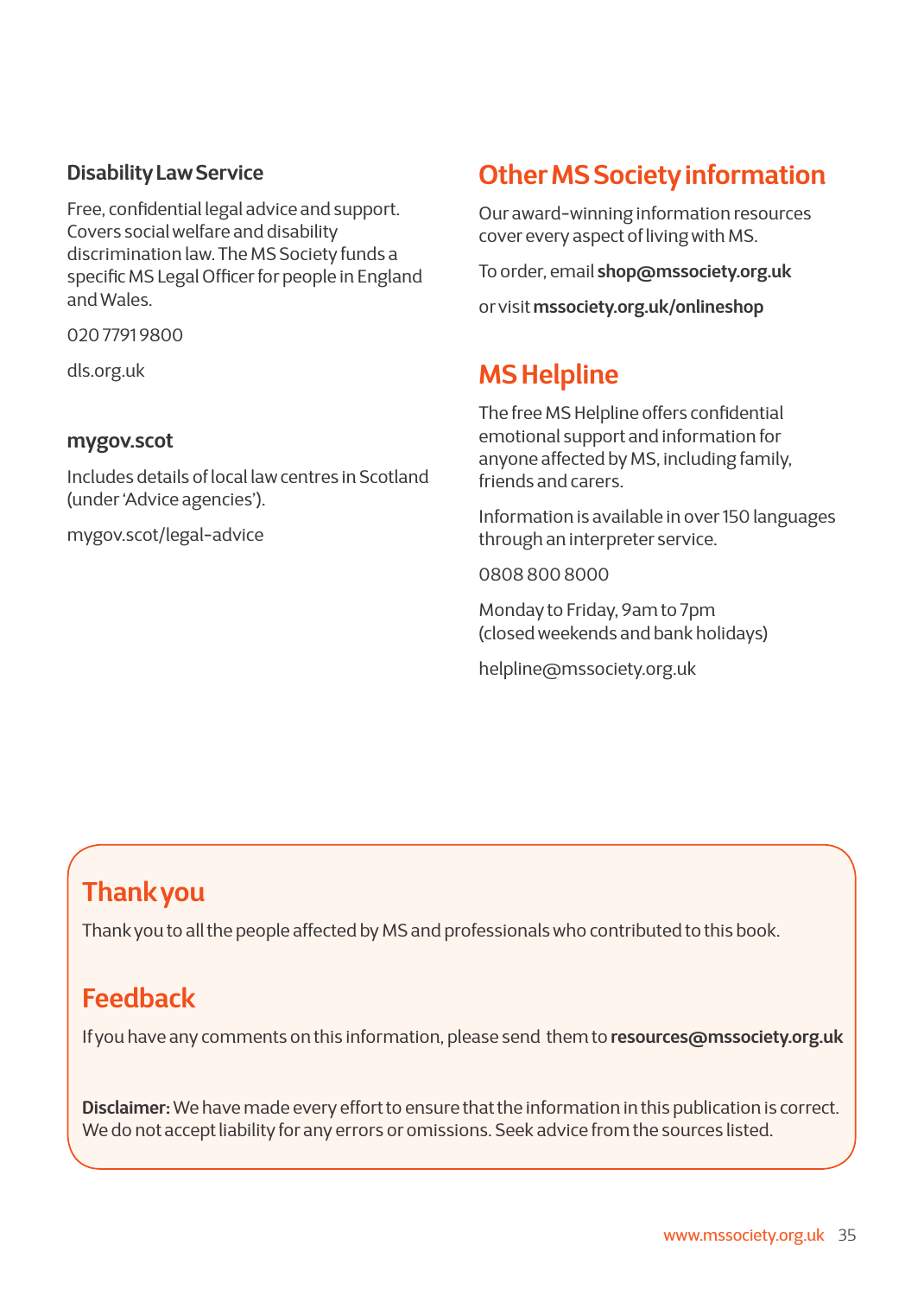

### **Contact us**

### **MS Helpline**

Freephone **0808 800 8000** (closed on weekends and bank holidays) **[helpline@mssociety.org.uk](mailto:helpline%40mssociety.org.uk?subject=enquiry)**

### **MS National Centre**

**0300 500 8084 [info@mssociety.org.uk](mailto:info%40mssociety.org.uk?subject=enquiry) [supportercare@mssociety.org.uk](mailto:supportercare%40mssociety.org.uk?subject=enquiry)**

### **Online**

**[mssociety.org.uk](https://www.mssociety.org.uk)  [facebook.com/MSSociety](http://facebook.com/MSSociety) [twitter.com/mssocietyuk](http://twitter.com/mssocietyuk)**

### **MS Society Scotland**

**0131 335 4050 [msscotland@mssociety.org.uk](mailto:msscotland%40mssociety.org.uk%20?subject=enquiry)** 

**MS Society Northern Ireland 028 9080 2802 [nireception@mssociety.org.uk](mailto:nireception%40mssociety.org.uk%20?subject=enquiry)** 

**MS Society Cymru 0300 500 8084 [mscymru@mssociety.org.uk](mailto:mscymru%40mssociety.org.uk%20%20?subject=enquiry)** 

**BK25** © Multiple Sclerosis Society, January 2020 This title will be reviewed within three years of publication

Multiple Sclerosis Society. Registered charity nos. 1139257 / SC041990. Registered as a limited company by guarantee in England and Wales 07451571.

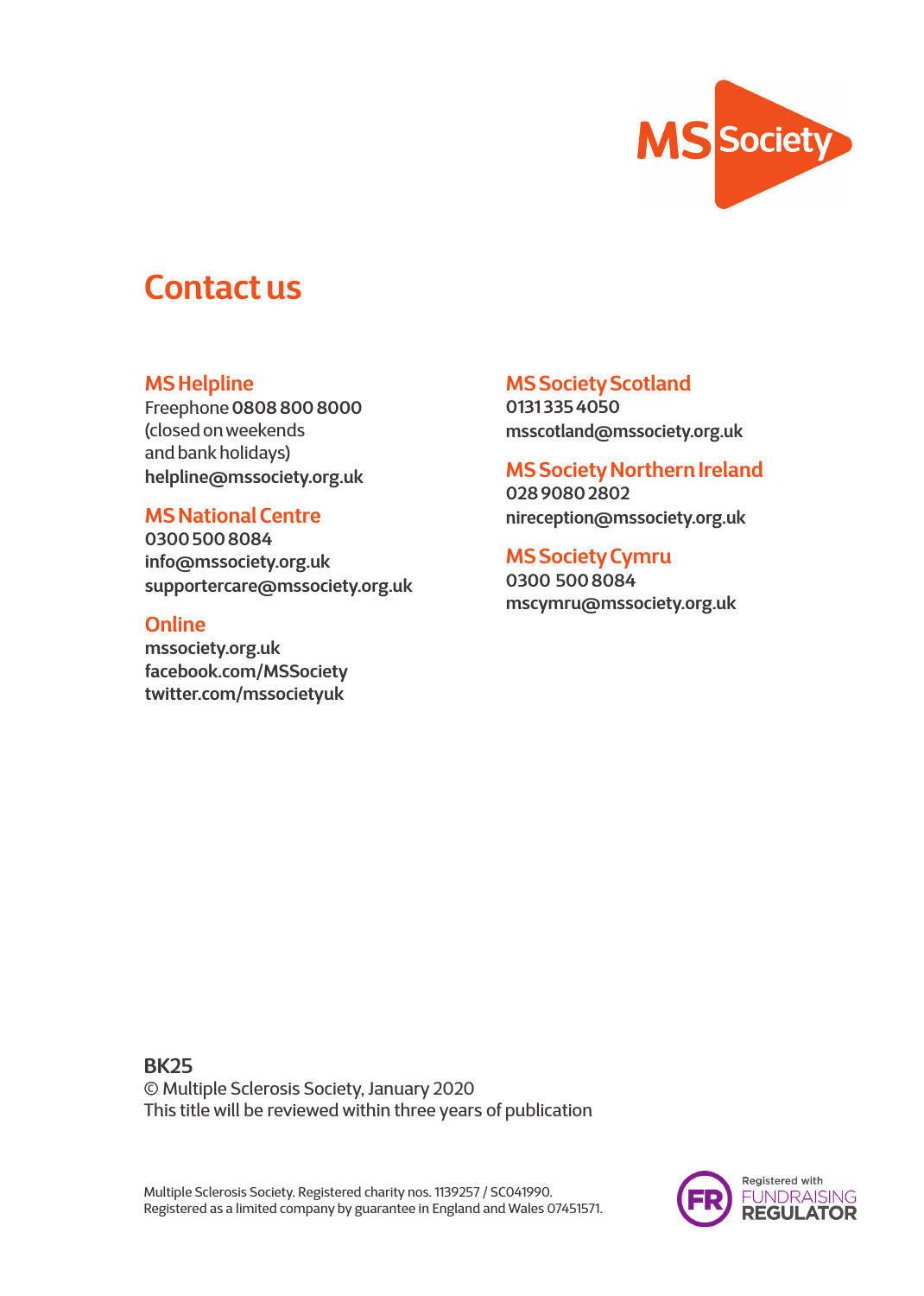

# **Work Capability Assessment descriptors**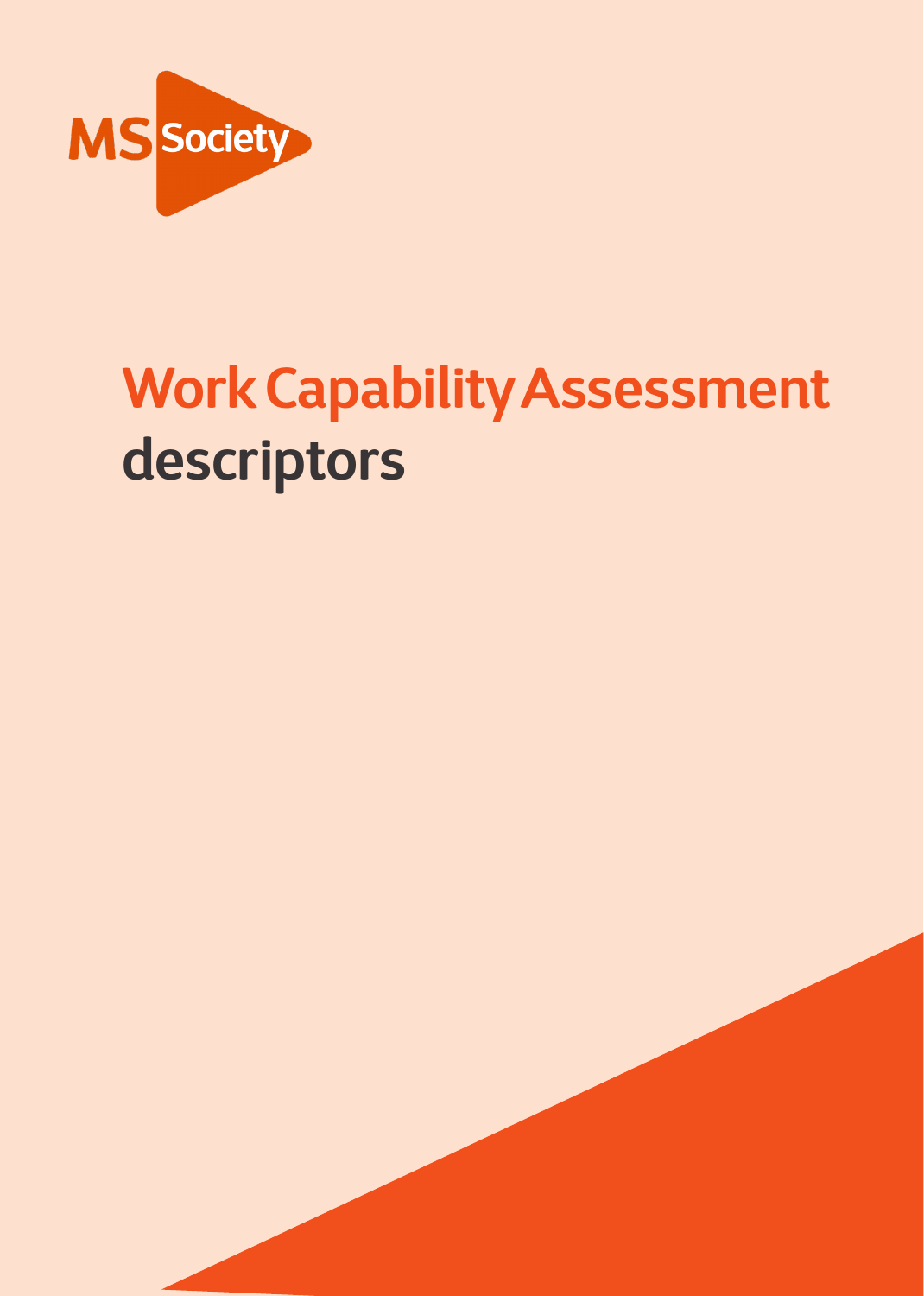## **About this booklet**

This booklet has all the descriptors for the Work Capability Assessment (WCA).

The Department for Work and Pensions (DWP) uses these to assess the information you give for the WCA - in the questionnaire and in the face-to-face assessment.

### **When to use it**

You might want to refer to this booklet when you're filling in the WCA questionnaire, or if you're challenging a decision the DWP has made.

We explain how the descriptors are used on page 10 of our booklet, **The Work Capability Assessment. For ESA and Universal Credit**.

### **A note about the Activity headings**

You might notice that sometimes the wording of the Activities in these descriptors doesn't exactly match the wording on the questionnaire.

That's because the DWP have changed the questionnaire wording so it's easier to follow.

In this booklet, we've kept the same wording that the decision maker uses.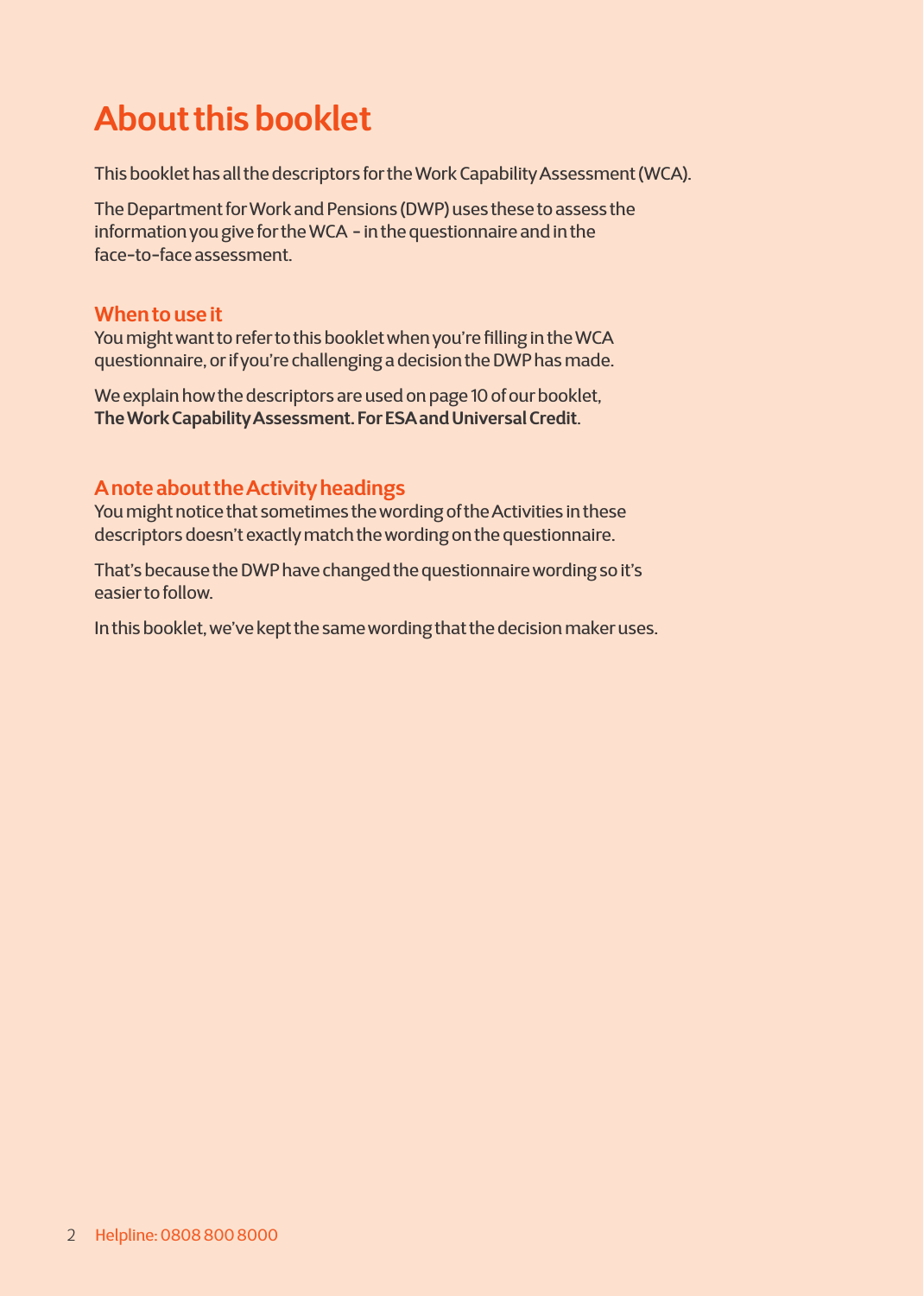## **Limited capability for work assessment (physical functions)**

Activities 1 to 10 cover physical functions. To be assessed as having a limited capability for work, you need to score 15 points or more. Add together the highest score from each Activity that applies to you. The scores from these Activities can be added together with those in the 'mental, cognitive and intellectual function Activities' (Activities 11 to 17).

|             | Activity 1: Mobilising unaided by another person with or without<br>a walking stick, manual wheelchair or other aid if such aid is normally,<br>or could reasonably be, worn or used | <b>Points</b>  |
|-------------|--------------------------------------------------------------------------------------------------------------------------------------------------------------------------------------|----------------|
| A           | Can't unaided by another person either:                                                                                                                                              |                |
|             | i mobilise more than 50 metres on level ground without<br>stopping in order to avoid significant discomfort or exhaustion; or                                                        |                |
|             | ii repeatedly mobilise 50 metres within a reasonable<br>timescale because of significant discomfort or exhaustion.                                                                   | 15             |
| B           | Can't, unaided by another person, mount or descend two steps<br>even with the support of a handrail.                                                                                 | 9              |
| $\mathsf C$ | Can't, unaided by another person, either:                                                                                                                                            |                |
|             | i mobilise more than 100 metres on level ground without<br>stopping in order to avoid significant discomfort or exhaustion; or                                                       |                |
|             | ii repeatedly mobilise 100 metres within a reasonable timescale<br>because of significant discomfort or exhaustion.                                                                  | 9              |
| D           | Can't, unaided by another person, either:                                                                                                                                            |                |
|             | i mobilise more than 200 metres on level ground without<br>stopping in order to avoid significant discomfort or exhaustion; or                                                       |                |
|             | ii repeatedly mobilise 200 metres within a reasonable timescale<br>because of significant discomfort or exhaustion.                                                                  | 6              |
| E           | None of the above apply.                                                                                                                                                             | $\overline{0}$ |
|             |                                                                                                                                                                                      |                |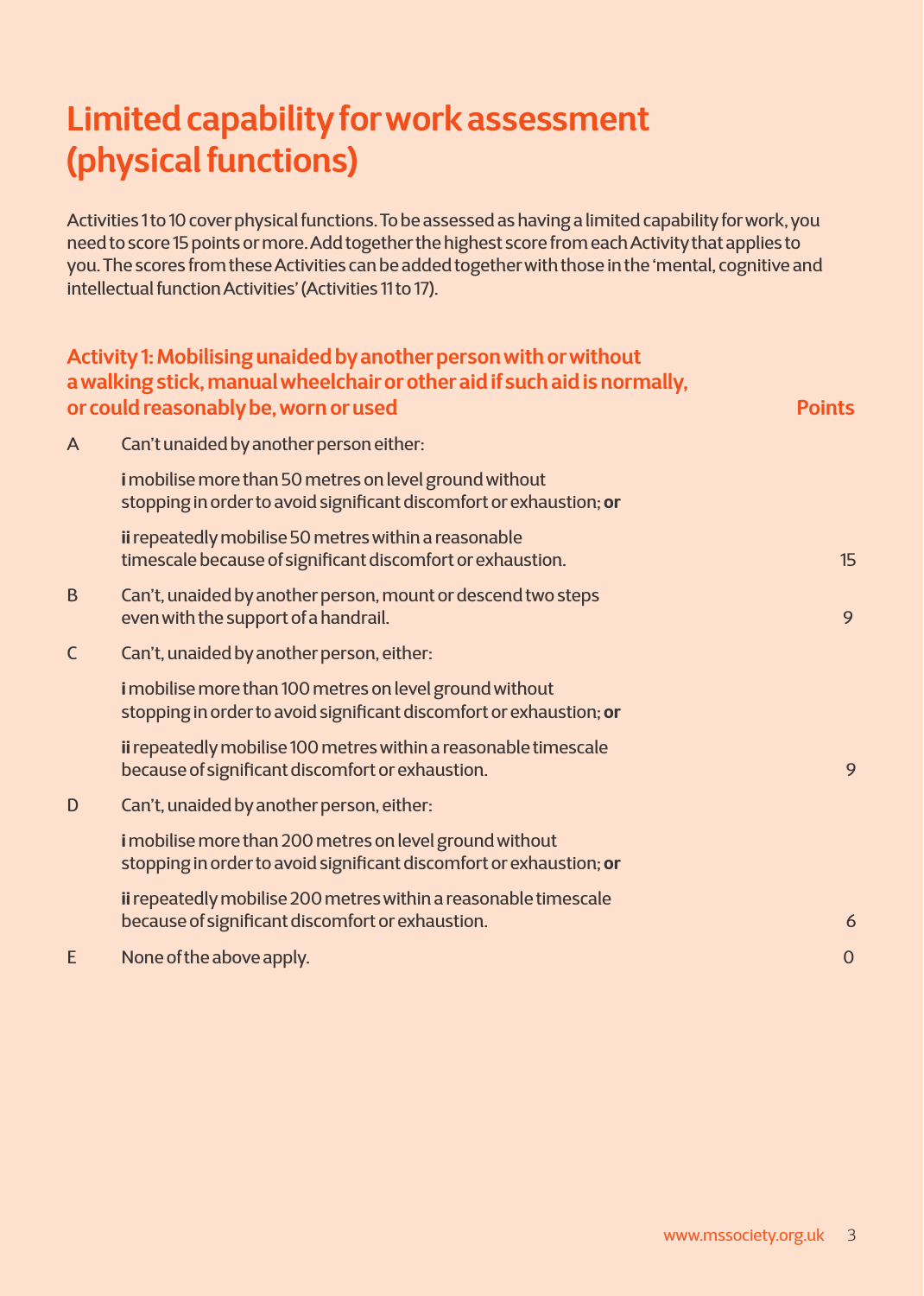### **Activity 2: Standing and sitting**

| A            | Can't move between one seated position and another seated position which are<br>located next to one another without receiving physical assistance from another person. | 15             |
|--------------|------------------------------------------------------------------------------------------------------------------------------------------------------------------------|----------------|
| B            | Can't, for the majority of the time, remain at a work station, either:                                                                                                 |                |
|              | i standing unassisted by another person (even if free to move around); or                                                                                              |                |
|              | ii sitting (even in an adjustable chair); or                                                                                                                           |                |
|              | iii a combination of i and ii for more than 30 minutes, before needing<br>to move away in order to avoid significant discomfort or exhaustion.                         | 9              |
| $\mathsf{C}$ | Can't, for the majority of the time, remain at a work station, either:                                                                                                 |                |
|              | i standing unassisted by another person (even if free to move around); or                                                                                              |                |
|              | ii sitting (even in an adjustable chair); or                                                                                                                           |                |
|              | iii a combination of i and ii for more than an hour before needing to move away<br>in order to avoid significant discomfort or exhaustion.                             | 6              |
| D            | None of the above apply.                                                                                                                                               | $\overline{0}$ |
|              | <b>Activity 3: Reaching</b>                                                                                                                                            |                |
| A            | Can't raise either arm as if to put something in the top pocket of a coat or jacket.                                                                                   | 15             |
| B            | Can't raise either arm to top of head as if to put on a hat.                                                                                                           | 9              |
| $\mathsf C$  | Can't raise either arm above head height as if to reach for something.                                                                                                 | 6              |
| D            | None of the above apply.                                                                                                                                               | $\mathbf 0$    |
|              | Activity 4: Picking up and moving or transferring by the use<br>of the upper body and arms                                                                             |                |
| $\mathsf{A}$ | Can't pick up and move a 0.5 litre carton full of liquid.                                                                                                              | 15             |
| B            | Can't pick up and move a one litre carton full of liquid.                                                                                                              | 9              |
| C            | Can't transfer a light but bulky object such as an empty cardboard box.                                                                                                | 6              |
| D            | None of the above apply.                                                                                                                                               | $\overline{0}$ |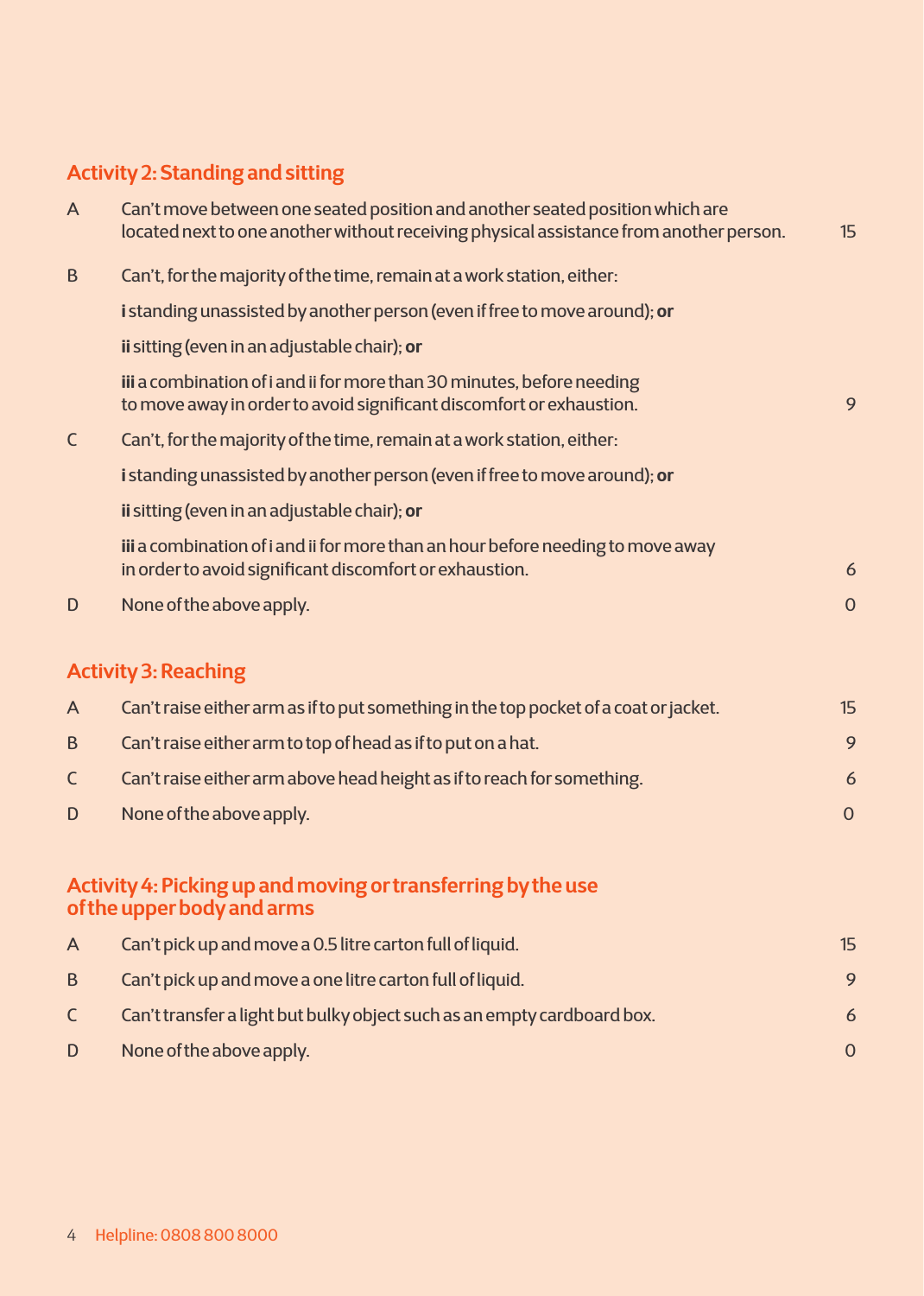### **Activity 5: Manual dexterity**

| $\overline{A}$ | Can't press a button (such as a telephone keypad) with<br>either hand or can't turn the pages of a book with either hand. | 15       |
|----------------|---------------------------------------------------------------------------------------------------------------------------|----------|
| B              | Can't pick up a £1 coin or equivalent with either hand.                                                                   | 15       |
| $\mathsf{C}$   | Can't use a pen or pencil to make a meaningful mark with either hand.                                                     | 9        |
| D              | Can't single-handedly use a suitable keyboard or mouse.                                                                   | 9        |
| E              | None of the above apply.                                                                                                  | $\Omega$ |

### **Activity 6: Making self understood through speaking, writing, typing, or other means which are normally, or could reasonably be used, unaided by another person**

| A | Can't convey a simple message, such as the presence of a hazard.    | 15       |
|---|---------------------------------------------------------------------|----------|
| B | Has significant difficulty conveying a simple message to strangers. | 15       |
|   | Has some difficulty conveying a simple message to strangers.        | 6        |
| D | None of the above apply.                                            | $\Omega$ |

### **Activity 7: Understanding communication by:**

|                         | i verbal means (such as hearing or lip reading) alone                                                                    |                |
|-------------------------|--------------------------------------------------------------------------------------------------------------------------|----------------|
|                         | ii non-verbal means (such as reading 16-point print or Braille) alone or                                                 |                |
|                         | iii a combination of i and ii using any aid that is normally, or could reasonably be,<br>used, unaided by another person |                |
| A                       | Can't understand a simple message, such as the location of a fire escape,<br>due to sensory impairment.                  | 15             |
| B.                      | Has significant difficulty understanding a simple message from a stranger<br>due to sensory impairment.                  | 15             |
| $\overline{\mathsf{C}}$ | Has some difficulty understanding a simple message from a stranger<br>due to sensory impairment.                         | 6              |
| D                       | None of the above apply.                                                                                                 | $\overline{O}$ |
|                         |                                                                                                                          |                |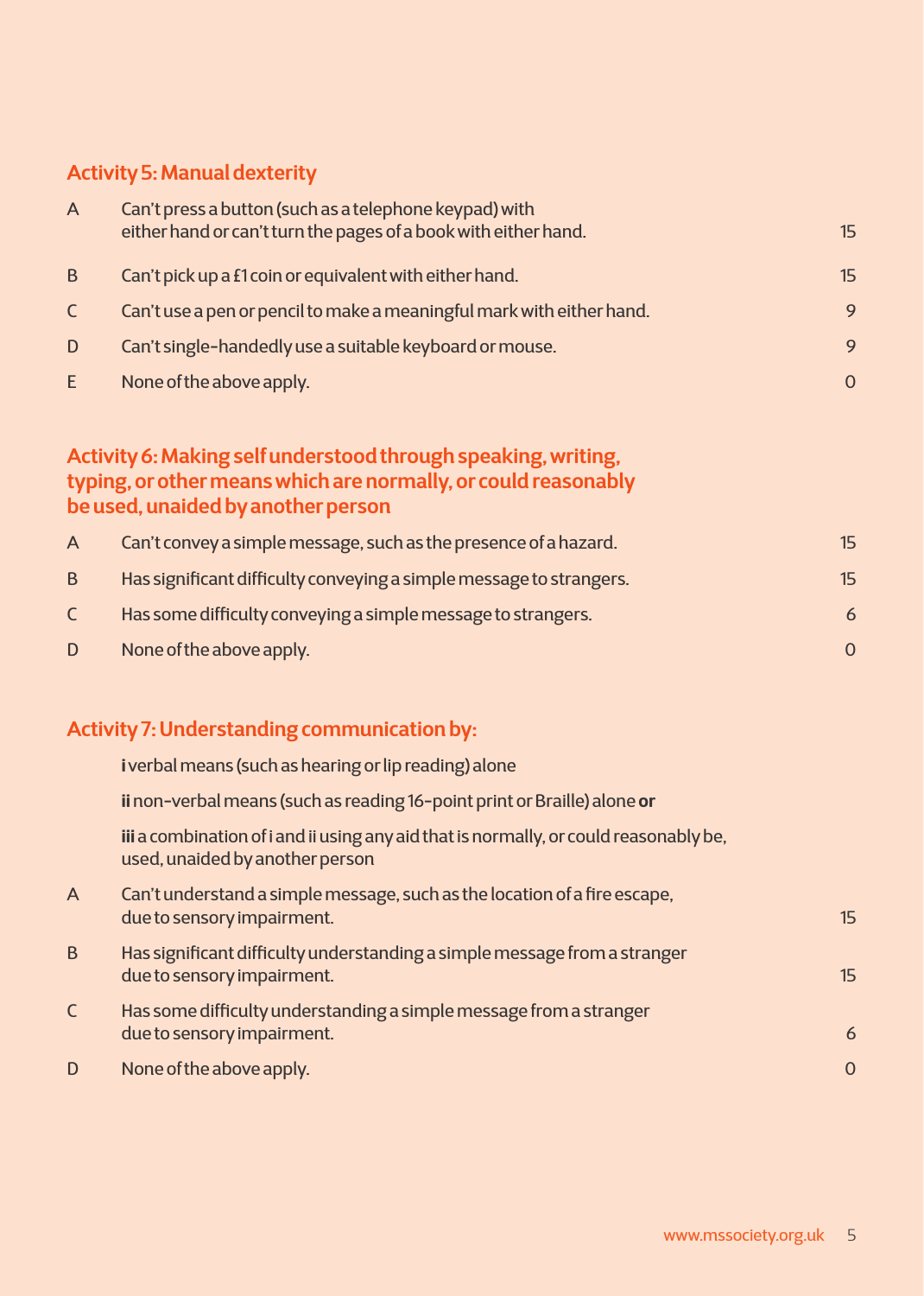### **Activity 8: Navigating and maintaining safety, using a guide dog or other aid if either or both are normally, or could reasonably be, used**

| A            | Unable to navigate around familiar surroundings, without being accompanied<br>by another person, due to sensory impairment.                              | 15       |
|--------------|----------------------------------------------------------------------------------------------------------------------------------------------------------|----------|
| B            | Can't safely complete a potentially hazardous task such as crossing the road,<br>without being accompanied by another person, due to sensory impairment. | 15       |
| $\mathsf{C}$ | Unable to navigate around unfamiliar surroundings, without being accompanied<br>by another person, due to sensory impairment.                            | 9        |
| D            | None of the above apply.                                                                                                                                 | $\Omega$ |

### **Activity 9: Absence or loss of control while conscious leading to extensive evacuation of the bowel and/or bladder, other than enuresis (bed-wetting) despite the wearing or use of any aids or adaptations which are normally, or could reasonably be, worn or used**

| $\mathsf{A}$ | At least once a month experiences:<br>i loss of control leading to extensive evacuation<br>of the bowel and/or voiding of the bladder; or<br>ii substantial leakage of the contents of a collecting device,<br>sufficient to require cleaning and a change in clothing. | 15             |
|--------------|-------------------------------------------------------------------------------------------------------------------------------------------------------------------------------------------------------------------------------------------------------------------------|----------------|
| B            | The majority of the time is at risk of loss of control leading to extensive<br>evacuation of the bowel and/or voiding of the bladder, sufficient to<br>require cleaning and a change in clothing, if not able to reach a toilet quickly.                                | 6              |
|              | None of the above apply.                                                                                                                                                                                                                                                | $\overline{0}$ |

### **Activity 10: Consciousness during waking moments**

| $\overline{A}$ | At least once a week, has an involuntary episode of lost or altered consciousness<br>resulting in significantly disrupted awareness or concentration.  | 15       |
|----------------|--------------------------------------------------------------------------------------------------------------------------------------------------------|----------|
| B              | At least once a month, has an involuntary episode of lost or altered consciousness<br>resulting in significantly disrupted awareness or concentration. | 6        |
| $\mathsf{C}$   | None of the above apply.                                                                                                                               | $\Omega$ |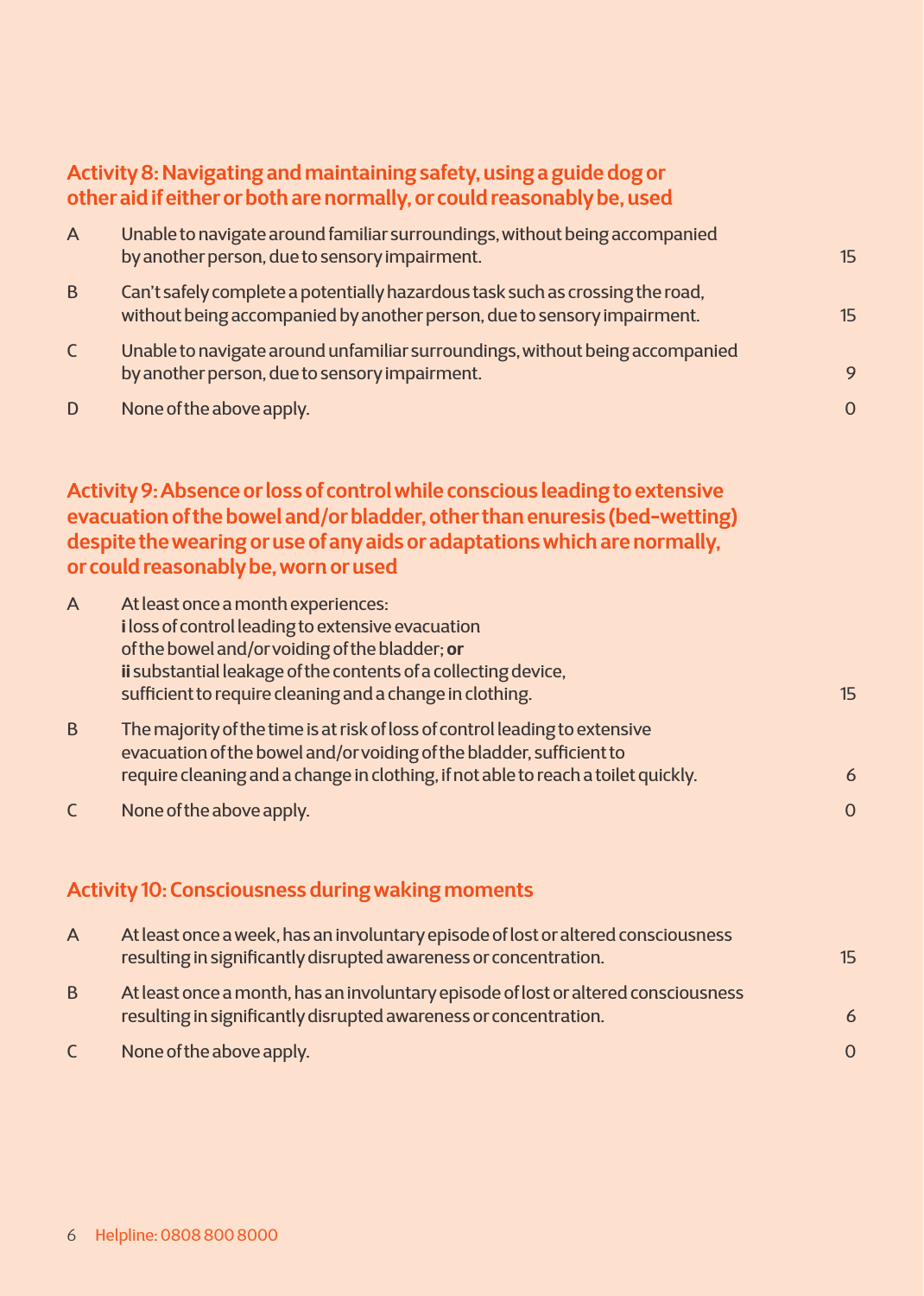### **Limited capability for work assessment (mental, cognitive and intellectual functions)**

Activities 11 to 17 cover mental, cognitive and intellectual functions. To be assessed as having a limited capability for work, you need to score 15 points or more. Add together the highest score from each Activity that applies to you. The scores from these Activities can be added together with those in the 'physical function Activities' (Activities 1 to 10).

|              | <b>Activity 11: Learning tasks</b>                                                                                                    | <b>Points</b>  |
|--------------|---------------------------------------------------------------------------------------------------------------------------------------|----------------|
| A            | Can't learn how to complete a simple task, such as setting an alarm clock                                                             | 15             |
| B            | Can't learn anything beyond a simple task, such as setting an alarm clock.                                                            | 9              |
| $\mathsf C$  | Can't learn anything beyond a moderately complex task, such as the steps<br>involved in operating a washing machine to clean clothes. | 6              |
| D            | None of the above apply.                                                                                                              | $\overline{O}$ |
|              | <b>Activity 12: Awareness of everyday hazards</b><br>(such as boiling water or sharp objects)                                         |                |
| A            | Reduced awareness of everyday hazards leads to a significant risk of:                                                                 |                |
|              | i injury to self or others; or                                                                                                        |                |
|              | ii damage to property or possessions such that the claimant<br>requires supervision for the majority of the time to maintain safety.  | 15             |
| B            | Reduced awareness of everyday hazards leads to a significant risk of:                                                                 |                |
|              | <i>i</i> injury to self or others; or                                                                                                 |                |
|              | ii damage to property or possessions such that the<br>claimant frequently requires supervision to maintain safety.                    | 9              |
| $\mathsf{C}$ | Reduced awareness of everyday hazards leads to a significant risk of:                                                                 |                |
|              | <i>i</i> injury to self or others; or                                                                                                 |                |
|              | ii damage to property or possessions such that the<br>claimant occasionally requires supervision to maintain safety.                  | 6              |
| D            | None of the above apply.                                                                                                              | $\overline{0}$ |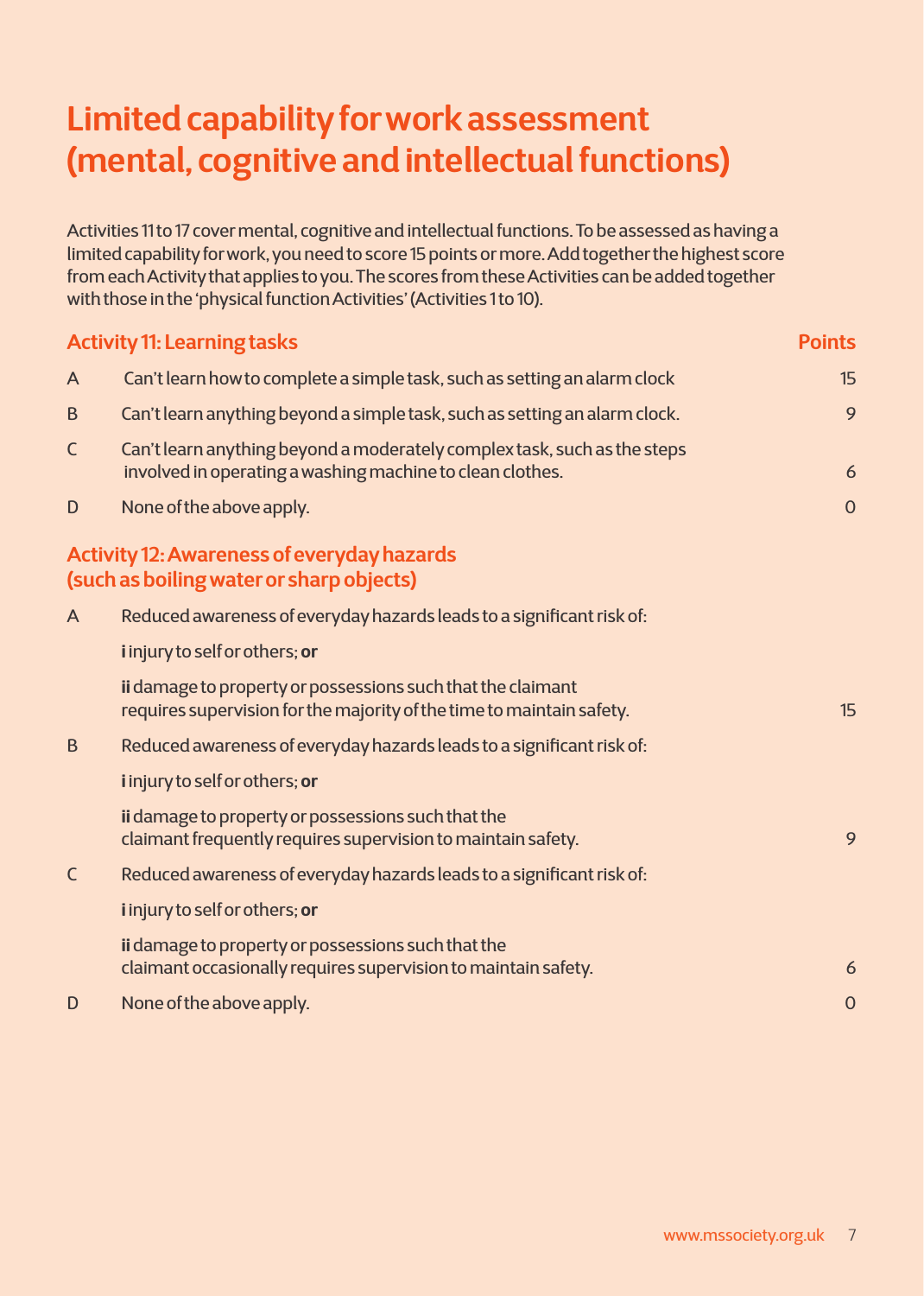|              | Activity 13: Initiating and completing personal action (which means<br>planning, organisation, problem solving, prioritising or switching tasks)                                                             |                |
|--------------|--------------------------------------------------------------------------------------------------------------------------------------------------------------------------------------------------------------|----------------|
| $\mathsf{A}$ | Can't, due to impaired mental function, reliably initiate<br>or complete at least two sequential personal actions.                                                                                           | 15             |
| $\mathsf B$  | Can't, due to impaired mental function, reliably initiate or complete<br>at least two sequential personal actions for the majority of the time.                                                              | 9              |
| $\mathsf{C}$ | Frequently can't, due to impaired mental function, reliably initiate<br>or complete at least two sequential personal actions.                                                                                | 6              |
| D            | None of the above apply.                                                                                                                                                                                     | $\overline{O}$ |
|              | <b>Activity 14: Coping with change</b>                                                                                                                                                                       |                |
| $\mathsf{A}$ | Can't cope with any change to the extent that day-to-day life can't be managed.                                                                                                                              | 15             |
| B            | Can't cope with minor planned change (such as a pre-arranged change<br>to the routine time scheduled for a lunch break), to the extent that overall<br>day-to-day life is made significantly more difficult. | 9              |
| $\mathsf{C}$ | Can't cope with minor unplanned change (such as the timing of an appointment<br>on the day it is due to occur), to the extent that overall, day-to-day life is made<br>significantly more difficult.         | 6              |
| D            | None of the above apply.                                                                                                                                                                                     | $\overline{0}$ |
|              | <b>Activity 15: Getting about</b>                                                                                                                                                                            |                |
| $\mathsf{A}$ | Can't get to any place outside the claimant's home with which the claimant is familiar.                                                                                                                      | 15             |
| B            | Is unable to get to a specified place with which the claimant is familiar, without<br>being accompanied by another person.                                                                                   | 9              |
| $\mathsf{C}$ | Is unable to get to a specified place with which the claimant is unfamiliar, without<br>being accompanied by another person.                                                                                 | 6              |
| D            | None of the above apply.                                                                                                                                                                                     | $\overline{O}$ |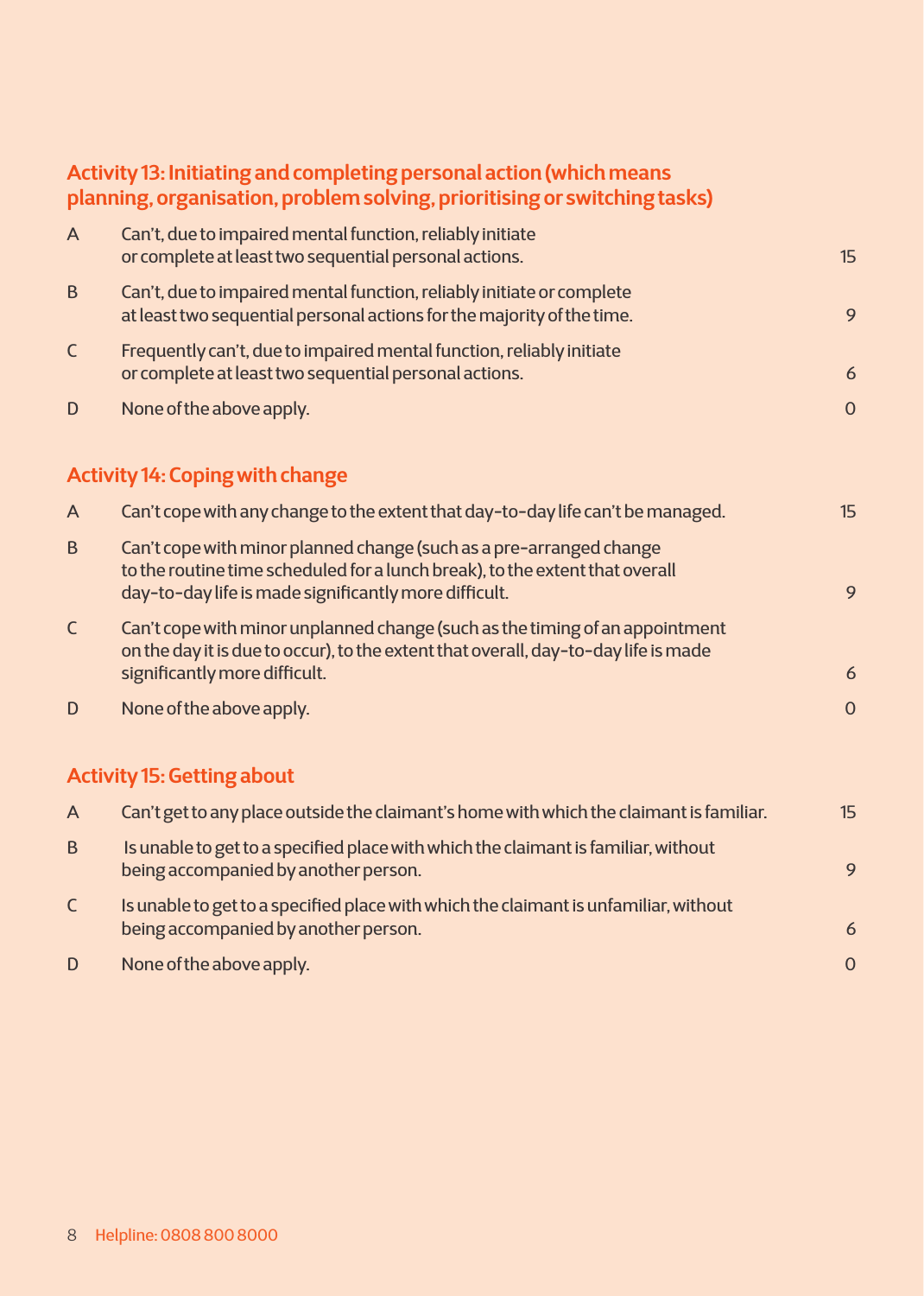### **Activity 16: Coping with social engagement due to cognitive impairment or mental disorder**

| $\mathsf{A}$ | Engagement in social contact is always precluded due to difficulty relating<br>to others or significant distress experienced by the claimant.                                                                     | 15             |
|--------------|-------------------------------------------------------------------------------------------------------------------------------------------------------------------------------------------------------------------|----------------|
| B            | Engagement in social contact with someone unfamiliar to the claimant is<br>always precluded due to difficulty relating to others or significant distress<br>experienced by the claimant.                          | 9              |
| $\mathsf{C}$ | Engagement in social contact with someone unfamiliar to the claimant is<br>not possible for the majority of the time due to difficulty relating to others<br>or significant distress experienced by the claimant. | 6              |
| D            | None of the above apply.                                                                                                                                                                                          | $\overline{O}$ |
|              | Activity 17: Appropriateness of behaviour with other people,<br>due to cognitive impairment or mental disorder                                                                                                    |                |
| $\mathsf{A}$ | Has, on a daily basis, uncontrollable episodes of aggressive or<br>disinhibited behaviour that would be unreasonable in any workplace.                                                                            | 15             |
| B            | Frequently has uncontrollable episodes of aggressive or<br>disinhibited behaviour that would be unreasonable in any workplace.                                                                                    | 15             |
| $\mathsf C$  | Occasionally has uncontrollable episodes of aggressive or<br>disinhibited behaviour that would be unreasonable in any workplace.                                                                                  | 9              |
| D            | None of the above apply.                                                                                                                                                                                          | $\overline{0}$ |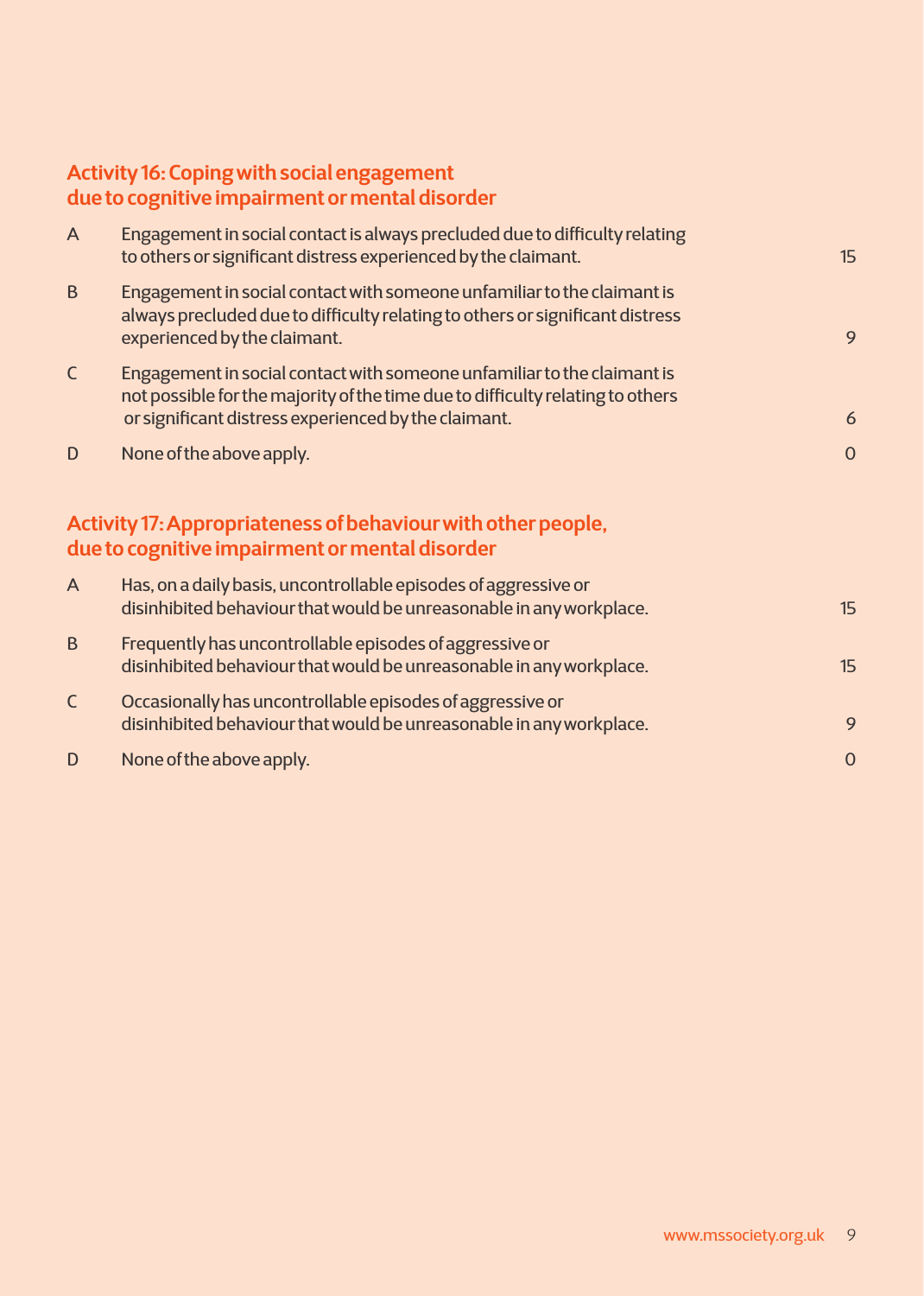## **Limited capability for work-related activity assessment**

If one or more of the following descriptors applies to you, you will be assessed as having a limited capability for work-related activity.

### **Activity 1: Mobilising unaided by another person with or without a walking stick, manual wheelchair or other aid if such aid is normally, or could reasonably be, worn or used**

Can't either:

- A mobilise more than 50 metres on level ground without stopping in order to avoid significant discomfort or exhaustion, **or**
- B repeatedly mobilise 50 metres within a reasonable timescale because of significant discomfort or exhaustion.

### **Activity 2: Transferring from one seated position to another**

Can't move between one seated position and another seated position located next to one another without receiving physical assistance from another person.

### **Activity 3 : Reaching**

Can't raise either arm as if to put something in the top pocket of a coat or jacket.

**Activity 4 : Picking up and moving or transferring by the use of the upper body and arms (excluding standing, sitting, bending or kneeling and all other activities specified in this Schedule [ie this list of descriptors])** 

Can't pick up and move a 0.5 litre carton full of liquid.

### **Activity 5: Manual dexterity**

Can't press a button (such as a telephone keypad) with either hand or can't turn the pages of a book with either hand.

**Activity 6: Making self understood through speaking, writing, typing, or other means which are normally, or could reasonably be, used, unaided by another person**

Can't convey a simple message, such as the presence of a hazard.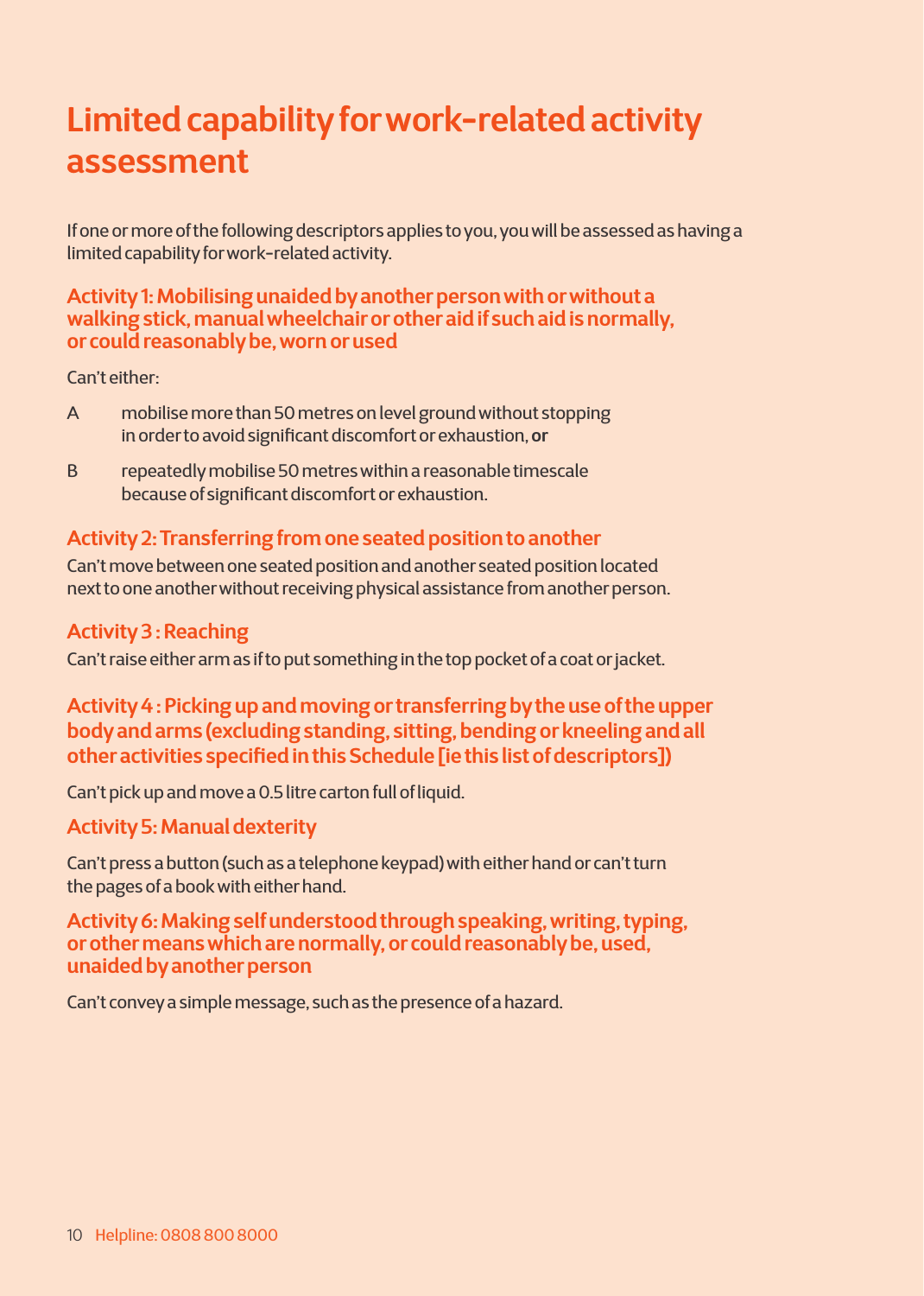### **Activity 7: Understanding communication by:**

**i** verbal means (such as hearing or lip reading) alone

**ii** non-verbal means (such as reading 16-point print or Braille) alone **or**

**iii** a combination of i and ii,

using any aid that is normally, or could reasonably be, used, unaided by another person.

Cannot understand a simple message, such as the location of a fire escape, due to sensory impairment

**Activity 8: Controlling your bowels and bladder** 

**Absence or loss of control while conscious leading to extensive evacuation of the bowel and/or bladder, other than enuresis (bed-wetting) despite the wearing or use of any aids or adaptations which are normally, or could reasonably be, worn or used** 

At least once a week experiences:

- A loss of control leading to extensive evacuation of the bowel and/or voiding of the bladder, **or**
- B substantial leakage of the contents of a collecting device, sufficient to require the individual to clean themselves and change clothing.

### **Activity 9: Learning tasks**

Can't learn how to complete a simple task, such as setting an alarm clock, due to cognitive impairment or mental disorder.

### **Activity 10: Awareness of hazard**

Reduced awareness of everyday hazards, due to cognitive impairment or mental disorder, leads to a significant risk of:

- injury to self or others, **or**
- damage to property or possessions such that the claimant requires supervision for the majority of the time to maintain safety.

### **Activity 11: Initiating and completing personal action (which means planning, organisation, problem solving, prioritising or switching tasks)**

Can't, due to impaired mental function, reliably initiate or complete at least two sequential personal actions.

### **Activity 12: Coping with change**

Can't cope with any change, due to cognitive impairment or mental disorder, to the extent that day-to-day life can't be managed.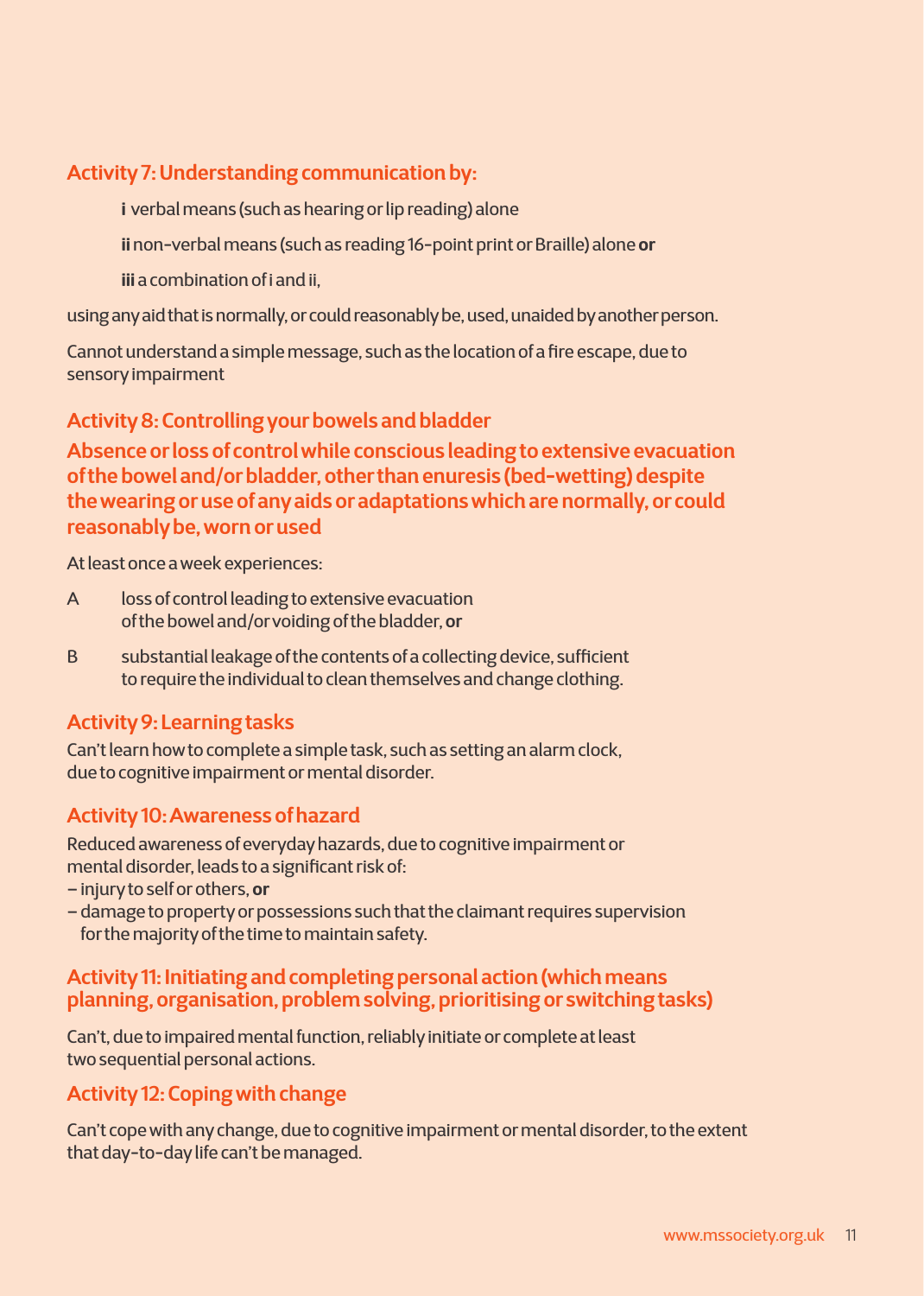### **Activity 13: Coping with social engagement, due to cognitive impairment or mental disorder**

Engagement in social contact is always precluded due to difficulty relating to others or significant distress experienced by the claimant.

### **Activity 14: Appropriateness of behaviour with other people, due to cognitive impairment or mental disorder**

Has, on a daily basis, uncontrollable episodes of aggressive or disinhibited behaviour that would be unreasonable in any workplace.

### **Activity 15:Conveying food or drink to the mouth**

- A Can't convey food or drink to the claimant's own mouth without receiving physical assistance from someone else;
- B Can't convey food or drink to the claimant's own mouth without repeatedly stopping, experiencing breathlessness or severe discomfort;
- C Can't convey food or drink to the claimant's own mouth without receiving regular prompting given by someone else in the claimant's physical presence; or
- D Owing to a severe disorder of mood or behaviour, fails to convey food or drink to the claimant's own mouth without receiving: **i** physical assistance from someone else; **or ii** regular prompting given by someone else in the claimant's presence.

### **Activity 16:Chewing or swallowing food or drink**

- A Can't chew or swallow food or drink;
- B Can't chew or swallow food or drink without repeatedly stopping, experiencing breathlessness or severe discomfort;
- C Can't chew or swallow food or drink without repeatedly receiving regular prompting given by someone else in the claimant's presence or
- D Owing to a severe disorder of mood or behaviour, fails to: **i** chew or swallow food or drink **or ii** chew or swallow food or drink without regular prompting given by someone else in the claimant's presence.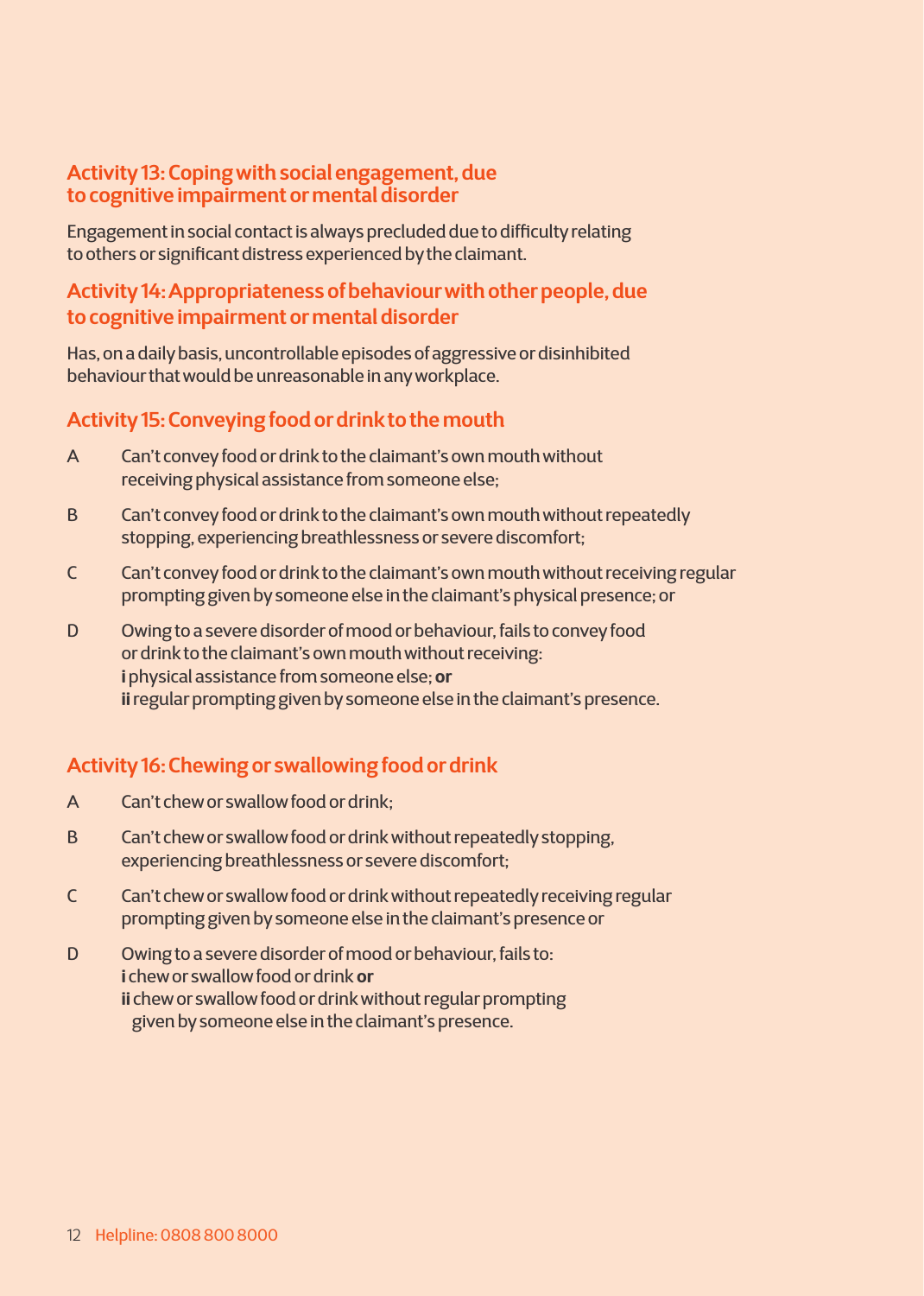### **Notes:**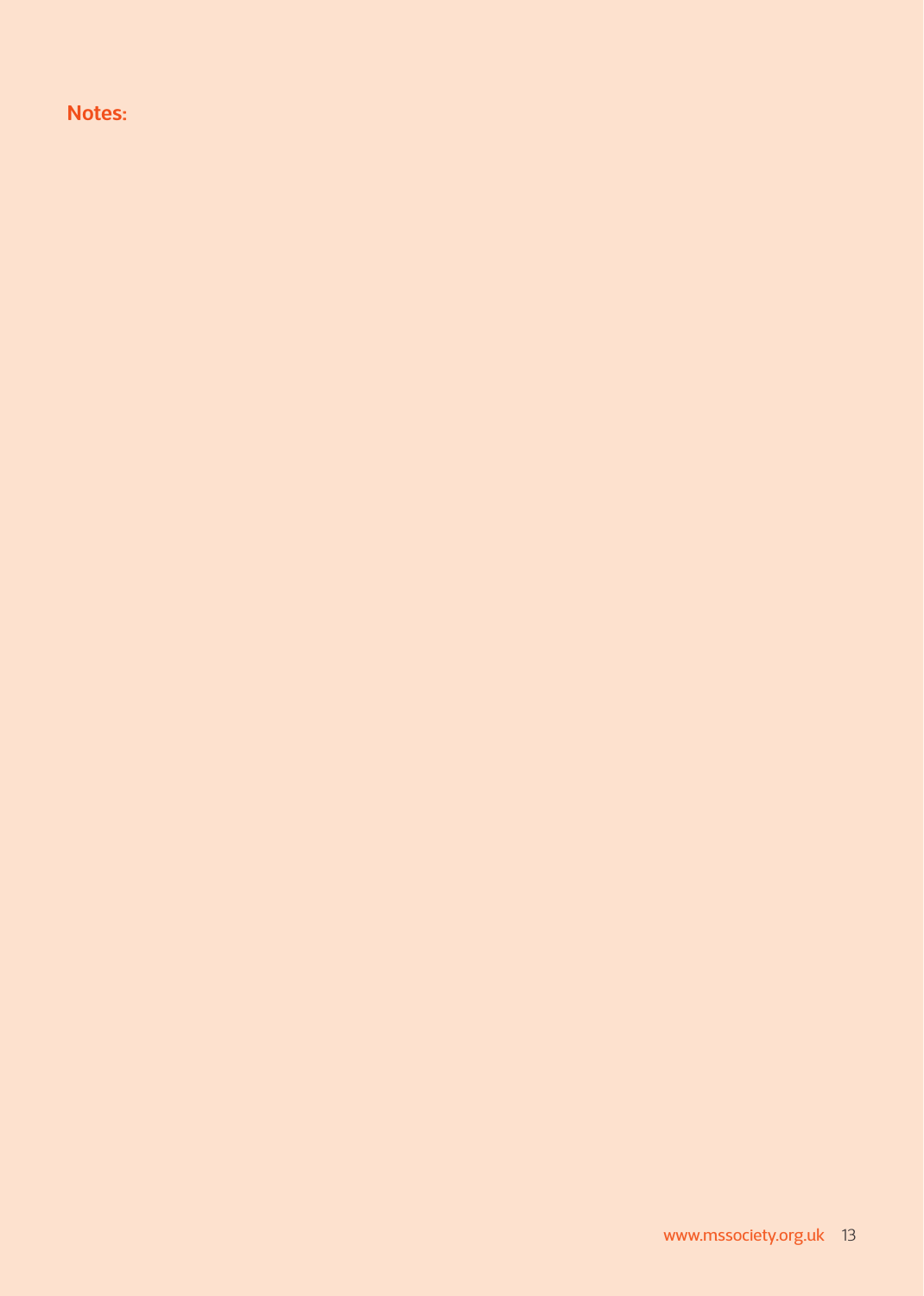**Notes:**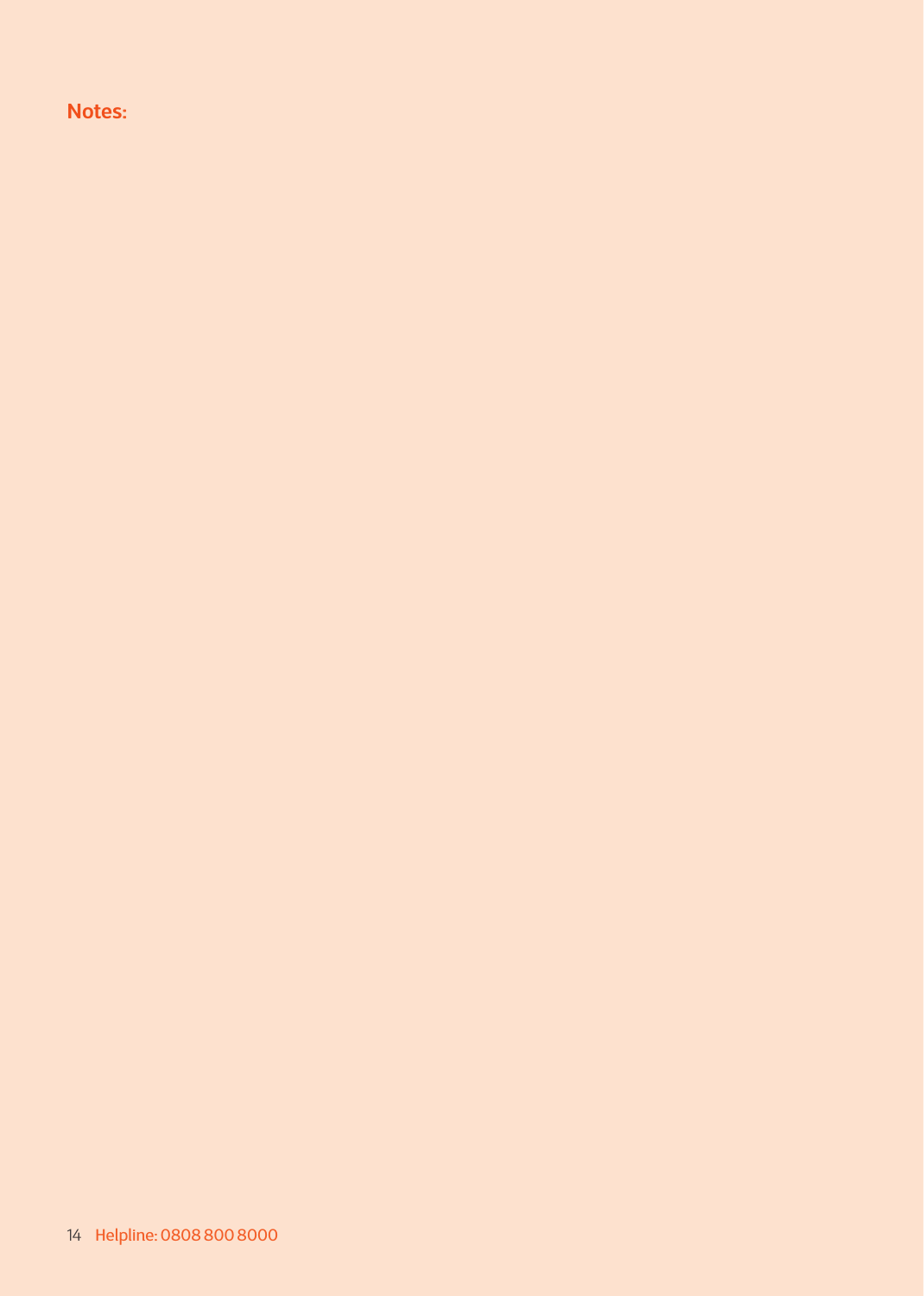**Notes:**